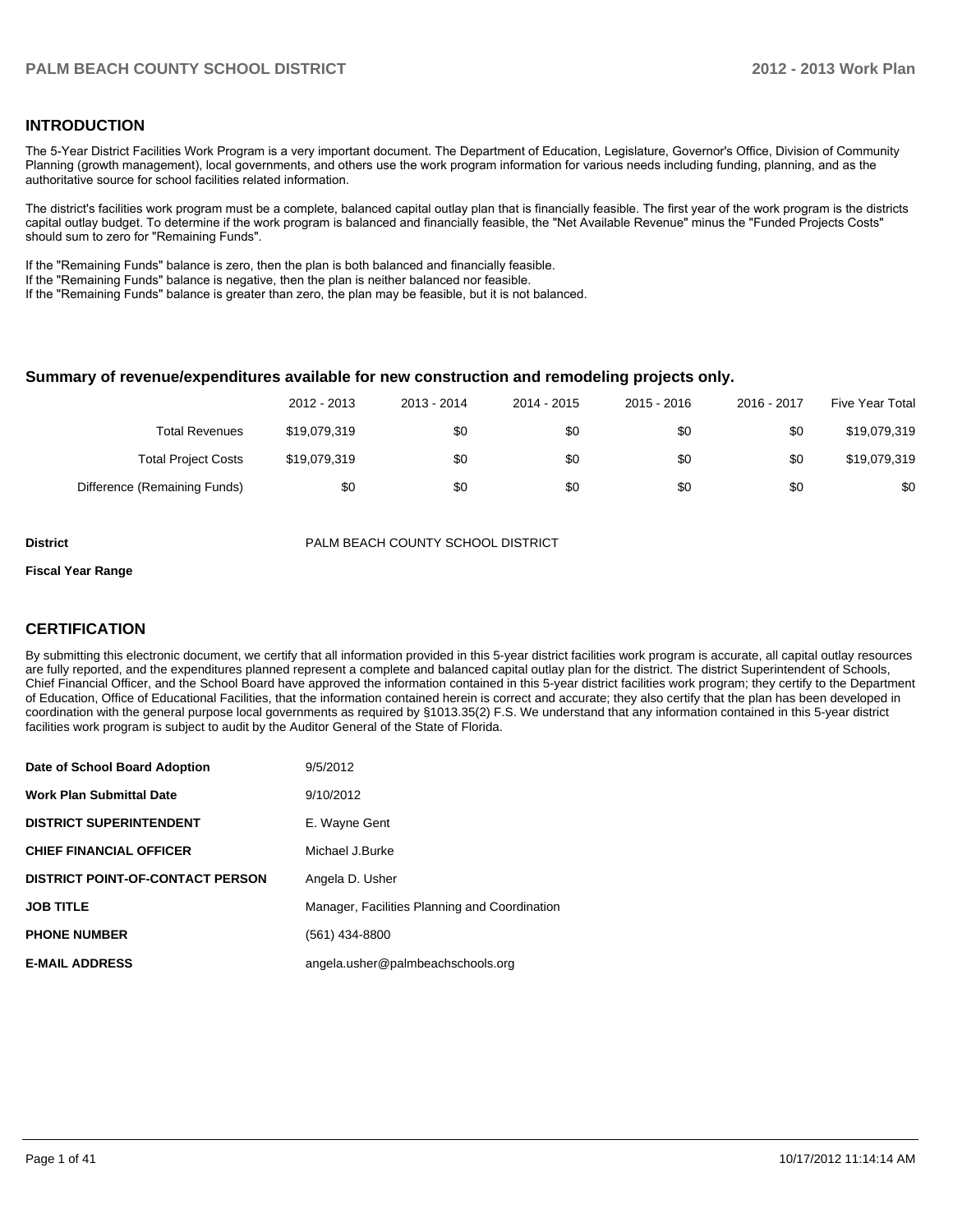# **Expenditures**

#### **Expenditure for Maintenance, Repair and Renovation from 1.50-Mills and PECO**

Annually, prior to the adoption of the district school budget, each school board must prepare a tentative district facilities work program that includes a schedule of major repair and renovation projects necessary to maintain the educational and ancillary facilities of the district.

|              | Item                                          |                  | $2014 - 2015$<br>$2012 - 2013$<br>$2013 - 2014$<br><b>Actual Budget</b><br>Projected<br>Projected |           | $2015 - 2016$<br>Projected | 2016 - 2017<br>Projected | <b>Total</b>     |  |  |
|--------------|-----------------------------------------------|------------------|---------------------------------------------------------------------------------------------------|-----------|----------------------------|--------------------------|------------------|--|--|
| <b>IHVAC</b> |                                               | \$0 <sub>1</sub> | \$0 <sub>1</sub>                                                                                  | \$0       | \$0                        | \$0                      | \$0 <sub>1</sub> |  |  |
|              | Locations: No Locations for this expenditure. |                  |                                                                                                   |           |                            |                          |                  |  |  |
| Flooring     |                                               | \$0 <sub>1</sub> | \$0                                                                                               | 30        | \$0                        | \$0                      | \$0 <sub>1</sub> |  |  |
|              | Locations: No Locations for this expenditure. |                  |                                                                                                   |           |                            |                          |                  |  |  |
| Roofing      |                                               | \$0 <sub>l</sub> | \$500,000                                                                                         | \$500,000 | \$500,000                  | \$500,000                | \$2,000,000      |  |  |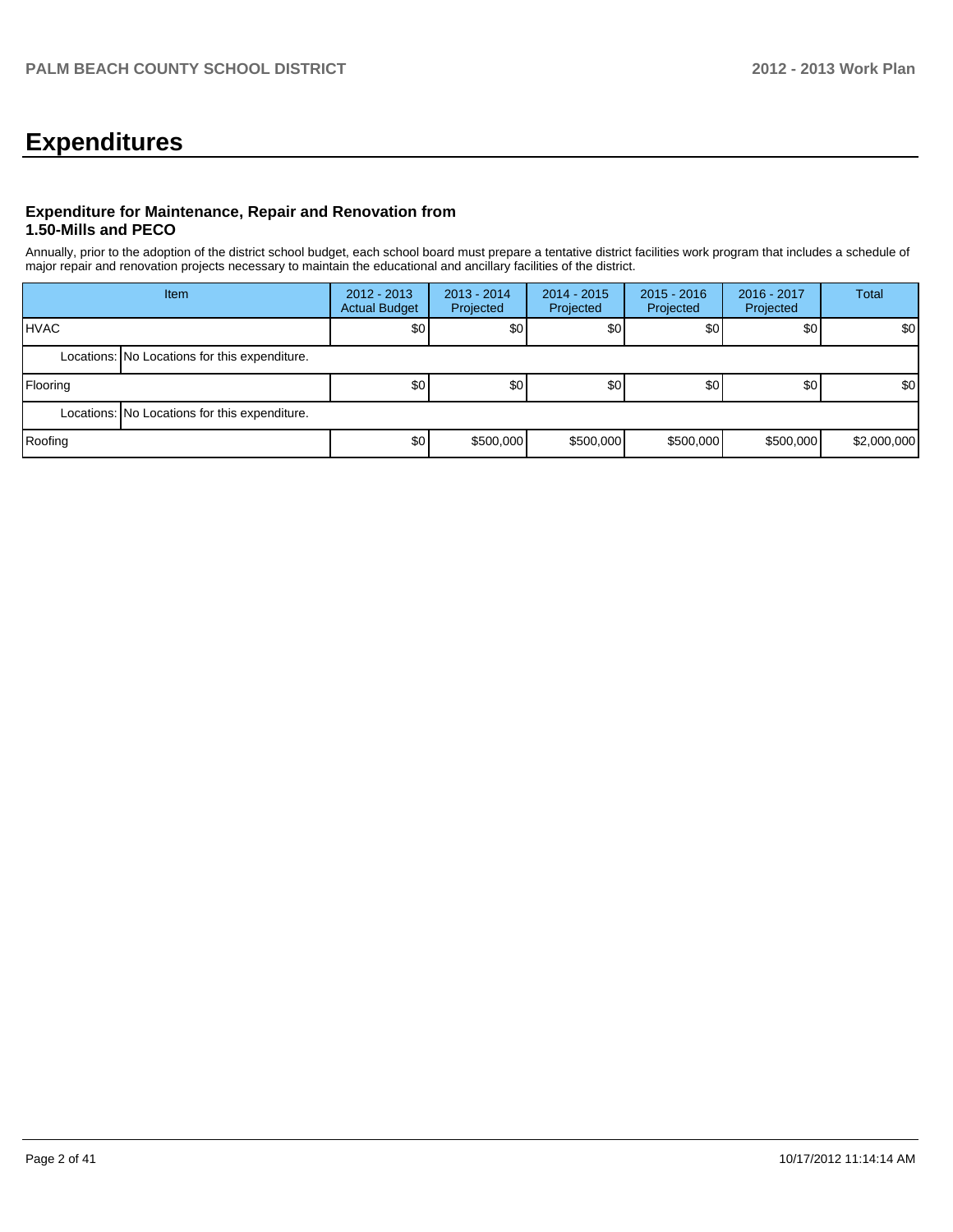| Locations:     | ACREAGE PINES ELEMENTARY, ADDISON MIZNER ELEMENTARY, ADULT EDUCATION CENTER, ALEXANDER W DREYFOOS JR<br>SCHOOL OF THE ARTS, ALLAMANDA ELEMENTARY, ANCILLARY @ CO TAYLOR/KIRKLANE, ANCILLARY @ MARY & ROBERT PEW<br>LEADERSHIP CTR (HL WATKINS MS), ANCILLARY AT BURT REYNOLDS RANCH, ANCILLARY AT CENTRAL AREA ADMINISTRATION,<br>ANCILLARY AT FLORIDA MANGO (MCKESSON), ANCILLARY AT FULTON-HOLLAND EDUCATIONAL SERVICES CENTER, ANCILLARY<br>AT LANTANA ELEM, ANCILLARY AT NORTH COUNTY SUPPORT CENTER, ANCILLARY AT SAFE SCHOOLS (BOCA RATON),<br>ANCILLARY AT TEC WAREHOUSE (AUSTRALIAN), ANCILLARY AT WEST AREA OFFICE/TRANSPORTATION, ANCILLARY AT WEST<br>GATE ELEM, ATLANTIC COMMUNITY HIGH (NEW), BAK MIDDLE SCHOOL OF THE ARTS, BANYAN CREEK ELEMENTARY, BARTON<br>ELEMENTARY, BEACON COVE INTERMEDIATE BESSIE DUBOIS CAMPUS, BEAR LAKES MIDDLE, BELLE GLADE ELEMENTARY,<br>BELVEDERE ELEMENTARY, BENOIST FARMS ELEMENTARY, BERKSHIRE ELEMENTARY, BILL BAILEY (LAKE SHORE OLD), BINKS<br>FOREST ELEMENTARY, BOCA RATON COMMUNITY HIGH, BOCA RATON COMMUNITY MIDDLE, BOCA RATON ELEMENTARY,<br>BOYNTON BEACH COMMUNITY HIGH, CALUSA ELEMENTARY, CARVER COMMUNITY MIDDLE, CHOLEE LAKE ELEMENTARY,<br>CHRISTA MCAULIFFE MIDDLE, CITRUS COVE ELEMENTARY, CLIFFORD O TAYLOR/KIRKLANE ELEMENTARY, CONGRESS MIDDLE,<br>CONNISTON COMMUNITY MIDDLE, CORAL REEF ELEMENTARY, CORAL SUNSET ELEMENTARY, CRESTWOOD MIDDLE, CROSS<br>ROADS ACADEMY (LAKE SHORE ANNEX), CROSSPOINTE ELEMENTARY, CRYSTAL LAKES ELEMENTARY, CYPRESS HAMMOCK<br>SCHOOL, CYPRESS TRAILS ELEMENTARY, DEL PRADO ELEMENTARY, DELRAY FULL SERVICE CENTER, DIAMOND VIEW<br>ELEMENTARY. DISCOVERY KEY ELEMENTARY. DON ESTRIDGE HIGH TECH MIDDLE. DR MARY MCLEOD BETHUNE ELEMENTARY.<br>DWIGHT D EISENHOWER ELEMENTARY, EAGLES LANDING MIDDLE, EGRET LAKE ELEMENTARY, ELBRIDGE GALE ELEMENTARY,<br>EMERALD COVE MIDDLE (02-JJ), EQUESTRIAN TRAILS ELEMENTARY, EVERGLADES ELEMENTARY SCHOOL (03-W), FOREST HILL<br>COMMUNITY HIGH, FOREST HILL ELEMENTARY, FOREST PARK ELEMENTARY, FREEDOM SHORES ELEMENTARY, FRONTIER<br>ELEMENTARY, GALAXY ELEMENTARY, GLADE VIEW ELEMENTARY, GLADES CENTRAL COMMUNITY HIGH, GOLD COAST<br>COMMUNITY SCHOOL, GOLDEN GROVE ELEMENTARY, GOVE ELEMENTARY, GRASSY WATERS ELEMENTARY, GREENACRES<br>ELEMENTARY, GROVE PARK ELEMENTARY, H L JOHNSON ELEMENTARY, HAGEN ROAD ELEMENTARY (NEW), HAMMOCK POINTE<br>ELEMENTARY, HERITAGE ELEMENTARY, HIDDEN OAKS ELEMENTARY, HIGHLAND ELEMENTARY, HOPE CENTENNIAL<br>ELEMENTARY (06-D), HOWELL L WATKINS MIDDLE, INDEPENDENCE MIDDLE, INDIAN PINES ELEMENTARY, INDIAN RIDGE SCHOOL,<br>INLET GROVE @ OLD SUNCOAST , ITV STATION (THE EDUCATION NETWORK AT BOYNTON BEACH), J C MITCHELL ELEMENTARY, ,<br>JEAGA MIDDLE, JERRY THOMAS ELEMENTARY, JOHN F KENNEDY MIDDLE, JOHN I LEONARD SENIOR HIGH, JUPITER COMMUNITY<br>HIGH, JUPITER ELEMENTARY, JUPITER FARMS ELEMENTARY, JUPITER MIDDLE, K E CUNNINGHAM/CANAL POINT ELEMENTARY,<br>L.C. SWAIN MIDDLE, LAKE PARK ELEMENTARY, LAKE SHORE MIDDLE (NEW), LAKE WORTH COMMUNITY HIGH, LAKE WORTH<br>MIDDLE, LANTANA COMMUNITY MIDDLE, LANTANA ELEMENTARY, LIBERTY PARK ELEMENTARY, LIGHTHOUSE ELEMENTARY,<br>LIMESTONE CREEK ELEMENTARY, LINCOLN ELEMENTARY, LOGGERS RUN MIDDLE, LOXAHATCHEE GROVES ELEMENTARY,<br>LOXAHATCHEE TV RELAY STATION, MANATEE ELEMENTARY, MARSH POINTE ELEMENTARY (03-X), MEADOW PARK ELEMENTARY,<br>MELALEUCA ELEMENTARY, MORIKAMI PARK ELEMENTARY, NEW HORIZONS ELEMENTARY, NORTH GRADE ELEMENTARY, NORTH |             |           |           |           |           |             |
|----------------|--------------------------------------------------------------------------------------------------------------------------------------------------------------------------------------------------------------------------------------------------------------------------------------------------------------------------------------------------------------------------------------------------------------------------------------------------------------------------------------------------------------------------------------------------------------------------------------------------------------------------------------------------------------------------------------------------------------------------------------------------------------------------------------------------------------------------------------------------------------------------------------------------------------------------------------------------------------------------------------------------------------------------------------------------------------------------------------------------------------------------------------------------------------------------------------------------------------------------------------------------------------------------------------------------------------------------------------------------------------------------------------------------------------------------------------------------------------------------------------------------------------------------------------------------------------------------------------------------------------------------------------------------------------------------------------------------------------------------------------------------------------------------------------------------------------------------------------------------------------------------------------------------------------------------------------------------------------------------------------------------------------------------------------------------------------------------------------------------------------------------------------------------------------------------------------------------------------------------------------------------------------------------------------------------------------------------------------------------------------------------------------------------------------------------------------------------------------------------------------------------------------------------------------------------------------------------------------------------------------------------------------------------------------------------------------------------------------------------------------------------------------------------------------------------------------------------------------------------------------------------------------------------------------------------------------------------------------------------------------------------------------------------------------------------------------------------------------------------------------------------------------------------------------------------------------------------------------------------------------------------------------------------------------------------------------------------------------------------------------------------------------------------------------------------------------------------------------------------------------------------------------------------|-------------|-----------|-----------|-----------|-----------|-------------|
|                |                                                                                                                                                                                                                                                                                                                                                                                                                                                                                                                                                                                                                                                                                                                                                                                                                                                                                                                                                                                                                                                                                                                                                                                                                                                                                                                                                                                                                                                                                                                                                                                                                                                                                                                                                                                                                                                                                                                                                                                                                                                                                                                                                                                                                                                                                                                                                                                                                                                                                                                                                                                                                                                                                                                                                                                                                                                                                                                                                                                                                                                                                                                                                                                                                                                                                                                                                                                                                                                                                                                          |             |           |           |           |           |             |
|                |                                                                                                                                                                                                                                                                                                                                                                                                                                                                                                                                                                                                                                                                                                                                                                                                                                                                                                                                                                                                                                                                                                                                                                                                                                                                                                                                                                                                                                                                                                                                                                                                                                                                                                                                                                                                                                                                                                                                                                                                                                                                                                                                                                                                                                                                                                                                                                                                                                                                                                                                                                                                                                                                                                                                                                                                                                                                                                                                                                                                                                                                                                                                                                                                                                                                                                                                                                                                                                                                                                                          |             |           |           |           |           |             |
|                |                                                                                                                                                                                                                                                                                                                                                                                                                                                                                                                                                                                                                                                                                                                                                                                                                                                                                                                                                                                                                                                                                                                                                                                                                                                                                                                                                                                                                                                                                                                                                                                                                                                                                                                                                                                                                                                                                                                                                                                                                                                                                                                                                                                                                                                                                                                                                                                                                                                                                                                                                                                                                                                                                                                                                                                                                                                                                                                                                                                                                                                                                                                                                                                                                                                                                                                                                                                                                                                                                                                          |             |           |           |           |           |             |
|                |                                                                                                                                                                                                                                                                                                                                                                                                                                                                                                                                                                                                                                                                                                                                                                                                                                                                                                                                                                                                                                                                                                                                                                                                                                                                                                                                                                                                                                                                                                                                                                                                                                                                                                                                                                                                                                                                                                                                                                                                                                                                                                                                                                                                                                                                                                                                                                                                                                                                                                                                                                                                                                                                                                                                                                                                                                                                                                                                                                                                                                                                                                                                                                                                                                                                                                                                                                                                                                                                                                                          |             |           |           |           |           |             |
|                |                                                                                                                                                                                                                                                                                                                                                                                                                                                                                                                                                                                                                                                                                                                                                                                                                                                                                                                                                                                                                                                                                                                                                                                                                                                                                                                                                                                                                                                                                                                                                                                                                                                                                                                                                                                                                                                                                                                                                                                                                                                                                                                                                                                                                                                                                                                                                                                                                                                                                                                                                                                                                                                                                                                                                                                                                                                                                                                                                                                                                                                                                                                                                                                                                                                                                                                                                                                                                                                                                                                          |             |           |           |           |           |             |
|                |                                                                                                                                                                                                                                                                                                                                                                                                                                                                                                                                                                                                                                                                                                                                                                                                                                                                                                                                                                                                                                                                                                                                                                                                                                                                                                                                                                                                                                                                                                                                                                                                                                                                                                                                                                                                                                                                                                                                                                                                                                                                                                                                                                                                                                                                                                                                                                                                                                                                                                                                                                                                                                                                                                                                                                                                                                                                                                                                                                                                                                                                                                                                                                                                                                                                                                                                                                                                                                                                                                                          |             |           |           |           |           |             |
|                | PALM BEACH ELEMENTARY, NORTHBORO ELEMENTARY, NORTHMORE ELEMENTARY, ODYSSEY MIDDLE, OKEEHEELEE MIDDLE,<br>OLYMPIC HEIGHTS COMMUNITY HIGH, OMNI MIDDLE, ORCHARD VIEW ELEMENTARY, OSCEOLA CREEK MIDDLE, PAHOKEE<br>ELEMENTARY, PAHOKEE MIDDLE / SENIOR HIGH, PALM BEACH CENTRAL HIGH, PALM BEACH GARDENS COMMUNITY HIGH, PALM                                                                                                                                                                                                                                                                                                                                                                                                                                                                                                                                                                                                                                                                                                                                                                                                                                                                                                                                                                                                                                                                                                                                                                                                                                                                                                                                                                                                                                                                                                                                                                                                                                                                                                                                                                                                                                                                                                                                                                                                                                                                                                                                                                                                                                                                                                                                                                                                                                                                                                                                                                                                                                                                                                                                                                                                                                                                                                                                                                                                                                                                                                                                                                                               |             |           |           |           |           |             |
|                | BEACH GARDENS ELEMENTARY, PALM BEACH LAKES COMMUNITY HIGH, PALM BEACH PUBLIC SCHOOL, PALM SPRINGS<br>COMMUNITY MIDDLE, PALM SPRINGS ELEMENTARY, PALMETTO ELEMENTARY, PANTHER RUN ELEMENTARY, PARK VISTA<br>COMMUNITY HIGH, PIERCE HAMMOCK ELEMENTARY, PINE GROVE ELEMENTARY, PINE JOG ELEMENTARY (03-Y), PIONEER PARK                                                                                                                                                                                                                                                                                                                                                                                                                                                                                                                                                                                                                                                                                                                                                                                                                                                                                                                                                                                                                                                                                                                                                                                                                                                                                                                                                                                                                                                                                                                                                                                                                                                                                                                                                                                                                                                                                                                                                                                                                                                                                                                                                                                                                                                                                                                                                                                                                                                                                                                                                                                                                                                                                                                                                                                                                                                                                                                                                                                                                                                                                                                                                                                                    |             |           |           |           |           |             |
|                | ELEMENTARY, PLEASANT CITY ELEMENTARY, PLUMOSA ELEMENTARY, PLUMOSA ELEMENTARY SCHOOL OF THE ARTS,<br>POINCIANA ELEMENTARY, POLO PARK MIDDLE, RIVIERA BEACH PREPARATORY & ACHIEVEMENT ACADEMY, ROLLING GREEN                                                                                                                                                                                                                                                                                                                                                                                                                                                                                                                                                                                                                                                                                                                                                                                                                                                                                                                                                                                                                                                                                                                                                                                                                                                                                                                                                                                                                                                                                                                                                                                                                                                                                                                                                                                                                                                                                                                                                                                                                                                                                                                                                                                                                                                                                                                                                                                                                                                                                                                                                                                                                                                                                                                                                                                                                                                                                                                                                                                                                                                                                                                                                                                                                                                                                                               |             |           |           |           |           |             |
|                | ELEMENTARY, ROOSEVELT COMMUNITY MIDDLE, ROOSEVELT ELEMENTARY, ROOSEVELT FULL SERVICE CENTER, ROSENWALD<br>ELEMENTARY, ROYAL PALM BEACH COMMUNITY HIGH, ROYAL PALM BEACH ELEMENTARY, ROYAL PALM SCHOOL, S D SPADY<br>ELEMENTARY, SABAL PALM SCHOOL, SANDPIPER SHORES ELEMENTARY, SANTALUCES COMMUNITY HIGH, Seacrest Training                                                                                                                                                                                                                                                                                                                                                                                                                                                                                                                                                                                                                                                                                                                                                                                                                                                                                                                                                                                                                                                                                                                                                                                                                                                                                                                                                                                                                                                                                                                                                                                                                                                                                                                                                                                                                                                                                                                                                                                                                                                                                                                                                                                                                                                                                                                                                                                                                                                                                                                                                                                                                                                                                                                                                                                                                                                                                                                                                                                                                                                                                                                                                                                             |             |           |           |           |           |             |
|                | Center, SEMINOLE RIDGE COMMUNITY HIGH, SEMINOLE TRAILS ELEMENTARY, SOUTH AREA SCHOOL OF CHOICE, SOUTH GRADE<br>ELEMENTARY, SOUTH OLIVE ELEMENTARY, SOUTH TECHNICAL COMMUNITY HIGH, SPANISH RIVER COMMUNITY HIGH,<br>STARLIGHT COVE ELEMENTARY, SUMMIT (PARCEL156) / CRESTWOOD COMPOUND (PARCEL223), SUNCOAST COMMUNITY HIGH                                                                                                                                                                                                                                                                                                                                                                                                                                                                                                                                                                                                                                                                                                                                                                                                                                                                                                                                                                                                                                                                                                                                                                                                                                                                                                                                                                                                                                                                                                                                                                                                                                                                                                                                                                                                                                                                                                                                                                                                                                                                                                                                                                                                                                                                                                                                                                                                                                                                                                                                                                                                                                                                                                                                                                                                                                                                                                                                                                                                                                                                                                                                                                                              |             |           |           |           |           |             |
|                | SCHOOL (NEW), SUNRISE PARK ELEMENTARY, SUNSET PALMS ELEMENTARY (03-Z), TIMBER TRACE ELEMENTARY, TRADEWINDS<br>MIDDLE, TRANSPORTATION AND MPO AT NORTH AREA (BLUE HERON), TRANSPORTATION AT EAST (RANCH ROAD),                                                                                                                                                                                                                                                                                                                                                                                                                                                                                                                                                                                                                                                                                                                                                                                                                                                                                                                                                                                                                                                                                                                                                                                                                                                                                                                                                                                                                                                                                                                                                                                                                                                                                                                                                                                                                                                                                                                                                                                                                                                                                                                                                                                                                                                                                                                                                                                                                                                                                                                                                                                                                                                                                                                                                                                                                                                                                                                                                                                                                                                                                                                                                                                                                                                                                                            |             |           |           |           |           |             |
|                | TRANSPORTATION AT SOUTH AREA BUS COMPOUND, TRANSPORTATION AT WEST CENTRAL (ROYAL PALM), TURNING POINTS<br>ACADEMY, U B KINSEY/PALMVIEW ELEMENTARY, VERDE ELEMENTARY, VILLAGE ACADEMY, WASHINGTON ELEMENTARY,<br>WATERS EDGE ELEMENTARY, WATSON B DUNCAN MIDDLE, WELLINGTON COMMUNITY HIGH, WELLINGTON ELEMENTARY,                                                                                                                                                                                                                                                                                                                                                                                                                                                                                                                                                                                                                                                                                                                                                                                                                                                                                                                                                                                                                                                                                                                                                                                                                                                                                                                                                                                                                                                                                                                                                                                                                                                                                                                                                                                                                                                                                                                                                                                                                                                                                                                                                                                                                                                                                                                                                                                                                                                                                                                                                                                                                                                                                                                                                                                                                                                                                                                                                                                                                                                                                                                                                                                                        |             |           |           |           |           |             |
|                | WELLINGTON LANDINGS MIDDLE, WEST AREA SCHOOL OF CHOICE, WEST BOCA RATON COMMUNITY HIGH, WEST GATE<br>ELEMENTARY, WEST RIVIERA ELEMENTARY, WEST TECHNICAL EDUCATION CENTER, WESTERN PINES MIDDLE, WESTWARD<br>ELEMENTARY, WHISPERING PINES ELEMENTARY, WILLIAM T DWYER HIGH, WOODLANDS MIDDLE, WYNNEBROOK ELEMENTARY                                                                                                                                                                                                                                                                                                                                                                                                                                                                                                                                                                                                                                                                                                                                                                                                                                                                                                                                                                                                                                                                                                                                                                                                                                                                                                                                                                                                                                                                                                                                                                                                                                                                                                                                                                                                                                                                                                                                                                                                                                                                                                                                                                                                                                                                                                                                                                                                                                                                                                                                                                                                                                                                                                                                                                                                                                                                                                                                                                                                                                                                                                                                                                                                      |             |           |           |           |           |             |
| Safety to Life |                                                                                                                                                                                                                                                                                                                                                                                                                                                                                                                                                                                                                                                                                                                                                                                                                                                                                                                                                                                                                                                                                                                                                                                                                                                                                                                                                                                                                                                                                                                                                                                                                                                                                                                                                                                                                                                                                                                                                                                                                                                                                                                                                                                                                                                                                                                                                                                                                                                                                                                                                                                                                                                                                                                                                                                                                                                                                                                                                                                                                                                                                                                                                                                                                                                                                                                                                                                                                                                                                                                          | \$1,157,000 | \$700,000 | \$700,000 | \$700,000 | \$700,000 | \$3,957,000 |
|                |                                                                                                                                                                                                                                                                                                                                                                                                                                                                                                                                                                                                                                                                                                                                                                                                                                                                                                                                                                                                                                                                                                                                                                                                                                                                                                                                                                                                                                                                                                                                                                                                                                                                                                                                                                                                                                                                                                                                                                                                                                                                                                                                                                                                                                                                                                                                                                                                                                                                                                                                                                                                                                                                                                                                                                                                                                                                                                                                                                                                                                                                                                                                                                                                                                                                                                                                                                                                                                                                                                                          |             |           |           |           |           |             |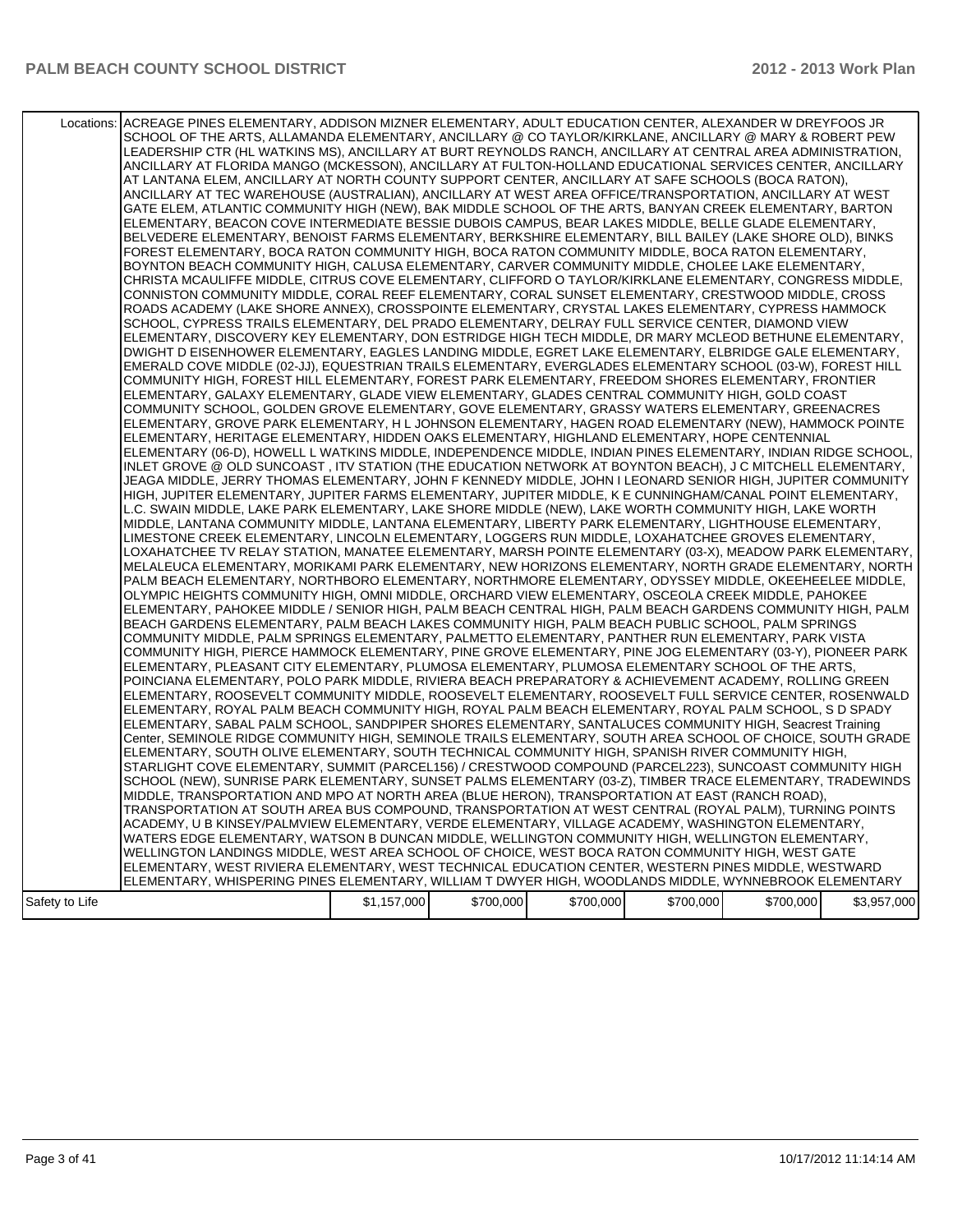|            | Locations: ACREAGE PINES ELEMENTARY, ADDISON MIZNER ELEMENTARY, ADULT EDUCATION CENTER, ALEXANDER W DREYFOOS JR<br>SCHOOL OF THE ARTS, ALLAMANDA ELEMENTARY, ANCILLARY @ CO TAYLOR/KIRKLANE, ANCILLARY @ MARY & ROBERT PEW<br>LEADERSHIP CTR (HL WATKINS MS), ANCILLARY AT BURT REYNOLDS RANCH, ANCILLARY AT CENTRAL AREA ADMINISTRATION,<br>ANCILLARY AT FLORIDA MANGO (MCKESSON), ANCILLARY AT FULTON-HOLLAND EDUCATIONAL SERVICES CENTER, ANCILLARY<br>AT LANTANA ELEM, ANCILLARY AT NORTH COUNTY SUPPORT CENTER, ANCILLARY AT SAFE SCHOOLS (BOCA RATON),<br>ANCILLARY AT TEC WAREHOUSE (AUSTRALIAN), ANCILLARY AT WEST AREA OFFICE/TRANSPORTATION, ANCILLARY AT WEST<br>GATE ELEM, ATLANTIC COMMUNITY HIGH (NEW), BAK MIDDLE SCHOOL OF THE ARTS, BANYAN CREEK ELEMENTARY, BARTON<br>ELEMENTARY, BEACON COVE INTERMEDIATE BESSIE DUBOIS CAMPUS, BEAR LAKES MIDDLE, BELLE GLADE ELEMENTARY,<br>BELVEDERE ELEMENTARY, BENOIST FARMS ELEMENTARY, BERKSHIRE ELEMENTARY, BILL BAILEY (LAKE SHORE OLD), BINKS<br>FOREST ELEMENTARY, BOCA RATON COMMUNITY HIGH, BOCA RATON COMMUNITY MIDDLE, BOCA RATON ELEMENTARY,<br>BOYNTON BEACH COMMUNITY HIGH, CALUSA ELEMENTARY, CARVER COMMUNITY MIDDLE, CHOLEE LAKE ELEMENTARY,<br>CHRISTA MCAULIFFE MIDDLE, CITRUS COVE ELEMENTARY, CLIFFORD O TAYLOR/KIRKLANE ELEMENTARY, CONGRESS MIDDLE,<br>CONNISTON COMMUNITY MIDDLE, CORAL REEF ELEMENTARY, CORAL SUNSET ELEMENTARY, CRESTWOOD MIDDLE, CROSS<br>ROADS ACADEMY (LAKE SHORE ANNEX), CROSSPOINTE ELEMENTARY, CRYSTAL LAKES ELEMENTARY, CYPRESS HAMMOCK<br>SCHOOL, CYPRESS TRAILS ELEMENTARY, DEL PRADO ELEMENTARY, DELRAY FULL SERVICE CENTER, DIAMOND VIEW<br>ELEMENTARY, DISCOVERY KEY ELEMENTARY, DON ESTRIDGE HIGH TECH MIDDLE, DR MARY MCLEOD BETHUNE ELEMENTARY,<br>DWIGHT D EISENHOWER ELEMENTARY, EAGLES LANDING MIDDLE, EGRET LAKE ELEMENTARY, ELBRIDGE GALE ELEMENTARY,<br>EMERALD COVE MIDDLE (02-JJ), EQUESTRIAN TRAILS ELEMENTARY, EVERGLADES ELEMENTARY SCHOOL (03-W), FOREST HILL<br>COMMUNITY HIGH, FOREST HILL ELEMENTARY, FOREST PARK ELEMENTARY, FREEDOM SHORES ELEMENTARY, FRONTIER<br>ELEMENTARY, GALAXY ELEMENTARY, GLADE VIEW ELEMENTARY, GLADES CENTRAL COMMUNITY HIGH, GOLD COAST<br>COMMUNITY SCHOOL, GOLDEN GROVE ELEMENTARY, GOVE ELEMENTARY, GRASSY WATERS ELEMENTARY, GREENACRES<br>ELEMENTARY, GROVE PARK ELEMENTARY, H L JOHNSON ELEMENTARY, HAGEN ROAD ELEMENTARY (NEW), HAMMOCK POINTE<br>ELEMENTARY, HERITAGE ELEMENTARY, HIDDEN OAKS ELEMENTARY, HIGHLAND ELEMENTARY, HOPE CENTENNIAL<br>ELEMENTARY (06-D), HOWELL L WATKINS MIDDLE, INDEPENDENCE MIDDLE, INDIAN PINES ELEMENTARY, INDIAN RIDGE SCHOOL,<br>INLET GROVE @ OLD SUNCOAST . ITV STATION (THE EDUCATION NETWORK AT BOYNTON BEACH). J C MITCHELL ELEMENTARY.<br>JEAGA MIDDLE, JERRY THOMAS ELEMENTARY, JOHN F KENNEDY MIDDLE, JOHN I LEONARD SENIOR HIGH, JUPITER COMMUNITY<br>HIGH, JUPITER ELEMENTARY, JUPITER FARMS ELEMENTARY, JUPITER MIDDLE, K E CUNNINGHAM/CANAL POINT ELEMENTARY,<br>L.C. SWAIN MIDDLE, LAKE PARK ELEMENTARY, LAKE SHORE MIDDLE (NEW), LAKE WORTH COMMUNITY HIGH, LAKE WORTH<br>MIDDLE, LANTANA COMMUNITY MIDDLE, LANTANA ELEMENTARY, LIBERTY PARK ELEMENTARY, LIGHTHOUSE ELEMENTARY,<br>LIMESTONE CREEK ELEMENTARY, LINCOLN ELEMENTARY, LOGGERS RUN MIDDLE, LOXAHATCHEE GROVES ELEMENTARY,<br>LOXAHATCHEE TV RELAY STATION, MANATEE ELEMENTARY, MARSH POINTE ELEMENTARY (03-X), MEADOW PARK ELEMENTARY,<br>MELALEUCA ELEMENTARY, MORIKAMI PARK ELEMENTARY, NEW HORIZONS ELEMENTARY, NORTH GRADE ELEMENTARY, NORTH<br>PALM BEACH ELEMENTARY, NORTHBORO ELEMENTARY, NORTHMORE ELEMENTARY, ODYSSEY MIDDLE, OKEEHEELEE MIDDLE,<br>OLYMPIC HEIGHTS COMMUNITY HIGH, OMNI MIDDLE, ORCHARD VIEW ELEMENTARY, OSCEOLA CREEK MIDDLE, PAHOKEE<br>ELEMENTARY, PAHOKEE MIDDLE / SENIOR HIGH, PALM BEACH CENTRAL HIGH, PALM BEACH GARDENS COMMUNITY HIGH, PALM<br>BEACH GARDENS ELEMENTARY, PALM BEACH LAKES COMMUNITY HIGH, PALM BEACH PUBLIC SCHOOL, PALM SPRINGS<br>COMMUNITY MIDDLE, PALM SPRINGS ELEMENTARY, PALMETTO ELEMENTARY, PANTHER RUN ELEMENTARY, PARK VISTA<br>COMMUNITY HIGH, PIERCE HAMMOCK ELEMENTARY, PINE GROVE ELEMENTARY, PINE JOG ELEMENTARY (03-Y), PIONEER PARK<br>ELEMENTARY, PLEASANT CITY ELEMENTARY, PLUMOSA ELEMENTARY, PLUMOSA ELEMENTARY SCHOOL OF THE ARTS,<br>POINCIANA ELEMENTARY, POLO PARK MIDDLE, RIVIERA BEACH PREPARATORY & ACHIEVEMENT ACADEMY, ROLLING GREEN<br>ELEMENTARY, ROOSEVELT COMMUNITY MIDDLE, ROOSEVELT ELEMENTARY, ROOSEVELT FULL SERVICE CENTER, ROSENWALD<br>ELEMENTARY, ROYAL PALM BEACH COMMUNITY HIGH, ROYAL PALM BEACH ELEMENTARY, ROYAL PALM SCHOOL, S D SPADY<br>ELEMENTARY, SABAL PALM SCHOOL, SANDPIPER SHORES ELEMENTARY, SANTALUCES COMMUNITY HIGH, Seacrest Training<br>Center, SEMINOLE RIDGE COMMUNITY HIGH, SEMINOLE TRAILS ELEMENTARY, SOUTH AREA SCHOOL OF CHOICE, SOUTH GRADE<br>ELEMENTARY. SOUTH OLIVE ELEMENTARY. SOUTH TECHNICAL COMMUNITY HIGH. SPANISH RIVER COMMUNITY HIGH.<br>STARLIGHT COVE ELEMENTARY, SUMMIT (PARCEL156) / CRESTWOOD COMPOUND (PARCEL223), SUNCOAST COMMUNITY HIGH<br>SCHOOL (NEW), SUNRISE PARK ELEMENTARY, SUNSET PALMS ELEMENTARY (03-Z), TIMBER TRACE ELEMENTARY, TRADEWINDS<br>MIDDLE, TRANSPORTATION AND MPO AT NORTH AREA (BLUE HERON), TRANSPORTATION AT EAST (RANCH ROAD),<br>TRANSPORTATION AT SOUTH AREA BUS COMPOUND, TRANSPORTATION AT WEST CENTRAL (ROYAL PALM), TURNING POINTS<br>ACADEMY, U B KINSEY/PALMVIEW ELEMENTARY, VERDE ELEMENTARY, VILLAGE ACADEMY, WASHINGTON ELEMENTARY,<br>WATERS EDGE ELEMENTARY, WATSON B DUNCAN MIDDLE, WELLINGTON COMMUNITY HIGH, WELLINGTON ELEMENTARY,<br>WELLINGTON LANDINGS MIDDLE, WEST AREA SCHOOL OF CHOICE, WEST BOCA RATON COMMUNITY HIGH, WEST GATE<br>ELEMENTARY, WEST RIVIERA ELEMENTARY, WEST TECHNICAL EDUCATION CENTER, WESTERN PINES MIDDLE, WESTWARD<br>ELEMENTARY, WHISPERING PINES ELEMENTARY, WILLIAM T DWYER HIGH, WOODLANDS MIDDLE, WYNNEBROOK ELEMENTARY |     |     |     |     |     |     |
|------------|------------------------------------------------------------------------------------------------------------------------------------------------------------------------------------------------------------------------------------------------------------------------------------------------------------------------------------------------------------------------------------------------------------------------------------------------------------------------------------------------------------------------------------------------------------------------------------------------------------------------------------------------------------------------------------------------------------------------------------------------------------------------------------------------------------------------------------------------------------------------------------------------------------------------------------------------------------------------------------------------------------------------------------------------------------------------------------------------------------------------------------------------------------------------------------------------------------------------------------------------------------------------------------------------------------------------------------------------------------------------------------------------------------------------------------------------------------------------------------------------------------------------------------------------------------------------------------------------------------------------------------------------------------------------------------------------------------------------------------------------------------------------------------------------------------------------------------------------------------------------------------------------------------------------------------------------------------------------------------------------------------------------------------------------------------------------------------------------------------------------------------------------------------------------------------------------------------------------------------------------------------------------------------------------------------------------------------------------------------------------------------------------------------------------------------------------------------------------------------------------------------------------------------------------------------------------------------------------------------------------------------------------------------------------------------------------------------------------------------------------------------------------------------------------------------------------------------------------------------------------------------------------------------------------------------------------------------------------------------------------------------------------------------------------------------------------------------------------------------------------------------------------------------------------------------------------------------------------------------------------------------------------------------------------------------------------------------------------------------------------------------------------------------------------------------------------------------------------------------------------------------------------------------------------------------------------------------------------------------------------------------------------------------------------------------------------------------------------------------------------------------------------------------------------------------------------------------------------------------------------------------------------------------------------------------------------------------------------------------------------------------------------------------------------------------------------------------------------------------------------------------------------------------------------------------------------------------------------------------------------------------------------------------------------------------------------------------------------------------------------------------------------------------------------------------------------------------------------------------------------------------------------------------------------------------------------------------------------------------------------------------------------------------------------------------------------------------------------------------------------------------------------------------------------------------------------------------------------------------------------------------------------------------------------------------------------------------------------------------------------------------------------------------------------------------------------------------------------------------------------------------------------------------------------------------------------------------------------------------------------------------------------------------------------------------------------------------------------------------------------------------------------------------------------------------------------------------------------------------------------------------------------------------------------------------------------------------------------------------------------------------------------------------------------------------------------------------------------------------------------------------------------------------------------------------------------------------------------------------------------------------------------------------------------------------|-----|-----|-----|-----|-----|-----|
| Fencing    |                                                                                                                                                                                                                                                                                                                                                                                                                                                                                                                                                                                                                                                                                                                                                                                                                                                                                                                                                                                                                                                                                                                                                                                                                                                                                                                                                                                                                                                                                                                                                                                                                                                                                                                                                                                                                                                                                                                                                                                                                                                                                                                                                                                                                                                                                                                                                                                                                                                                                                                                                                                                                                                                                                                                                                                                                                                                                                                                                                                                                                                                                                                                                                                                                                                                                                                                                                                                                                                                                                                                                                                                                                                                                                                                                                                                                                                                                                                                                                                                                                                                                                                                                                                                                                                                                                                                                                                                                                                                                                                                                                                                                                                                                                                                                                                                                                                                                                                                                                                                                                                                                                                                                                                                                                                                                                                                                                                                                                                                                                                                                                                                                                                                                                                                                                                                                                                                                                                                    | \$0 | \$0 | \$0 | \$0 | \$0 | \$0 |
|            | Locations: No Locations for this expenditure.                                                                                                                                                                                                                                                                                                                                                                                                                                                                                                                                                                                                                                                                                                                                                                                                                                                                                                                                                                                                                                                                                                                                                                                                                                                                                                                                                                                                                                                                                                                                                                                                                                                                                                                                                                                                                                                                                                                                                                                                                                                                                                                                                                                                                                                                                                                                                                                                                                                                                                                                                                                                                                                                                                                                                                                                                                                                                                                                                                                                                                                                                                                                                                                                                                                                                                                                                                                                                                                                                                                                                                                                                                                                                                                                                                                                                                                                                                                                                                                                                                                                                                                                                                                                                                                                                                                                                                                                                                                                                                                                                                                                                                                                                                                                                                                                                                                                                                                                                                                                                                                                                                                                                                                                                                                                                                                                                                                                                                                                                                                                                                                                                                                                                                                                                                                                                                                                                      |     |     |     |     |     |     |
| Parking    |                                                                                                                                                                                                                                                                                                                                                                                                                                                                                                                                                                                                                                                                                                                                                                                                                                                                                                                                                                                                                                                                                                                                                                                                                                                                                                                                                                                                                                                                                                                                                                                                                                                                                                                                                                                                                                                                                                                                                                                                                                                                                                                                                                                                                                                                                                                                                                                                                                                                                                                                                                                                                                                                                                                                                                                                                                                                                                                                                                                                                                                                                                                                                                                                                                                                                                                                                                                                                                                                                                                                                                                                                                                                                                                                                                                                                                                                                                                                                                                                                                                                                                                                                                                                                                                                                                                                                                                                                                                                                                                                                                                                                                                                                                                                                                                                                                                                                                                                                                                                                                                                                                                                                                                                                                                                                                                                                                                                                                                                                                                                                                                                                                                                                                                                                                                                                                                                                                                                    | \$0 | \$0 | \$0 | \$0 | \$0 | \$0 |
|            | Locations: No Locations for this expenditure.                                                                                                                                                                                                                                                                                                                                                                                                                                                                                                                                                                                                                                                                                                                                                                                                                                                                                                                                                                                                                                                                                                                                                                                                                                                                                                                                                                                                                                                                                                                                                                                                                                                                                                                                                                                                                                                                                                                                                                                                                                                                                                                                                                                                                                                                                                                                                                                                                                                                                                                                                                                                                                                                                                                                                                                                                                                                                                                                                                                                                                                                                                                                                                                                                                                                                                                                                                                                                                                                                                                                                                                                                                                                                                                                                                                                                                                                                                                                                                                                                                                                                                                                                                                                                                                                                                                                                                                                                                                                                                                                                                                                                                                                                                                                                                                                                                                                                                                                                                                                                                                                                                                                                                                                                                                                                                                                                                                                                                                                                                                                                                                                                                                                                                                                                                                                                                                                                      |     |     |     |     |     |     |
| Electrical |                                                                                                                                                                                                                                                                                                                                                                                                                                                                                                                                                                                                                                                                                                                                                                                                                                                                                                                                                                                                                                                                                                                                                                                                                                                                                                                                                                                                                                                                                                                                                                                                                                                                                                                                                                                                                                                                                                                                                                                                                                                                                                                                                                                                                                                                                                                                                                                                                                                                                                                                                                                                                                                                                                                                                                                                                                                                                                                                                                                                                                                                                                                                                                                                                                                                                                                                                                                                                                                                                                                                                                                                                                                                                                                                                                                                                                                                                                                                                                                                                                                                                                                                                                                                                                                                                                                                                                                                                                                                                                                                                                                                                                                                                                                                                                                                                                                                                                                                                                                                                                                                                                                                                                                                                                                                                                                                                                                                                                                                                                                                                                                                                                                                                                                                                                                                                                                                                                                                    | \$0 | \$0 | \$0 | \$0 | \$0 | \$0 |
|            | Locations: No Locations for this expenditure.                                                                                                                                                                                                                                                                                                                                                                                                                                                                                                                                                                                                                                                                                                                                                                                                                                                                                                                                                                                                                                                                                                                                                                                                                                                                                                                                                                                                                                                                                                                                                                                                                                                                                                                                                                                                                                                                                                                                                                                                                                                                                                                                                                                                                                                                                                                                                                                                                                                                                                                                                                                                                                                                                                                                                                                                                                                                                                                                                                                                                                                                                                                                                                                                                                                                                                                                                                                                                                                                                                                                                                                                                                                                                                                                                                                                                                                                                                                                                                                                                                                                                                                                                                                                                                                                                                                                                                                                                                                                                                                                                                                                                                                                                                                                                                                                                                                                                                                                                                                                                                                                                                                                                                                                                                                                                                                                                                                                                                                                                                                                                                                                                                                                                                                                                                                                                                                                                      |     |     |     |     |     |     |
| Fire Alarm |                                                                                                                                                                                                                                                                                                                                                                                                                                                                                                                                                                                                                                                                                                                                                                                                                                                                                                                                                                                                                                                                                                                                                                                                                                                                                                                                                                                                                                                                                                                                                                                                                                                                                                                                                                                                                                                                                                                                                                                                                                                                                                                                                                                                                                                                                                                                                                                                                                                                                                                                                                                                                                                                                                                                                                                                                                                                                                                                                                                                                                                                                                                                                                                                                                                                                                                                                                                                                                                                                                                                                                                                                                                                                                                                                                                                                                                                                                                                                                                                                                                                                                                                                                                                                                                                                                                                                                                                                                                                                                                                                                                                                                                                                                                                                                                                                                                                                                                                                                                                                                                                                                                                                                                                                                                                                                                                                                                                                                                                                                                                                                                                                                                                                                                                                                                                                                                                                                                                    | \$0 | \$0 | \$0 | \$0 | \$0 | \$0 |
|            | Locations: No Locations for this expenditure.                                                                                                                                                                                                                                                                                                                                                                                                                                                                                                                                                                                                                                                                                                                                                                                                                                                                                                                                                                                                                                                                                                                                                                                                                                                                                                                                                                                                                                                                                                                                                                                                                                                                                                                                                                                                                                                                                                                                                                                                                                                                                                                                                                                                                                                                                                                                                                                                                                                                                                                                                                                                                                                                                                                                                                                                                                                                                                                                                                                                                                                                                                                                                                                                                                                                                                                                                                                                                                                                                                                                                                                                                                                                                                                                                                                                                                                                                                                                                                                                                                                                                                                                                                                                                                                                                                                                                                                                                                                                                                                                                                                                                                                                                                                                                                                                                                                                                                                                                                                                                                                                                                                                                                                                                                                                                                                                                                                                                                                                                                                                                                                                                                                                                                                                                                                                                                                                                      |     |     |     |     |     |     |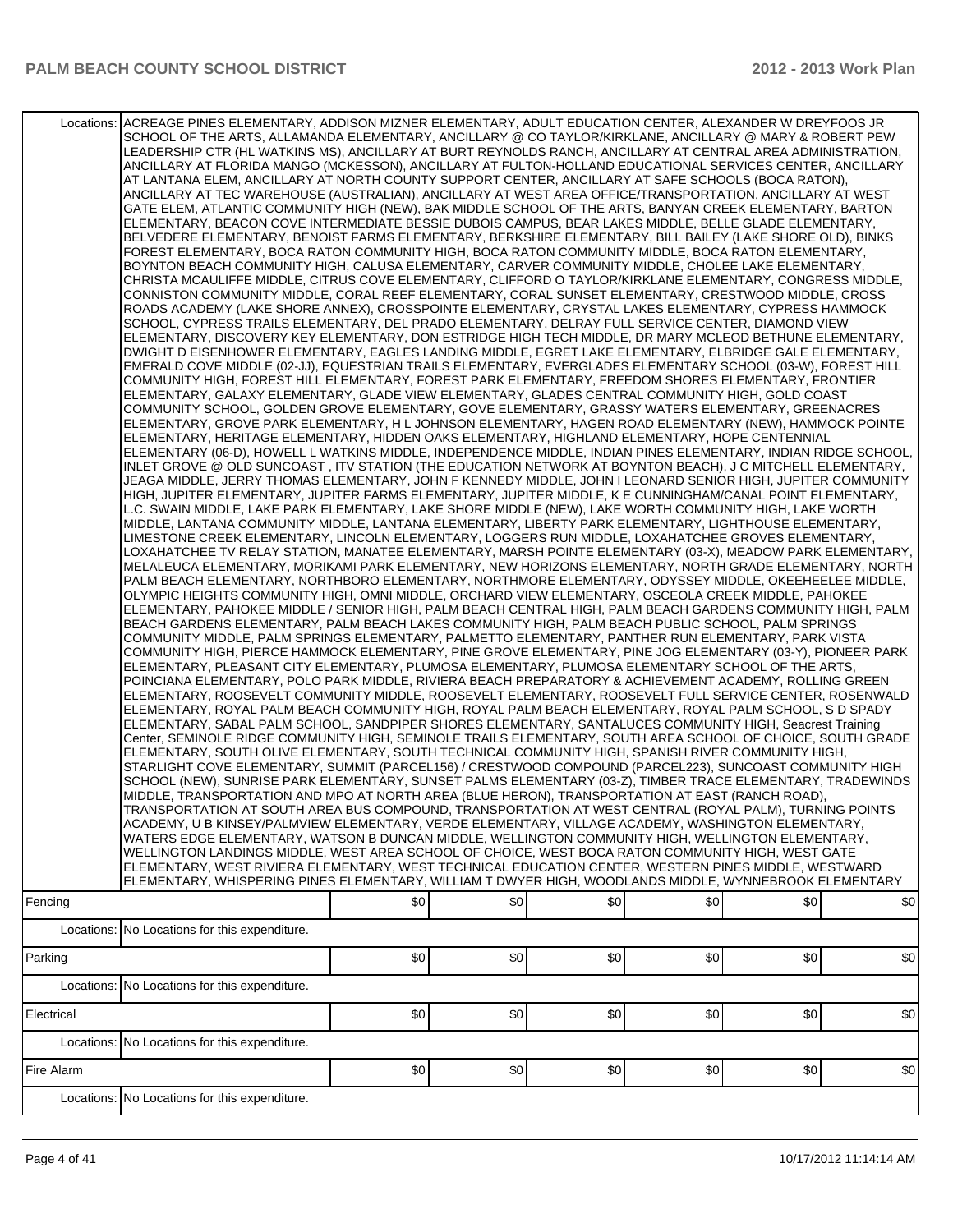| Telephone/Intercom System                                                                                                                                                                                                                                                                                                                                                                                                                                                                                                                                                                                                                                                                                                                                                                                                                                                                                                                                                                                                                                                                                                                                                                                                                                                                                                                                                                                                                                                                                                                                                                                                                                                                                                                                                                                                                                                                                                                                                                                                                                                                                                                                                                                                                                                                                                                                                                                                                                                                                                                                                                                                                                                                                                                                                                                                                                                                                                                                                                                                                                                                                                                                                                                                                                                                                                                                                                                                                                                                                                                                                                                                                                                                                                                                                                                                                                                                                                                                                                                                                                                                                                                                                                                                                                                                                                                                                                                                                                                                                                                                                                                                                                                                                                                                                                                                                                                                                                                                                                                                                                                                                                                                                                                                                                                                                                                                                                                                                                                                                                                                                                                                                                                                                                                                                                                                                                                                                                                           | \$0          | \$0          | \$0          | \$0          | \$0          | \$0           |
|-----------------------------------------------------------------------------------------------------------------------------------------------------------------------------------------------------------------------------------------------------------------------------------------------------------------------------------------------------------------------------------------------------------------------------------------------------------------------------------------------------------------------------------------------------------------------------------------------------------------------------------------------------------------------------------------------------------------------------------------------------------------------------------------------------------------------------------------------------------------------------------------------------------------------------------------------------------------------------------------------------------------------------------------------------------------------------------------------------------------------------------------------------------------------------------------------------------------------------------------------------------------------------------------------------------------------------------------------------------------------------------------------------------------------------------------------------------------------------------------------------------------------------------------------------------------------------------------------------------------------------------------------------------------------------------------------------------------------------------------------------------------------------------------------------------------------------------------------------------------------------------------------------------------------------------------------------------------------------------------------------------------------------------------------------------------------------------------------------------------------------------------------------------------------------------------------------------------------------------------------------------------------------------------------------------------------------------------------------------------------------------------------------------------------------------------------------------------------------------------------------------------------------------------------------------------------------------------------------------------------------------------------------------------------------------------------------------------------------------------------------------------------------------------------------------------------------------------------------------------------------------------------------------------------------------------------------------------------------------------------------------------------------------------------------------------------------------------------------------------------------------------------------------------------------------------------------------------------------------------------------------------------------------------------------------------------------------------------------------------------------------------------------------------------------------------------------------------------------------------------------------------------------------------------------------------------------------------------------------------------------------------------------------------------------------------------------------------------------------------------------------------------------------------------------------------------------------------------------------------------------------------------------------------------------------------------------------------------------------------------------------------------------------------------------------------------------------------------------------------------------------------------------------------------------------------------------------------------------------------------------------------------------------------------------------------------------------------------------------------------------------------------------------------------------------------------------------------------------------------------------------------------------------------------------------------------------------------------------------------------------------------------------------------------------------------------------------------------------------------------------------------------------------------------------------------------------------------------------------------------------------------------------------------------------------------------------------------------------------------------------------------------------------------------------------------------------------------------------------------------------------------------------------------------------------------------------------------------------------------------------------------------------------------------------------------------------------------------------------------------------------------------------------------------------------------------------------------------------------------------------------------------------------------------------------------------------------------------------------------------------------------------------------------------------------------------------------------------------------------------------------------------------------------------------------------------------------------------------------------------------------------------------------------------------------------------------|--------------|--------------|--------------|--------------|--------------|---------------|
| Locations: No Locations for this expenditure.                                                                                                                                                                                                                                                                                                                                                                                                                                                                                                                                                                                                                                                                                                                                                                                                                                                                                                                                                                                                                                                                                                                                                                                                                                                                                                                                                                                                                                                                                                                                                                                                                                                                                                                                                                                                                                                                                                                                                                                                                                                                                                                                                                                                                                                                                                                                                                                                                                                                                                                                                                                                                                                                                                                                                                                                                                                                                                                                                                                                                                                                                                                                                                                                                                                                                                                                                                                                                                                                                                                                                                                                                                                                                                                                                                                                                                                                                                                                                                                                                                                                                                                                                                                                                                                                                                                                                                                                                                                                                                                                                                                                                                                                                                                                                                                                                                                                                                                                                                                                                                                                                                                                                                                                                                                                                                                                                                                                                                                                                                                                                                                                                                                                                                                                                                                                                                                                                                       |              |              |              |              |              |               |
| <b>Closed Circuit Television</b>                                                                                                                                                                                                                                                                                                                                                                                                                                                                                                                                                                                                                                                                                                                                                                                                                                                                                                                                                                                                                                                                                                                                                                                                                                                                                                                                                                                                                                                                                                                                                                                                                                                                                                                                                                                                                                                                                                                                                                                                                                                                                                                                                                                                                                                                                                                                                                                                                                                                                                                                                                                                                                                                                                                                                                                                                                                                                                                                                                                                                                                                                                                                                                                                                                                                                                                                                                                                                                                                                                                                                                                                                                                                                                                                                                                                                                                                                                                                                                                                                                                                                                                                                                                                                                                                                                                                                                                                                                                                                                                                                                                                                                                                                                                                                                                                                                                                                                                                                                                                                                                                                                                                                                                                                                                                                                                                                                                                                                                                                                                                                                                                                                                                                                                                                                                                                                                                                                                    | \$0          | \$0          | \$0          | \$0          | \$0          | \$0           |
| Locations: No Locations for this expenditure.                                                                                                                                                                                                                                                                                                                                                                                                                                                                                                                                                                                                                                                                                                                                                                                                                                                                                                                                                                                                                                                                                                                                                                                                                                                                                                                                                                                                                                                                                                                                                                                                                                                                                                                                                                                                                                                                                                                                                                                                                                                                                                                                                                                                                                                                                                                                                                                                                                                                                                                                                                                                                                                                                                                                                                                                                                                                                                                                                                                                                                                                                                                                                                                                                                                                                                                                                                                                                                                                                                                                                                                                                                                                                                                                                                                                                                                                                                                                                                                                                                                                                                                                                                                                                                                                                                                                                                                                                                                                                                                                                                                                                                                                                                                                                                                                                                                                                                                                                                                                                                                                                                                                                                                                                                                                                                                                                                                                                                                                                                                                                                                                                                                                                                                                                                                                                                                                                                       |              |              |              |              |              |               |
| Paint                                                                                                                                                                                                                                                                                                                                                                                                                                                                                                                                                                                                                                                                                                                                                                                                                                                                                                                                                                                                                                                                                                                                                                                                                                                                                                                                                                                                                                                                                                                                                                                                                                                                                                                                                                                                                                                                                                                                                                                                                                                                                                                                                                                                                                                                                                                                                                                                                                                                                                                                                                                                                                                                                                                                                                                                                                                                                                                                                                                                                                                                                                                                                                                                                                                                                                                                                                                                                                                                                                                                                                                                                                                                                                                                                                                                                                                                                                                                                                                                                                                                                                                                                                                                                                                                                                                                                                                                                                                                                                                                                                                                                                                                                                                                                                                                                                                                                                                                                                                                                                                                                                                                                                                                                                                                                                                                                                                                                                                                                                                                                                                                                                                                                                                                                                                                                                                                                                                                               | \$0          | \$0          | \$0          | \$0          | \$0          | \$0           |
| Locations: No Locations for this expenditure.                                                                                                                                                                                                                                                                                                                                                                                                                                                                                                                                                                                                                                                                                                                                                                                                                                                                                                                                                                                                                                                                                                                                                                                                                                                                                                                                                                                                                                                                                                                                                                                                                                                                                                                                                                                                                                                                                                                                                                                                                                                                                                                                                                                                                                                                                                                                                                                                                                                                                                                                                                                                                                                                                                                                                                                                                                                                                                                                                                                                                                                                                                                                                                                                                                                                                                                                                                                                                                                                                                                                                                                                                                                                                                                                                                                                                                                                                                                                                                                                                                                                                                                                                                                                                                                                                                                                                                                                                                                                                                                                                                                                                                                                                                                                                                                                                                                                                                                                                                                                                                                                                                                                                                                                                                                                                                                                                                                                                                                                                                                                                                                                                                                                                                                                                                                                                                                                                                       |              |              |              |              |              |               |
| Maintenance/Repair                                                                                                                                                                                                                                                                                                                                                                                                                                                                                                                                                                                                                                                                                                                                                                                                                                                                                                                                                                                                                                                                                                                                                                                                                                                                                                                                                                                                                                                                                                                                                                                                                                                                                                                                                                                                                                                                                                                                                                                                                                                                                                                                                                                                                                                                                                                                                                                                                                                                                                                                                                                                                                                                                                                                                                                                                                                                                                                                                                                                                                                                                                                                                                                                                                                                                                                                                                                                                                                                                                                                                                                                                                                                                                                                                                                                                                                                                                                                                                                                                                                                                                                                                                                                                                                                                                                                                                                                                                                                                                                                                                                                                                                                                                                                                                                                                                                                                                                                                                                                                                                                                                                                                                                                                                                                                                                                                                                                                                                                                                                                                                                                                                                                                                                                                                                                                                                                                                                                  | \$39,313,537 | \$30,482,674 | \$30,482,674 | \$30,482,674 | \$30,482,674 | \$161,244,233 |
| ACREAGE PINES ELEMENTARY, ADDISON MIZNER ELEMENTARY, ADULT EDUCATION CENTER, ALEXANDER W DREYFOOS JR<br>Locations:<br>SCHOOL OF THE ARTS, ALLAMANDA ELEMENTARY, ANCILLARY @ CO TAYLOR/KIRKLANE, ANCILLARY @ MARY & ROBERT PEW<br>LEADERSHIP CTR (HL WATKINS MS), ANCILLARY AT BURT REYNOLDS RANCH, ANCILLARY AT CENTRAL AREA ADMINISTRATION,<br>ANCILLARY AT FLORIDA MANGO (MCKESSON), ANCILLARY AT FULTON-HOLLAND EDUCATIONAL SERVICES CENTER, ANCILLARY<br>AT LANTANA ELEM, ANCILLARY AT NORTH COUNTY SUPPORT CENTER, ANCILLARY AT SAFE SCHOOLS (BOCA RATON),<br>ANCILLARY AT TEC WAREHOUSE (AUSTRALIAN), ANCILLARY AT WEST AREA OFFICE/TRANSPORTATION, ANCILLARY AT WEST<br>GATE ELEM, ATLANTIC COMMUNITY HIGH (NEW), BAK MIDDLE SCHOOL OF THE ARTS, BANYAN CREEK ELEMENTARY, BARTON<br>ELEMENTARY, BEACON COVE INTERMEDIATE BESSIE DUBOIS CAMPUS, BEAR LAKES MIDDLE, BELLE GLADE ELEMENTARY,<br>BELVEDERE ELEMENTARY, BENOIST FARMS ELEMENTARY, BERKSHIRE ELEMENTARY, BILL BAILEY (LAKE SHORE OLD), BINKS<br>FOREST ELEMENTARY, BOCA RATON COMMUNITY HIGH, BOCA RATON COMMUNITY MIDDLE, BOCA RATON ELEMENTARY,<br>BOYNTON BEACH COMMUNITY HIGH, CALUSA ELEMENTARY, CARVER COMMUNITY MIDDLE, CHOLEE LAKE ELEMENTARY,<br>CHRISTA MCAULIFFE MIDDLE, CITRUS COVE ELEMENTARY, CLIFFORD O TAYLOR/KIRKLANE ELEMENTARY, CONGRESS MIDDLE,<br>CONNISTON COMMUNITY MIDDLE, CORAL REEF ELEMENTARY, CORAL SUNSET ELEMENTARY, CRESTWOOD MIDDLE, CROSS<br>ROADS ACADEMY (LAKE SHORE ANNEX), CROSSPOINTE ELEMENTARY, CRYSTAL LAKES ELEMENTARY, CYPRESS HAMMOCK<br>SCHOOL, CYPRESS TRAILS ELEMENTARY, DEL PRADO ELEMENTARY, DELRAY FULL SERVICE CENTER, DIAMOND VIEW<br>ELEMENTARY, DISCOVERY KEY ELEMENTARY, DON ESTRIDGE HIGH TECH MIDDLE, DR MARY MCLEOD BETHUNE ELEMENTARY,<br>DWIGHT D EISENHOWER ELEMENTARY, EAGLES LANDING MIDDLE, EGRET LAKE ELEMENTARY, ELBRIDGE GALE ELEMENTARY,<br>EMERALD COVE MIDDLE (02-JJ), EQUESTRIAN TRAILS ELEMENTARY, EVERGLADES ELEMENTARY SCHOOL (03-W), FOREST HILL<br>COMMUNITY HIGH, FOREST HILL ELEMENTARY, FOREST PARK ELEMENTARY, FREEDOM SHORES ELEMENTARY, FRONTIER<br>ELEMENTARY, GALAXY ELEMENTARY, GLADE VIEW ELEMENTARY, GLADES CENTRAL COMMUNITY HIGH, GOLD COAST<br>COMMUNITY SCHOOL, GOLDEN GROVE ELEMENTARY, GOVE ELEMENTARY, GRASSY WATERS ELEMENTARY, GREENACRES<br>ELEMENTARY, GROVE PARK ELEMENTARY, H L JOHNSON ELEMENTARY, HAGEN ROAD ELEMENTARY (NEW), HAMMOCK POINTE<br>ELEMENTARY, HERITAGE ELEMENTARY, HIDDEN OAKS ELEMENTARY, HIGHLAND ELEMENTARY, HOPE CENTENNIAL<br>ELEMENTARY (06-D), HOWELL L WATKINS MIDDLE, INDEPENDENCE MIDDLE, INDIAN PINES ELEMENTARY, INDIAN RIDGE SCHOOL,<br>INLET GROVE @ OLD SUNCOAST , ITV STATION (THE EDUCATION NETWORK AT BOYNTON BEACH), J C MITCHELL ELEMENTARY,<br>JEAGA MIDDLE, JERRY THOMAS ELEMENTARY, JOHN F KENNEDY MIDDLE, JOHN I LEONARD SENIOR HIGH, JUPITER COMMUNITY<br>HIGH, JUPITER ELEMENTARY, JUPITER FARMS ELEMENTARY, JUPITER MIDDLE, K E CUNNINGHAM/CANAL POINT ELEMENTARY,<br>L.C. SWAIN MIDDLE, LAKE PARK ELEMENTARY, LAKE SHORE MIDDLE (NEW), LAKE WORTH COMMUNITY HIGH, LAKE WORTH<br>MIDDLE, LANTANA COMMUNITY MIDDLE, LANTANA ELEMENTARY, LIBERTY PARK ELEMENTARY, LIGHTHOUSE ELEMENTARY,<br>LIMESTONE CREEK ELEMENTARY, LINCOLN ELEMENTARY, LOGGERS RUN MIDDLE, LOXAHATCHEE GROVES ELEMENTARY,<br>LOXAHATCHEE TV RELAY STATION, MANATEE ELEMENTARY, MARSH POINTE ELEMENTARY (03-X), MEADOW PARK ELEMENTARY,<br>MELALEUCA ELEMENTARY, MORIKAMI PARK ELEMENTARY, NEW HORIZONS ELEMENTARY, NORTH GRADE ELEMENTARY, NORTH<br>PALM BEACH ELEMENTARY, NORTHBORO ELEMENTARY, NORTHMORE ELEMENTARY, ODYSSEY MIDDLE, OKEEHEELEE MIDDLE,<br>OLYMPIC HEIGHTS COMMUNITY HIGH, OMNI MIDDLE, ORCHARD VIEW ELEMENTARY, OSCEOLA CREEK MIDDLE, PAHOKEE<br>ELEMENTARY, PAHOKEE MIDDLE / SENIOR HIGH, PALM BEACH CENTRAL HIGH, PALM BEACH GARDENS COMMUNITY HIGH, PALM<br>BEACH GARDENS ELEMENTARY, PALM BEACH LAKES COMMUNITY HIGH, PALM BEACH PUBLIC SCHOOL, PALM SPRINGS<br>COMMUNITY MIDDLE, PALM SPRINGS ELEMENTARY, PALMETTO ELEMENTARY, PANTHER RUN ELEMENTARY, PARK VISTA<br>COMMUNITY HIGH, PIERCE HAMMOCK ELEMENTARY, PINE GROVE ELEMENTARY, PINE JOG ELEMENTARY (03-Y), PIONEER PARK<br>ELEMENTARY, PLEASANT CITY ELEMENTARY, PLUMOSA ELEMENTARY, PLUMOSA ELEMENTARY SCHOOL OF THE ARTS,<br>POINCIANA ELEMENTARY, POLO PARK MIDDLE, RIVIERA BEACH PREPARATORY & ACHIEVEMENT ACADEMY, ROLLING GREEN<br>ELEMENTARY, ROOSEVELT COMMUNITY MIDDLE, ROOSEVELT ELEMENTARY, ROOSEVELT FULL SERVICE CENTER, ROSENWALD<br>ELEMENTARY, ROYAL PALM BEACH COMMUNITY HIGH, ROYAL PALM BEACH ELEMENTARY, ROYAL PALM SCHOOL, S D SPADY<br>ELEMENTARY, SABAL PALM SCHOOL, SANDPIPER SHORES ELEMENTARY, SANTALUCES COMMUNITY HIGH, Seacrest Training<br>Center, SEMINOLE RIDGE COMMUNITY HIGH, SEMINOLE TRAILS ELEMENTARY, SOUTH AREA SCHOOL OF CHOICE, SOUTH GRADE<br>ELEMENTARY, SOUTH OLIVE ELEMENTARY, SOUTH TECHNICAL COMMUNITY HIGH, SPANISH RIVER COMMUNITY HIGH,<br>STARLIGHT COVE ELEMENTARY, SUMMIT (PARCEL156) / CRESTWOOD COMPOUND (PARCEL223), SUNCOAST COMMUNITY HIGH<br>SCHOOL (NEW), SUNRISE PARK ELEMENTARY, SUNSET PALMS ELEMENTARY (03-Z), TIMBER TRACE ELEMENTARY, TRADEWINDS<br>MIDDLE, TRANSPORTATION AND MPO AT NORTH AREA (BLUE HERON), TRANSPORTATION AT EAST (RANCH ROAD),<br>TRANSPORTATION AT SOUTH AREA BUS COMPOUND, TRANSPORTATION AT WEST CENTRAL (ROYAL PALM), TURNING POINTS<br>ACADEMY, U B KINSEY/PALMVIEW ELEMENTARY, VERDE ELEMENTARY, VILLAGE ACADEMY, WASHINGTON ELEMENTARY,<br>WATERS EDGE ELEMENTARY, WATSON B DUNCAN MIDDLE, WELLINGTON COMMUNITY HIGH, WELLINGTON ELEMENTARY,<br>WELLINGTON LANDINGS MIDDLE, WEST AREA SCHOOL OF CHOICE, WEST BOCA RATON COMMUNITY HIGH, WEST GATE<br>ELEMENTARY, WEST RIVIERA ELEMENTARY, WEST TECHNICAL EDUCATION CENTER, WESTERN PINES MIDDLE, WESTWARD<br>ELEMENTARY, WHISPERING PINES ELEMENTARY, WILLIAM T DWYER HIGH, WOODLANDS MIDDLE, WYNNEBROOK ELEMENTARY<br>Sub Total: | \$40,470,537 | \$31,682,674 | \$31,682,674 | \$31,682,674 | \$31,682,674 | \$167,201,233 |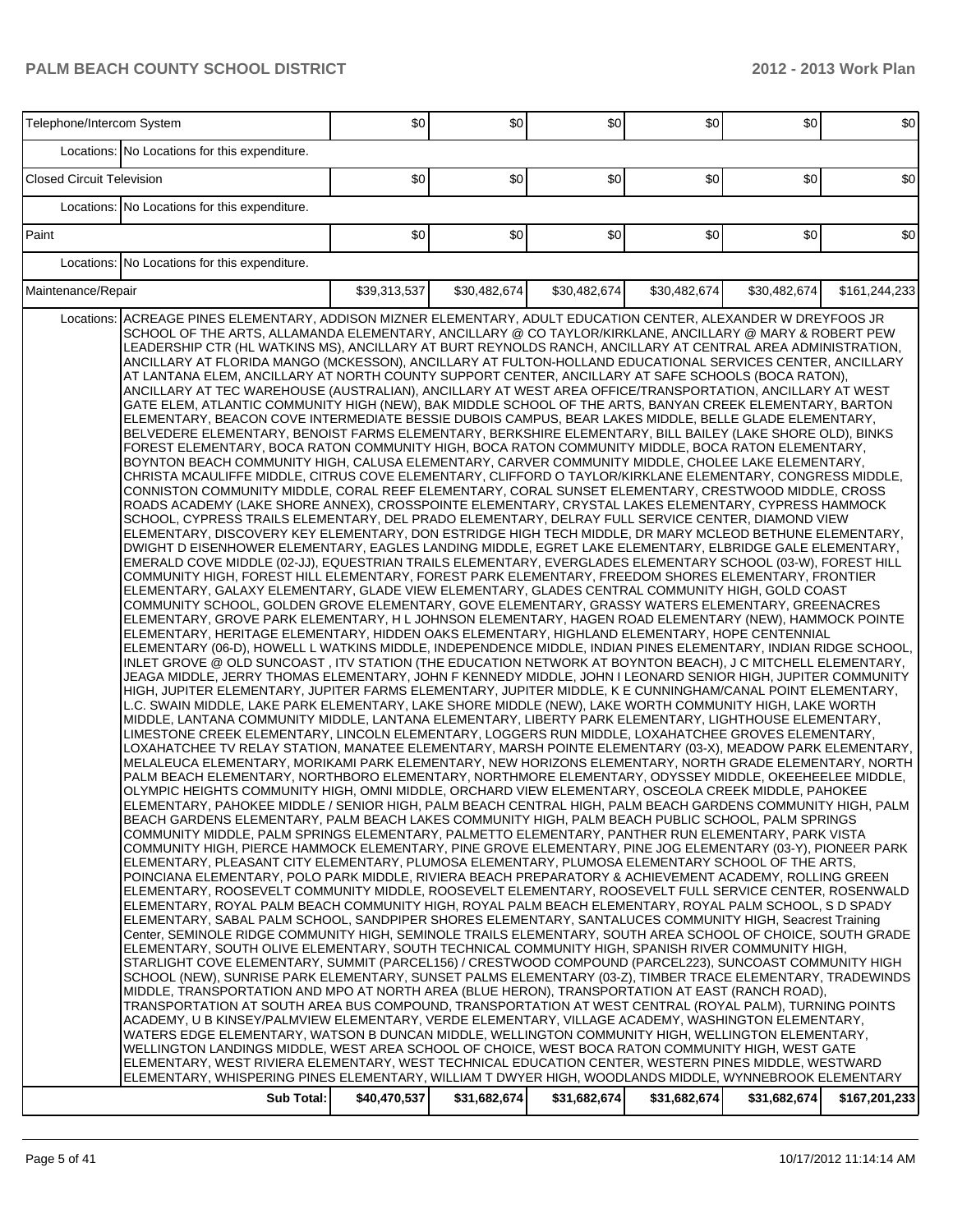| IPECO Maintenance Expenditures | \$0          | \$0          | \$3.572.824  | \$4,188,123  | \$4.624.551  | \$12,385,498  |
|--------------------------------|--------------|--------------|--------------|--------------|--------------|---------------|
| 1.50 Mill Sub Total: I         | \$41,370,537 | \$32,582,674 | \$29,009,850 | \$28,394,551 | \$27,958,123 | \$159,315,735 |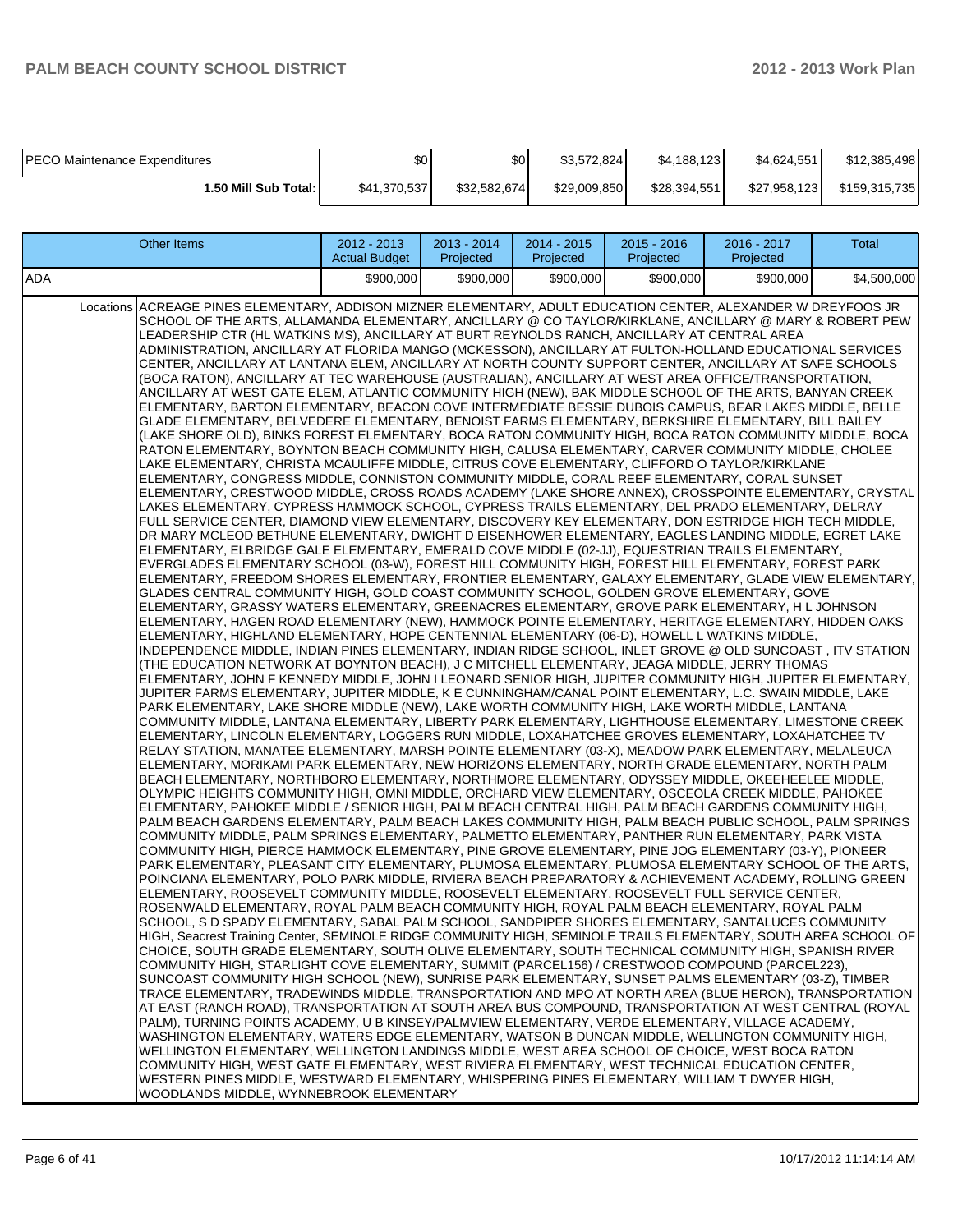| Total: | \$41.370.537 | \$32.582.674 | \$32,582,674 | \$32,582,674 | \$32,582,674 | \$171.701.233 |
|--------|--------------|--------------|--------------|--------------|--------------|---------------|
|--------|--------------|--------------|--------------|--------------|--------------|---------------|

#### **Local 1.50 Mill Expenditure For Maintenance, Repair and Renovation**

Anticipated expenditures expected from local funding sources over the years covered by the current work plan.

| Item                                                         | 2012 - 2013<br><b>Actual Budget</b> | $2013 - 2014$<br>Projected | $2014 - 2015$<br>Projected | $2015 - 2016$<br>Projected | 2016 - 2017<br>Projected | <b>Total</b>    |
|--------------------------------------------------------------|-------------------------------------|----------------------------|----------------------------|----------------------------|--------------------------|-----------------|
| Remaining Maint and Repair from 1.5 Mills                    | \$41,370,537                        | \$32,582,674               | \$29,009,850               | \$28,394,551               | \$27,958,123             | \$159,315,735   |
| Maintenance/Repair Salaries                                  | \$0                                 | \$0                        | \$0                        | \$0                        | \$0                      | \$0             |
| <b>School Bus Purchases</b>                                  | \$0                                 | \$1,600,000                | \$1,600,000                | \$1,600,000                | \$1,600,000              | \$6,400,000     |
| <b>Other Vehicle Purchases</b>                               | \$0                                 | \$0                        | \$0                        | \$0                        | \$0                      | \$0             |
| Capital Outlay Equipment                                     | \$5,910,000                         | \$4,975,000                | \$4,875,000                | \$4,975,000                | \$4,975,000              | \$25,710,000    |
| Rent/Lease Payments                                          | \$0                                 | \$120,001                  | \$120,001                  | \$120,001                  | \$120,000                | \$480,003       |
| <b>COP Debt Service</b>                                      | \$148,000,000                       | \$148,000,000              | \$148,000,000              | \$148,000,000              | \$148,000,000            | \$740,000,000   |
| Rent/Lease Relocatables                                      | \$20,279                            | \$0                        | \$0                        | \$0                        | \$0                      | \$20,279        |
| <b>Environmental Problems</b>                                | \$1,741,872                         | \$800,000                  | \$800,000                  | \$800,000                  | \$800,000                | \$4,941,872     |
| s.1011.14 Debt Service                                       | \$0                                 | \$0                        | \$0                        | \$0                        | \$0                      | \$0             |
| <b>Special Facilities Construction Account</b>               | \$0                                 | \$0                        | \$0                        | \$0                        | \$0                      | \$0             |
| Premiums for Property Casualty Insurance - 1011.71<br>(4a,b) | \$8,240,000                         | \$8,240,000                | \$8,240,000                | \$8,240,000                | \$8,240,000              | \$41,200,000    |
| Qualified School Construction Bonds (QSCB)                   | 30                                  | \$0                        | \$0                        | \$0                        | \$0                      | \$0             |
| Qualified Zone Academy Bonds (QZAB)                          | \$0                                 | 30                         | \$0                        | \$0                        | \$0                      | \$0             |
| Charter School Capital Outlay                                | \$3,458,547                         | \$3,458,547                | \$3,458,547                | \$3,458,547                | \$3,458,547              | \$17,292,735    |
| Technology                                                   | \$38,339,328                        | \$31,251,704               | \$29,776,704               | \$31,842,704               | \$32,276,704             | \$163,487,144   |
| Security                                                     | \$3,329,160                         | \$2,290,000                | \$2,190,000                | \$2,290,000                | \$2,290,000              | \$12,389,160    |
| <b>Contracted Transportation</b>                             | \$600,000                           | \$600,000                  | \$600,000                  | \$600,000                  | \$600,000                | \$3,000,000     |
| Reserve for Fund Balance                                     | \$23,752,453                        | \$0                        | \$0                        | \$0                        | \$0                      | \$23,752,453    |
| <b>Local Expenditure Totals:</b>                             | \$274,762,176                       | \$233,917,926              | \$228,670,102              | \$230,320,803              | \$230,318,374            | \$1,197,989,381 |
| <b>Revenue</b>                                               |                                     |                            |                            |                            |                          |                 |

## **1.50 Mill Revenue Source**

Schedule of Estimated Capital Outlay Revenue from each currently approved source which is estimated to be available for expenditures on the projects included in the tentative district facilities work program. All amounts are NET after considering carryover balances, interest earned, new COP's, 1011.14 and 1011.15 loans, etc. Districts cannot use 1.5-Mill funds for salaries except for those explicitly associated with maintenance/repair projects. (1011.71 (5), F.S.)

| <b>Item</b>                                                                       | Fund | $2012 - 2013$<br><b>Actual Value</b> | $2013 - 2014$<br>Projected                                                    | 2014 - 2015<br>Projected | $2015 - 2016$<br>Projected | $2016 - 2017$<br>Projected | Total             |
|-----------------------------------------------------------------------------------|------|--------------------------------------|-------------------------------------------------------------------------------|--------------------------|----------------------------|----------------------------|-------------------|
| $(1)$ Non-exempt property<br>lassessed valuation                                  |      |                                      | \$133,036,112,620   \$133,737,927,914   \$138,767,894,229   \$145,080,008,821 |                          |                            | \$152.334.009.262          | \$702,955,952,846 |
| $(2)$ The Millege projected for<br>discretionary capital outlay per<br>ls.1011.71 |      | 1.50                                 | ⊧.50 l                                                                        | .50 <sub>1</sub>         | . 50 l                     | 1.50 I                     |                   |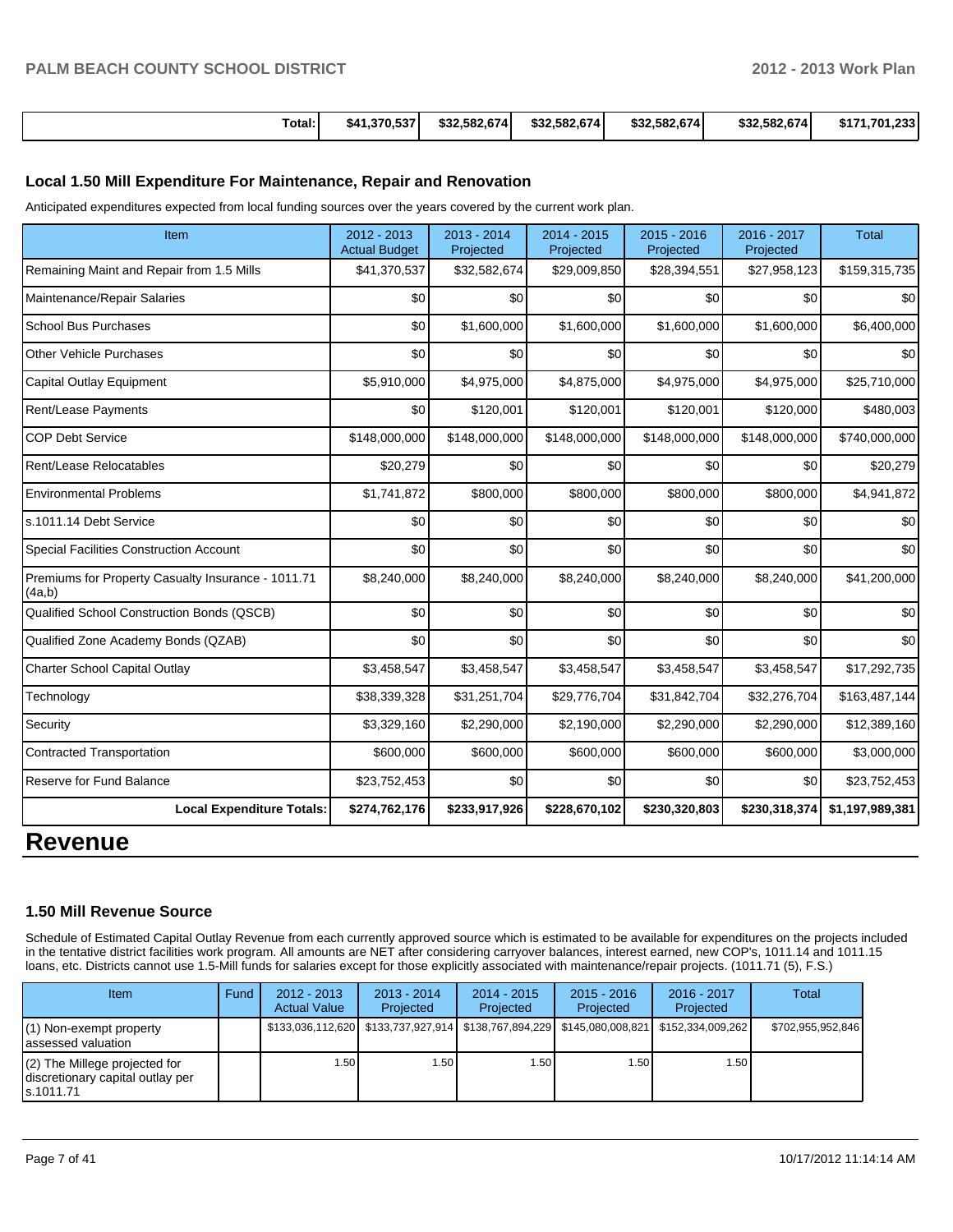| (3) Full value of the 1.50-Mill<br>discretionary capital outlay per<br>ls.1011.71 |       | \$223,500,669 | \$224.679.719 | \$233,130,062 | \$243.734.415 | \$255,921,136 | \$1,180,966,001 |
|-----------------------------------------------------------------------------------|-------|---------------|---------------|---------------|---------------|---------------|-----------------|
| $(4)$ Value of the portion of the 1.50<br>-Mill ACTUALLY levied                   | 370 l | \$197.446.877 | \$197.204.599 | \$199,825,768 | \$208,915,213 | \$219,360,973 | \$1,022,753,430 |
| $(5)$ Difference of lines (3) and (4)                                             |       | \$26,053,792  | \$27,475,120  | \$33,304,294  | \$34.819.202  | \$36,560,163  | \$158,212.571   |

#### **PECO Revenue Source**

The figure in the row designated "PECO Maintenance" will be subtracted from funds available for new construction because PECO maintenance dollars cannot be used for new construction.

| Item                                  | Fund  | $2012 - 2013$<br><b>Actual Budget</b> | $2013 - 2014$<br>Projected | 2014 - 2015<br>Projected | $2015 - 2016$<br>Projected | $2016 - 2017$<br>Projected | Total        |
|---------------------------------------|-------|---------------------------------------|----------------------------|--------------------------|----------------------------|----------------------------|--------------|
| <b>IPECO New Construction</b>         | 340 l | \$0                                   | \$0                        | \$1,720,678              | \$582,970                  | \$0 I                      | \$2,303,648  |
| <b>IPECO Maintenance Expenditures</b> |       | \$0 <sub>1</sub>                      | \$0 <sub>1</sub>           | \$3.572.824              | \$4,188,123                | \$4.624.551                | \$12,385,498 |
|                                       |       | \$0                                   | \$0                        | \$5,293,502              | \$4,771,093                | \$4,624,551                | \$14,689,146 |

#### **CO & DS Revenue Source**

Revenue from Capital Outlay and Debt Service funds.

| <b>Item</b>                                        | Fund | $2012 - 2013$<br><b>Actual Budget</b> | $2013 - 2014$<br>Projected | $2014 - 2015$<br>Projected | $2015 - 2016$<br>Projected | $2016 - 2017$<br>Projected | Total       |
|----------------------------------------------------|------|---------------------------------------|----------------------------|----------------------------|----------------------------|----------------------------|-------------|
| ICO & DS Cash Flow-through<br><b>I</b> Distributed | 360  | \$1,048,308                           | \$1,048,308                | \$1,048,308                | \$1,048,308                | \$1,048,308                | \$5,241,540 |
| ICO & DS Interest on<br>Undistributed CO           | 360  | \$70,740                              | \$70.740                   | \$70,740                   | \$70,740                   | \$70.740                   | \$353,700   |
|                                                    |      | \$1,119,048                           | \$1,119,048                | \$1,119,048                | \$1,119,048                | \$1,119,048                | \$5,595,240 |

#### **Fair Share Revenue Source**

All legally binding commitments for proportionate fair-share mitigation for impacts on public school facilities must be included in the 5-year district work program.

Nothing reported for this section.

#### **Sales Surtax Referendum**

Specific information about any referendum for a 1-cent or ½-cent surtax referendum during the previous year.

**Did the school district hold a surtax referendum during the past fiscal year 2011 - 2012?**

No

#### **Additional Revenue Source**

Any additional revenue sources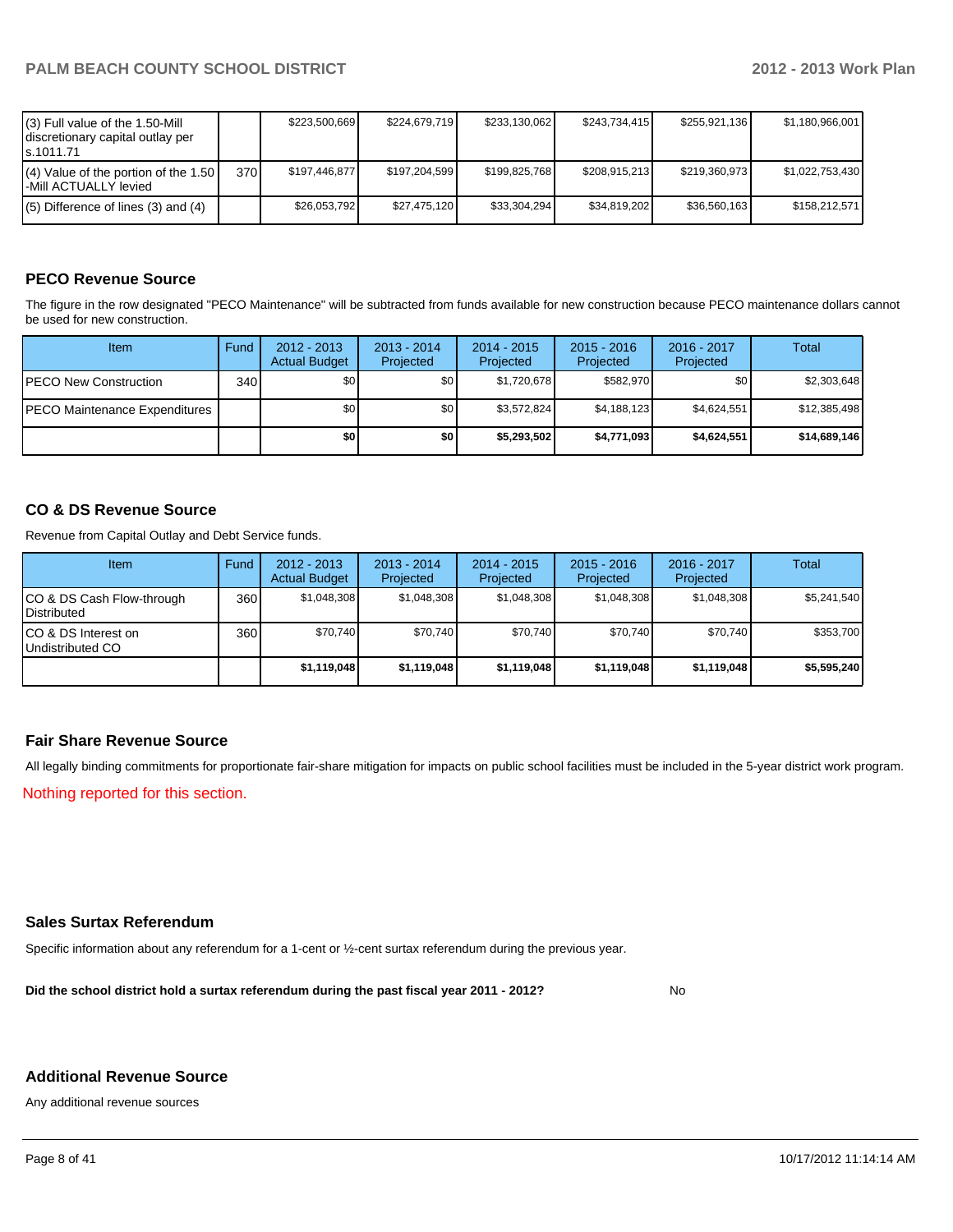| Item                                                                                                               | 2012 - 2013<br><b>Actual Value</b> | 2013 - 2014<br>Projected | 2014 - 2015<br>Projected | 2015 - 2016<br>Projected | 2016 - 2017<br>Projected | <b>Total</b>      |
|--------------------------------------------------------------------------------------------------------------------|------------------------------------|--------------------------|--------------------------|--------------------------|--------------------------|-------------------|
| Proceeds from a s.1011.14/15 F.S. Loans                                                                            | \$0                                | \$0                      | \$0                      | \$0                      | \$0                      | \$0               |
| District Bonds - Voted local bond<br>referendum proceeds per s.9, Art VII<br><b>State Constitution</b>             | \$0                                | \$0                      | \$0                      | \$0                      | \$0                      | \$0               |
| Proceeds from Special Act Bonds                                                                                    | \$0                                | \$0                      | \$0                      | \$0                      | \$0                      | \$0               |
| Estimated Revenue from CO & DS Bond<br>Sale                                                                        | \$0                                | \$0                      | \$0                      | \$0                      | \$0                      | \$0               |
| Proceeds from Voted Capital<br>Improvements millage                                                                | \$0                                | \$0                      | \$0                      | \$0                      | \$0                      | \$0               |
| Other Revenue for Other Capital Projects                                                                           | \$0                                | \$0                      | \$0                      | \$0                      | \$0                      | \$0               |
| Proceeds from 1/2 cent sales surtax<br>authorized by school board                                                  | \$0                                | \$0                      | \$0                      | \$0                      | \$0                      | \$0               |
| Proceeds from local governmental<br>infrastructure sales surtax                                                    | \$0                                | \$0                      | \$0                      | \$0                      | \$0                      | \$0               |
| Proceeds from Certificates of<br>Participation (COP's) Sale                                                        | \$0                                | \$0                      | \$0                      | \$0                      | \$0                      | \$0               |
| Classrooms First Bond proceeds amount<br>authorized in FY 1997-98                                                  | \$0                                | \$0                      | \$0                      | \$0                      | \$0                      | \$0               |
| <b>Classrooms for Kids</b>                                                                                         | \$0                                | \$0                      | \$0                      | \$0                      | \$0                      | \$0               |
| <b>District Equity Recognition</b>                                                                                 | \$0                                | \$0                      | \$0                      | \$0                      | \$0                      | \$0               |
| <b>Federal Grants</b>                                                                                              | \$0                                | \$0                      | \$0                      | \$0                      | \$0                      | \$0               |
| Proportionate share mitigation (actual<br>cash revenue only, not in kind donations)                                | \$0                                | \$0                      | \$0                      | \$0                      | \$0                      | \$0               |
| Impact fees received                                                                                               | \$5,000,000                        | \$1,000,000              | \$1,000,000              | \$1,000,000              | \$1,000,000              | \$9,000,000       |
| Private donations                                                                                                  | \$0                                | \$0                      | \$0                      | \$0                      | \$0                      | \$0               |
| Grants from local governments or not-for-<br>profit organizations                                                  | \$0                                | \$0                      | \$0                      | \$0                      | \$0                      | \$0               |
| Interest, Including Profit On Investment                                                                           | \$200,000                          | \$500,000                | \$750,000                | \$1,000,000              | \$1,000,000              | \$3,450,000       |
| Revenue from Bonds pledging proceeds<br>from 1 cent or 1/2 cent Sales Surtax                                       | \$0                                | \$0                      | \$0                      | \$0                      | \$0                      | \$0               |
| <b>Total Fund Balance Carried Forward</b>                                                                          | \$305,777,858                      | \$30,635,732             | \$20,796,061             | \$14,245,025             | \$4,379,806              | \$375,834,482     |
| General Capital Outlay Obligated Fund<br><b>Balance Carried Forward From Total</b><br>Fund Balance Carried Forward | (\$164, 413, 133)                  | \$0                      | \$0                      | \$0                      | \$0                      | (\$164, 413, 133) |
| Special Facilities Construction Account                                                                            | \$0                                | \$0                      | \$0                      | \$0                      | \$0                      | \$0               |
| One Cent - 1/2 Cent Sales Surtax Debt<br>Service From Total Fund Balance Carried<br>Forward                        | \$0                                | \$0                      | \$0                      | \$0                      | \$0                      | \$0               |
| Capital Outlay Projects Funds Balance<br>Carried Forward From Total Fund<br><b>Balance Carried Forward</b>         | (\$54,837,202)                     | \$0                      | \$0                      | \$0                      | \$0                      | (\$54,837,202)    |
| Miscellaneous Revenue                                                                                              | \$89,500                           | \$0                      | \$0                      | \$0                      | \$0                      | \$89,500          |
| Capital Outlay for Charter Schools                                                                                 | \$3,458,547                        | \$3,458,547              | \$3,458,547              | \$3,458,547              | \$3,458,547              | \$17,292,735      |
| <b>Subtotal</b>                                                                                                    | \$95,275,570                       | \$35,594,279             | \$26,004,608             | \$19,703,572             | \$9,838,353              | \$186,416,382     |

## **Total Revenue Summary**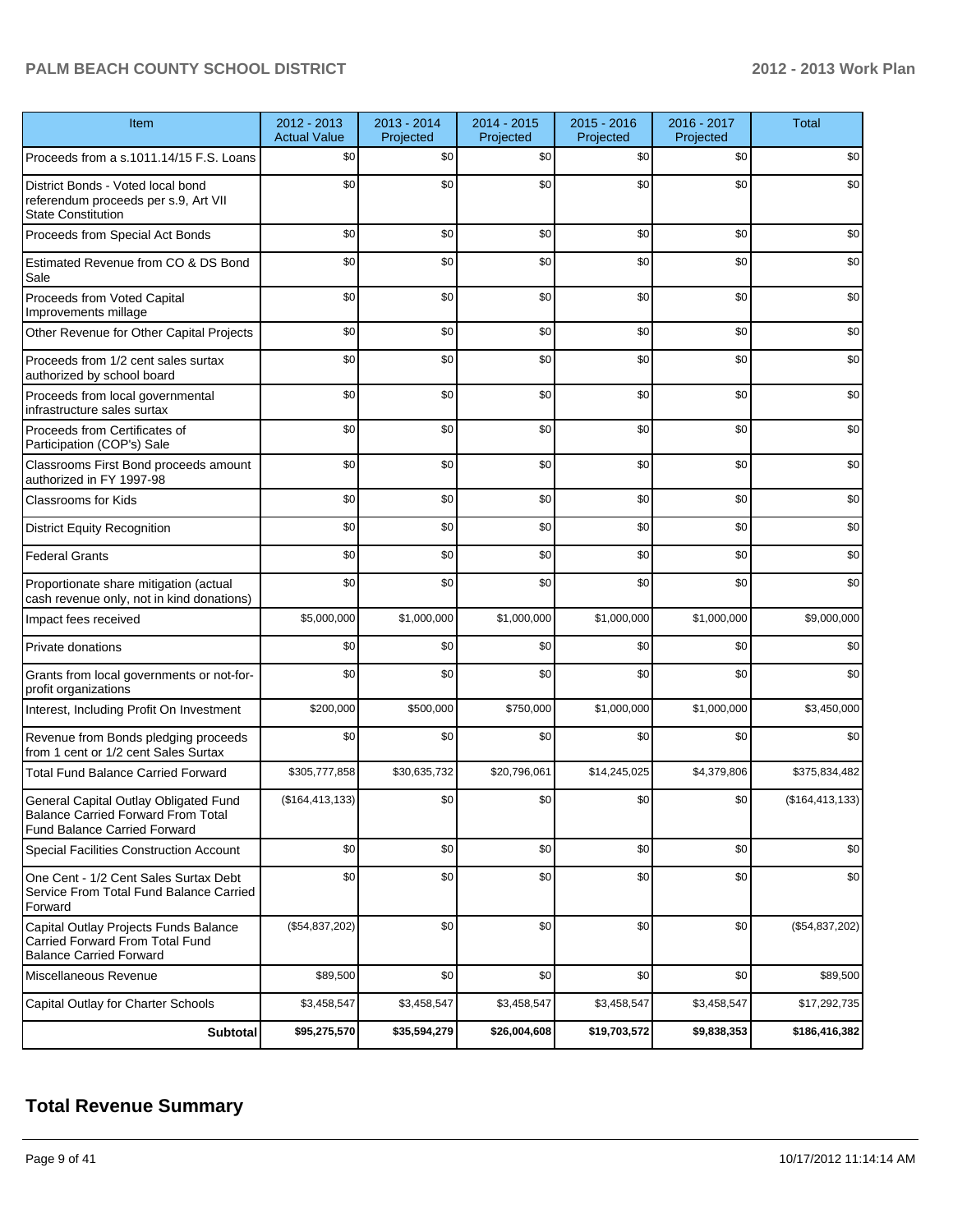| <b>Item Name</b>                                           | $2012 - 2013$<br><b>Budget</b> | $2013 - 2014$<br>Projected | $2014 - 2015$<br><b>Projected</b> | $2015 - 2016$<br>Projected | 2016 - 2017<br>Projected | <b>Five Year Total</b> |
|------------------------------------------------------------|--------------------------------|----------------------------|-----------------------------------|----------------------------|--------------------------|------------------------|
| Local 1.5 Mill Discretionary Capital Outlay<br>. Revenue   | \$197,446,877                  | \$197,204,599              | \$199,825,768                     | \$208,915,213              | \$219,360,973            | \$1,022,753,430        |
| PECO and 1.5 Mill Maint and Other 1.5<br>Mill Expenditures | (\$274,762,176)                | (\$233,917,926)            | (\$228,670,102)                   | (\$230,320,803)            | (\$230,318,374)          | (\$1,197,989,381)      |
| PECO Maintenance Revenue                                   | \$0                            | \$0                        | \$3,572,824                       | \$4,188,123                | \$4,624,551              | \$12,385,498           |
| Available 1.50 Mill for New<br><b>Construction</b>         | (\$77,315,299)                 | (\$36,713,327)             | (\$28,844,334)                    | (\$21,405,590)             | $($ \$10,957,401)        | $($ \$175,235,951)     |

| <b>Item Name</b>                      | 2012 - 2013<br><b>Budget</b> | $2013 - 2014$<br>Projected | $2014 - 2015$<br>Projected | $2015 - 2016$<br>Projected | 2016 - 2017<br>Projected | <b>Five Year Total</b> |
|---------------------------------------|------------------------------|----------------------------|----------------------------|----------------------------|--------------------------|------------------------|
| ICO & DS Revenue                      | \$1,119,048                  | \$1,119,048                | \$1,119,048                | \$1,119,048                | \$1,119,048              | \$5,595,240            |
| <b>IPECO New Construction Revenue</b> | \$0                          | \$0                        | \$1,720,678                | \$582,970                  | \$0                      | \$2,303,648            |
| <b>I</b> Other/Additional Revenue     | \$95,275,570                 | \$35,594,279               | \$26,004,608               | \$19,703,572               | \$9,838,353              | \$186,416,382          |
| <b>Total Additional Revenuel</b>      | \$96,394,618                 | \$36,713,327               | \$28,844,334               | \$21,405,590               | \$10,957,401             | \$194,315,270          |
| <b>Total Available Revenue</b>        | \$19,079,319                 | \$0                        | \$0                        | \$0                        | \$0                      | \$19,079,319           |

# **Project Schedules**

#### **Capacity Project Schedules**

A schedule of capital outlay projects necessary to ensure the availability of satisfactory classrooms for the projected student enrollment in K-12 programs.

| <b>Project Description</b>                                                                                                                       | Location                           |                          | 2012 - 2013 | 2013 - 2014  | 2014 - 2015 | $2015 - 2016$ | 2016 - 2017 | <b>Total</b>  | <b>Funded</b> |
|--------------------------------------------------------------------------------------------------------------------------------------------------|------------------------------------|--------------------------|-------------|--------------|-------------|---------------|-------------|---------------|---------------|
| Modular classroom<br>for CSR - District<br>Owned                                                                                                 | <b>VERDE</b><br><b>ELEMENTARY</b>  | <b>Planned</b><br>Cost:  | \$489,305   | \$0          | \$0         | \$0           | \$0         | \$489,305 Yes |               |
|                                                                                                                                                  |                                    | <b>Student Stations:</b> | 72          | 0            | $\Omega$    | 0             | $\Omega$    | 72            |               |
|                                                                                                                                                  |                                    | <b>Total Classrooms:</b> | 4           | $\Omega$     | $\Omega$    |               | C           |               |               |
|                                                                                                                                                  |                                    | Gross Sq Ft:             | 3,840       | n            | U           | ∩             | r           | 3,840         |               |
| 26,855159 was<br>originally budgetted.<br>\$200,000 is added<br>this year. The shell<br>will be built out<br>adding 182 more<br>student staiions | <b>GALAXY</b><br><b>ELEMENTARY</b> | <b>Planned</b><br>Cost:  | \$200,000   | \$0          | \$0         | \$0           | \$0         | \$200,000 Yes |               |
|                                                                                                                                                  |                                    | <b>Student Stations:</b> | 182         | $\mathbf{0}$ | $\Omega$    | 0             | 0           | 182           |               |
|                                                                                                                                                  |                                    | <b>Total Classrooms:</b> | 10          | ∩            | $\Omega$    |               | C           | 10            |               |
|                                                                                                                                                  |                                    | Gross Sq Ft:             | 13,380      | ∩            | $\Omega$    | ∩             | ŋ           | 13,380        |               |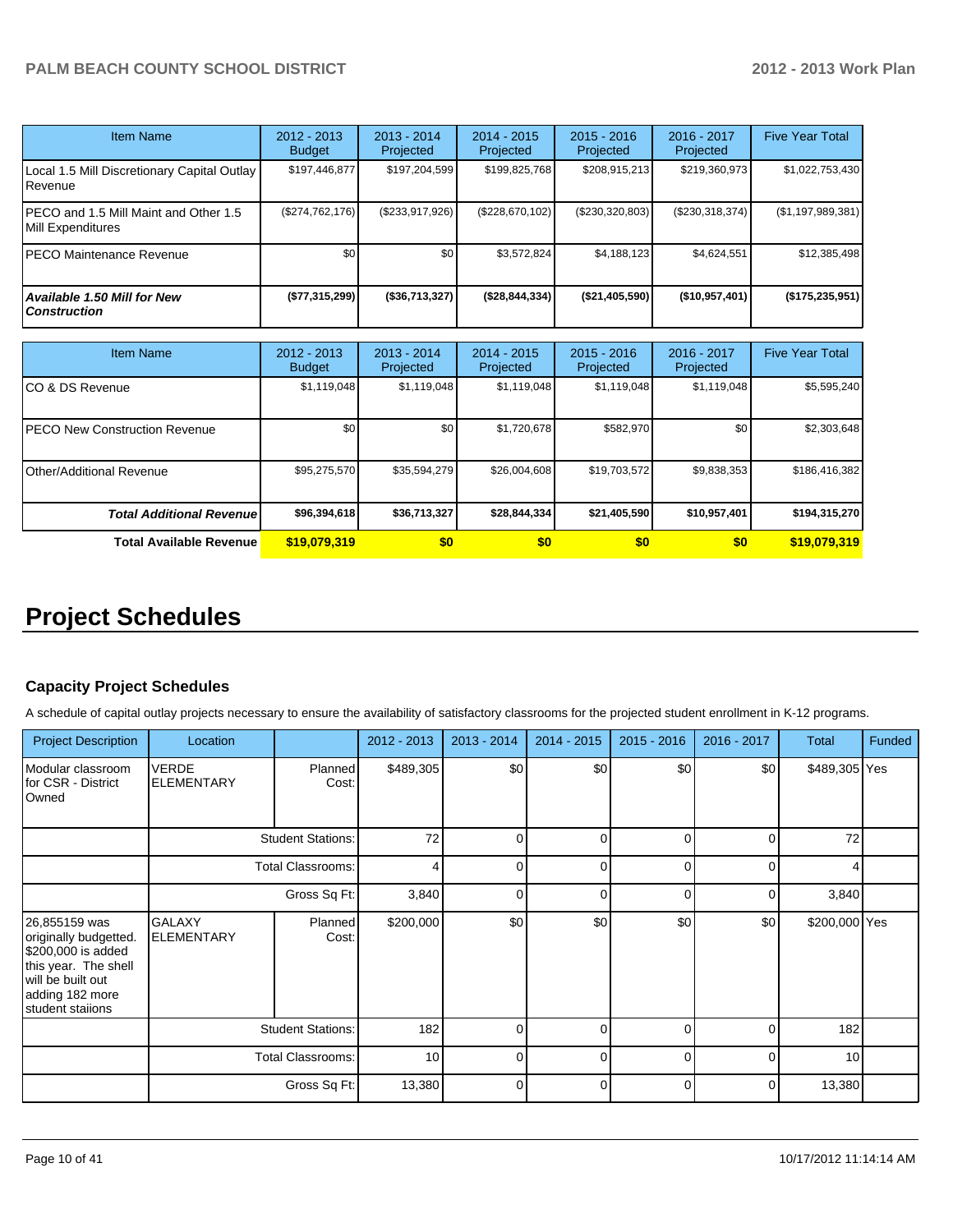| Modular Classroom                    | <b>CALUSA</b><br><b>ELEMENTARY</b>                     | Planned<br>Cost:         | \$500,000      | \$0      | \$0            | \$0            | \$0            | \$500,000 Yes  |         |
|--------------------------------------|--------------------------------------------------------|--------------------------|----------------|----------|----------------|----------------|----------------|----------------|---------|
|                                      |                                                        | <b>Student Stations:</b> | 72             | $\Omega$ | $\overline{0}$ | $\Omega$       | $\overline{0}$ | 72             |         |
|                                      |                                                        | <b>Total Classrooms:</b> | 4              | 0        | $\Omega$       | 0              | 0              | Δ              |         |
|                                      |                                                        |                          |                |          |                |                |                |                |         |
|                                      |                                                        | Gross Sq Ft:             | 3,840          | 0        | 0              | 0              | 0              | 3,840          |         |
| Project description<br>not specified | Location not<br>specified                              | Planned<br>Cost:         | \$0            | \$0      | \$0            | \$0            | \$0            |                | $$0$ No |
|                                      |                                                        | <b>Student Stations:</b> | $\overline{0}$ | $\Omega$ | $\overline{0}$ | $\overline{0}$ | $\overline{0}$ | οI             |         |
|                                      | <b>Total Classrooms:</b>                               |                          | $\overline{0}$ | $\Omega$ | $\Omega$       | $\Omega$       | $\overline{0}$ | $\overline{0}$ |         |
|                                      |                                                        | Gross Sq Ft:             | $\overline{0}$ | $\Omega$ | $\overline{0}$ | $\overline{0}$ | $\overline{0}$ | $\overline{0}$ |         |
| Phase II Addition                    | <b>WHISPERING</b><br><b>PINES</b><br><b>ELEMENTARY</b> | Planned<br>Cost:         | \$80,809       | \$0      | \$0            | \$0            | \$0            | \$80,809 Yes   |         |
|                                      |                                                        | <b>Student Stations:</b> | 30             | $\Omega$ | $\overline{0}$ | $\Omega$       | $\overline{0}$ | 30             |         |
|                                      |                                                        | <b>Total Classrooms:</b> | $\overline{2}$ | $\Omega$ | $\overline{0}$ | $\overline{0}$ | $\overline{0}$ | 2 <sub>1</sub> |         |
|                                      |                                                        | Gross Sq Ft:             | 1,920          | 0        | $\overline{0}$ | $\overline{0}$ | $\overline{0}$ | 1,920          |         |
|                                      |                                                        | <b>Planned Cost:</b>     | \$1,270,114    | \$0      | \$0            | \$0            | \$0            | \$1,270,114    |         |
|                                      |                                                        | Student Stations:        | 356            | 0        | $\Omega$       | $\Omega$       | $\Omega$       | 356            |         |

| ן ומווווסט טשטו.           | 41, 41, 117 | ΨΨ | ູນບ | ΨΨΙ | Ψυι | V, L, V, I, T   |
|----------------------------|-------------|----|-----|-----|-----|-----------------|
| <b>Student Stations: I</b> | 356         |    |     |     |     | 356             |
| <b>Total Classrooms:</b>   | 20          |    |     |     |     | 20 <sub>l</sub> |
| Gross Sq Ft:               | 22,980      |    |     |     |     | 22,980          |

## **Other Project Schedules**

Major renovations, remodeling, and additions of capital outlay projects that do not add capacity to schools.

| <b>Project Description</b>                                                    | Location                                                             | 2012 - 2013<br><b>Actual Budget</b> | $2013 - 2014$<br>Projected | 2014 - 2015<br>Projected | $2015 - 2016$<br>Projected | 2016 - 2017<br>Projected | Total           | Funded |
|-------------------------------------------------------------------------------|----------------------------------------------------------------------|-------------------------------------|----------------------------|--------------------------|----------------------------|--------------------------|-----------------|--------|
| Additional funds for soil<br>removal and the addition of the<br> arts program | <b>GLADE VIEW</b><br><b>ELEMENTARY</b>                               | \$3,300,000                         | \$0                        | \$0                      | \$0                        | \$0                      | \$3,300,000 Yes |        |
| Additional unforseen cost for<br>Imodernization                               | <b>ROSENWALD</b><br>ELEMENTARY                                       | \$2,500,000                         | \$0                        | \$0                      | \$0                        | \$0                      | \$2,500,000 Yes |        |
| <b>I</b> Remodel                                                              | <b>TRANSPORTATION AT</b><br><b>SOUTH AREA BUS</b><br><b>COMPOUND</b> | \$500,000                           | \$0                        | \$0                      | \$0                        | \$0                      | \$500,000 Yes   |        |
| <b>IHVAC Renovations</b>                                                      | <b>OLYMPIC HEIGHTS</b><br><b>COMMUNITY HIGH</b>                      | \$950,000                           | \$0                        | \$0                      | \$0                        | \$0                      | \$950,000 Yes   |        |
| <b>BEMP</b>                                                                   | <b>WILLIAM T DWYER HIGH</b>                                          | \$550,000                           | \$0                        | \$0                      | \$0                        | \$0                      | \$550,000 Yes   |        |
| Covered Walkways                                                              | <b>VERDE ELEMENTARY</b>                                              | \$319,205                           | \$0                        | \$0                      | \$0                        | \$0                      | \$319,205 Yes   |        |
| <b>Lighting Replacement</b>                                                   | JUPITER MIDDLE                                                       | \$500,000                           | \$0                        | \$0                      | \$0                        | \$0                      | \$500,000 Yes   |        |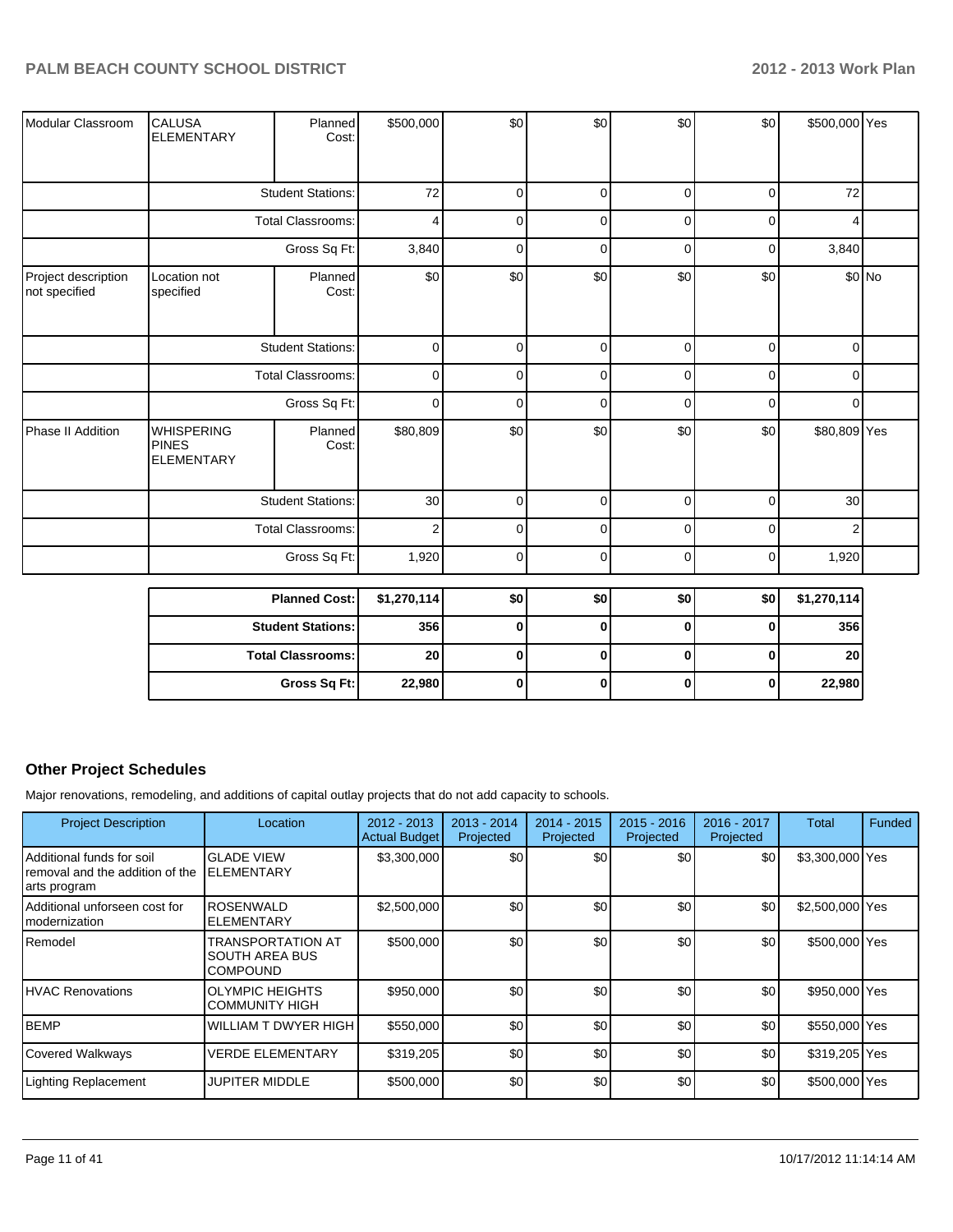| Portables / Replacement  | SABAL PALM SCHOOL                                               | \$500,000    | \$0 | \$0 | \$0 | \$0 | \$500,000 Yes   |  |
|--------------------------|-----------------------------------------------------------------|--------------|-----|-----|-----|-----|-----------------|--|
| <b>Roof Replacement</b>  | <b>BELLE GLADE</b><br><b>ELEMENTARY</b>                         | \$1,600,000  | \$0 | \$0 | \$0 | \$0 | \$1,600,000 Yes |  |
| Roof Replacement         | <b>CYPRESS TRAILS</b><br><b>ELEMENTARY</b>                      | \$800,000    | \$0 | \$0 | \$0 | \$0 | \$800,000 Yes   |  |
| Bldg. 2 Roof Replacement | PAHOKEE MIDDLE /<br><b>SENIOR HIGH</b>                          | \$350,000    | \$0 | \$0 | \$0 | \$0 | \$350,000 Yes   |  |
| <b>Roof Replacement</b>  | <b>PIONEER PARK</b><br><b>ELEMENTARY</b>                        | \$1,600,000  | \$0 | \$0 | \$0 | \$0 | \$1,600,000 Yes |  |
| Fire Alarm Replacement   | <b>CRESTWOOD MIDDLE</b>                                         | \$850,000    | \$0 | \$0 | \$0 | \$0 | \$850,000 Yes   |  |
| Fire Alarm Replacement   | <b>GROVE PARK</b><br><b>ELEMENTARY</b>                          | \$500,000    | \$0 | \$0 | \$0 | \$0 | \$500,000 Yes   |  |
| Playfield                | <b>VILLAGE ACADEMY</b>                                          | \$50,000     | \$0 | \$0 | \$0 | \$0 | \$50,000 Yes    |  |
| <b>Covered Walkways</b>  | <b>CALUSA ELEMENTARY</b>                                        | \$300,000    | \$0 | \$0 | \$0 | \$0 | \$300,000 Yes   |  |
| <b>HVAC Renovations</b>  | <b>JUPITER FARMS</b><br><b>ELEMENTARY</b>                       | \$200,000    | \$0 | \$0 | \$0 | \$0 | \$200,000 Yes   |  |
| <b>HVAC Renovations</b>  | WILLIAM T DWYER HIGH                                            | \$1,800,000  | \$0 | \$0 | \$0 | \$0 | \$1,800,000 Yes |  |
| Restrooms                | <b>BOYNTON BEACH</b><br><b>COMMUNITY HIGH</b>                   | \$500,000    | \$0 | \$0 | \$0 | \$0 | \$500,000 Yes   |  |
| Portables                | <b>TRANSPORTATION AT</b><br><b>WEST CENTRAL (ROYAL</b><br>PALM) | \$140,000    | \$0 | \$0 | \$0 | \$0 | \$140,000 Yes   |  |
|                          |                                                                 | \$17,809,205 | \$0 | \$0 | \$0 | \$0 | \$17,809,205    |  |

## **Additional Project Schedules**

Any projects that are not identified in the last approved educational plant survey.

| <b>Project Description</b>                                                              | Location                                                  | <b>Num</b><br>Classroom<br>s | $2012 - 2013$<br><b>Actual Budget</b> | $2013 - 2014$<br>Projected | $2014 - 2015$<br>Projected | $2015 - 2016$<br>Projected | 2016 - 2017<br>Projected | Total           | Funded |
|-----------------------------------------------------------------------------------------|-----------------------------------------------------------|------------------------------|---------------------------------------|----------------------------|----------------------------|----------------------------|--------------------------|-----------------|--------|
| Adult Ed. Center at Old<br>Plumosa                                                      | <b>ADULT EDUCATION</b><br><b>CENTER</b>                   |                              | \$0                                   | \$6,000,000                | \$0                        | \$0                        | \$0                      | \$6,000,000 No  |        |
| Demo old building for<br>playfields                                                     | <b>DWIGHT D</b><br><b>EISENHOWER</b><br><b>ELEMENTARY</b> | $\Omega$                     | \$0                                   | \$0                        | \$1,500,000                | \$0                        | \$0                      | \$1,500,000 No  |        |
| <b>West Central</b><br><b>Maintenance Facility</b>                                      | Location not<br>specified                                 |                              | \$0                                   | \$0                        | \$500,000                  | \$5,000,000                | \$0                      | \$5,500,000 No  |        |
| Modernization                                                                           | <b>WYNNEBROOK</b><br><b>ELEMENTARY</b>                    | 0                            | \$0                                   | \$1,500,000                | \$31,500,000               | \$0                        | \$0                      | \$33,000,000 No |        |
| South Area Elementary<br>School (05-C)                                                  | Location not<br>specified                                 | O                            | \$0                                   | \$0                        | \$0                        | \$3,300,000                | \$29,700,000             | \$33,000,000 No |        |
| Modernization                                                                           | <b>SOUTH AREA</b><br><b>SCHOOL OF</b><br><b>CHOICE</b>    | ሰ                            | \$0                                   | \$0                        | \$1,600,000                | \$14,400,000               | \$0                      | \$16,000,000 No |        |
| South Area Middle<br>School of the Arts (03-<br>LL)                                     | Location not<br>specified                                 | ሰ                            | \$0                                   | \$1,300,000                | \$13,775,000               | \$0                        | \$0                      | \$15,075,000 No |        |
| <b>West Central</b><br><b>Transportation Facility</b><br>at Belvedere and Skees<br>Road | Location not<br>specified                                 |                              | \$0                                   | \$700,000                  | \$10,000,000               | \$0                        | \$0                      | \$10,700,000 No |        |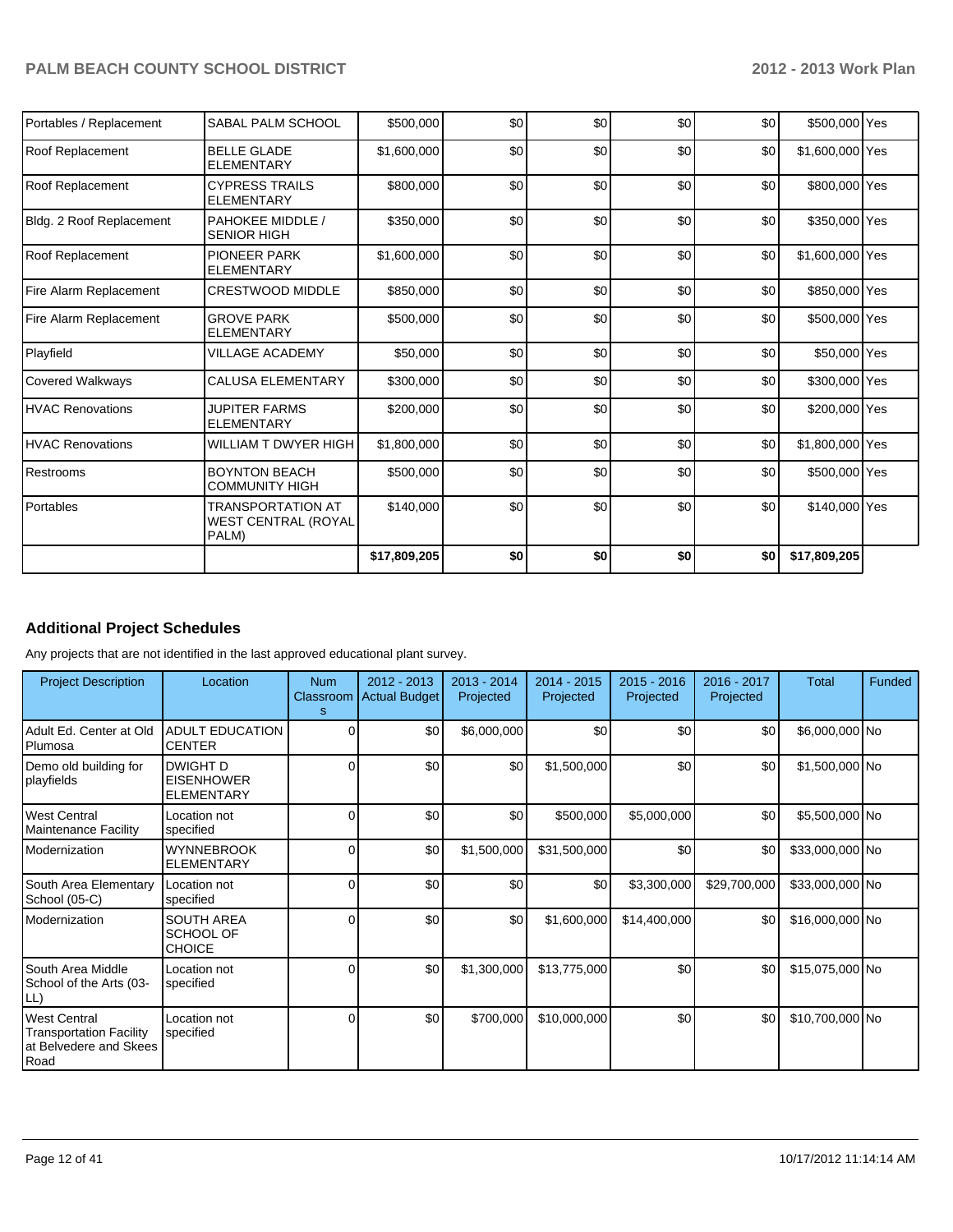| Demolish old building | <b>IGOVE</b><br><b>IELEMENTARY</b> | \$0 | \$0         | \$0          | \$500,000    | \$0 | \$500,000 No                 |  |
|-----------------------|------------------------------------|-----|-------------|--------------|--------------|-----|------------------------------|--|
|                       |                                    | \$0 | \$9,500,000 | \$58,875,000 | \$23.200.000 |     | \$29,700,000   \$121,275,000 |  |

## **Non Funded Growth Management Project Schedules**

Schedule indicating which projects, due to planned development, that CANNOT be funded from current revenues projected over the next five years.

| <b>Project Description</b>                                            | 2012 - 2013<br><b>Actual Budget</b> | $2013 - 2014$<br>Projected | $2014 - 2015$<br>Projected | $2015 - 2016$<br>Projected | 2016 - 2017<br>Projected | <b>Total</b>                 | Funded   |
|-----------------------------------------------------------------------|-------------------------------------|----------------------------|----------------------------|----------------------------|--------------------------|------------------------------|----------|
| Project description not specified                                     | \$0                                 | \$0                        | \$0                        | \$0                        | \$0                      |                              | $$0 $ No |
| Adult Education Center at Old<br>Plumosa                              | \$0                                 | \$6,000,000                | \$0                        | \$0                        | \$0                      | \$6,000,000 No               |          |
| Demo old building at D. D.<br><b>Eisenhower Elementary</b>            | \$0                                 | \$0                        | \$1,500,000                | \$0                        | \$0                      | \$1,500,000 No               |          |
| <b>West Central Maintenance</b><br>Facility in Royal Palm Beach       | \$0                                 | \$0                        | \$500,000                  | \$5,000,000                | \$0                      | \$5,500,000 No               |          |
| Wynnebrooke Elementary<br><b>School Modernization</b>                 | \$0                                 | \$1,500,000                | \$31,500,000               | \$0                        | \$0                      | \$33,000,000 No              |          |
| South Area Elementary School<br>$(05-C)$                              | \$0                                 | \$0                        | \$0                        | \$3,300,000                | \$29,700,000             | \$33,000,000 No              |          |
| South Area School of Choice<br>Modernization                          | \$0                                 | \$0                        | \$1,600,000                | \$14,400,000               | \$0                      | \$16,000,000 No              |          |
| South Area Middle School of<br>Arts (03LL)                            | \$0                                 | \$1,300,000                | \$13,775,000               | \$0                        | \$0                      | \$15,075,000 No              |          |
| <b>West Central Transportation</b><br>Facility at Belvedere and Skees | \$0                                 | \$700,000                  | \$10,000,000               | \$0                        | \$0                      | \$10,700,000 No              |          |
| Demolish old building at Gove<br><b>Elementary School</b>             | \$0                                 | \$0                        | \$0                        | \$500,000                  | \$0                      | \$500,000 No                 |          |
|                                                                       | \$0                                 | \$9,500,000                | \$58,875,000               | \$23,200,000               |                          | \$29,700,000   \$121,275,000 |          |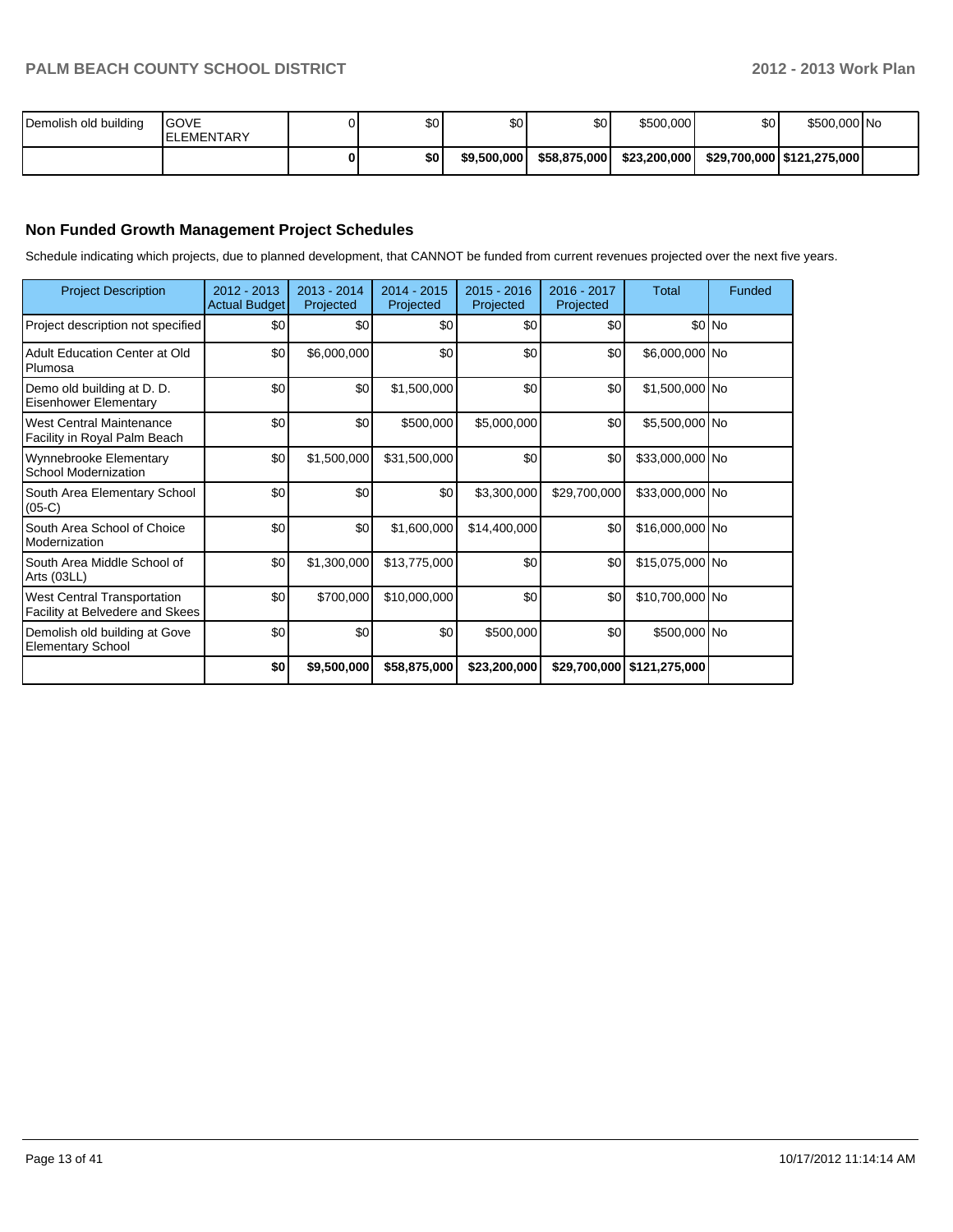# **Tracking**

## **Capacity Tracking**

| Location                                                | $2012 -$<br>2013 Satis.<br>Stu. Sta. | Actual<br>$2012 -$<br><b>2013 FISH</b><br>Capacity | Actual<br>$2011 -$<br>2012<br><b>COFTE</b> | # Class<br><b>Rooms</b> | Actual<br>Average<br>$2012 -$<br><b>2013 Class</b><br><b>Size</b> | Actual<br>$2012 -$<br>2013<br><b>Utilization</b> | <b>New</b><br>Stu.<br>Capacity | <b>New</b><br>Rooms to<br>be<br>Added/Re<br>moved | Projected<br>$2016 -$<br>2017<br><b>COFTE</b> | Projected<br>$2016 -$<br>2017<br><b>Utilization</b> | Projected<br>$2016 -$<br>2017 Class<br><b>Size</b> |
|---------------------------------------------------------|--------------------------------------|----------------------------------------------------|--------------------------------------------|-------------------------|-------------------------------------------------------------------|--------------------------------------------------|--------------------------------|---------------------------------------------------|-----------------------------------------------|-----------------------------------------------------|----------------------------------------------------|
| <b>JUPITER ELEMENTARY</b>                               | 820                                  | 820                                                | 689                                        | 44                      | 16                                                                | 84.00 %                                          | $\Omega$                       | $\Omega$                                          | 678                                           | 83.00 %                                             | 15                                                 |
| JUPITER COMMUNITY<br>HIGH                               | 2,910                                | 2,764                                              | 2,657                                      | 121                     | 22                                                                | 96.00 %                                          | $\Omega$                       | $\Omega$                                          | 2,458                                         | 89.00 %                                             | 20                                                 |
| <b>ALLAMANDA</b><br><b>ELEMENTARY</b>                   | 720                                  | 720                                                | 649                                        | 44                      | 15                                                                | 90.00 %                                          | 0                              | $\Omega$                                          | 627                                           | 87.00 %                                             | 14                                                 |
| PALM BEACH GARDENS<br><b>ELEMENTARY</b>                 | 739                                  | 739                                                | 666                                        | 40                      | 17                                                                | 90.00 %                                          | $\Omega$                       | $\Omega$                                          | 627                                           | 85.00 %                                             | 16                                                 |
| <b>HOWELL L WATKINS</b><br><b>MIDDLE</b>                | 1,391                                | 1,251                                              | 627                                        | 58                      | 11                                                                | 50.00 %                                          | 0                              | $\Omega$                                          | 854                                           | 68.00 %                                             | 15                                                 |
| <b>NORTH PALM BEACH</b><br><b>ELEMENTARY</b>            | 734                                  | 734                                                | 381                                        | 37                      | 10                                                                | 52.00 %                                          | $-58$                          | $\Omega$                                          | 452                                           | 67.00%                                              | 12                                                 |
| <b>LAKE PARK</b><br><b>ELEMENTARY</b>                   | 429                                  | 429                                                | 351                                        | 24                      | 15                                                                | 82.00 %                                          | $\Omega$                       | $\Omega$                                          | 308                                           | 72.00 %                                             | 13                                                 |
| <b>INLET GROVE @ OLD</b><br><b>SUNCOAST</b>             | 1,316                                | 1,184                                              | 824                                        | 54                      | 15                                                                | 70.00 %                                          | $\Omega$                       | $\Omega$                                          | 771                                           | 65.00 %                                             | 14                                                 |
| <b>WASHINGTON</b><br><b>ELEMENTARY</b>                  | 586                                  | 586                                                | 385                                        | 31                      | 12                                                                | 66.00 %                                          | $\overline{0}$                 | $\Omega$                                          | 397                                           | 68.00 %                                             | 13                                                 |
| JOHN F KENNEDY<br><b>MIDDLE</b>                         | 1,671                                | 1,503                                              | 653                                        | 70                      | 9                                                                 | 43.00 %                                          | 0                              | $\Omega$                                          | 834                                           | 55.00 %                                             | 12                                                 |
| <b>LINCOLN ELEMENTARY</b>                               | 1,004                                | 1,004                                              | 478                                        | 53                      | 9                                                                 | 48.00 %                                          | 0                              | $\Omega$                                          | 414                                           | 41.00%                                              | 8                                                  |
| <b>SABAL PALM SCHOOL</b>                                | 74                                   | 0                                                  | $\Omega$                                   | 6                       | 0                                                                 | 0.00%                                            | 0                              | $\Omega$                                          | $\Omega$                                      | 0.00%                                               | $\mathbf 0$                                        |
| <b>NORTHMORE</b><br><b>ELEMENTARY</b>                   | 763                                  | 763                                                | 494                                        | 41                      | 12                                                                | 65.00 %                                          | 0                              | $\Omega$                                          | 481                                           | 63.00 %                                             | 12                                                 |
| <b>NORTHBORO</b><br><b>ELEMENTARY</b>                   | 970                                  | 970                                                | 626                                        | 52                      | 12                                                                | 65.00 %                                          | $\Omega$                       | $\Omega$                                          | 613                                           | 63.00 %                                             | 12                                                 |
| ROOSEVELT FULL<br>SERVICE CENTER                        | 599                                  | 599                                                | 211                                        | 28                      | 8 <sup>1</sup>                                                    | 35.00 %                                          | 0                              | $\Omega$                                          | 0                                             | 0.00%                                               | $\mathbf 0$                                        |
| <b>ADULT EDUCATION</b><br><b>CENTER</b>                 | 708                                  | 1,062                                              | $\Omega$                                   | 30                      | $\overline{0}$                                                    | 0.00%                                            | 0                              | $\Omega$                                          | $\Omega$                                      | 0.00%                                               | $\mathbf 0$                                        |
| <b>ROOSEVELT</b><br><b>ELEMENTARY</b>                   | 801                                  | 801                                                | 453                                        | 44                      | 10                                                                | 57.00 %                                          | 0                              | $\Omega$                                          | 465                                           | 58.00 %                                             | 11                                                 |
| <b>WESTWARD</b><br><b>ELEMENTARY</b>                    | 890                                  | 890                                                | 661                                        | 47                      | 14                                                                | 74.00 %                                          | $\Omega$                       | $\Omega$                                          | 633                                           | 71.00%                                              | 13                                                 |
| U B KINSEY/PALMVIEW<br><b>ELEMENTARY</b>                | 700                                  | 700                                                | 509                                        | 36                      | 14                                                                | 73.00 %                                          | $\overline{0}$                 | $\Omega$                                          | 541                                           | 77.00 %                                             | 15                                                 |
| ALEXANDER W<br><b>DREYFOOS JR SCHOOL</b><br>OF THE ARTS | 1,353                                | 1,217                                              | 1,279                                      | 54                      | 24                                                                | 105.00 %                                         | 0                              | $\Omega$                                          | 1,196                                         | 98.00 %                                             | 22                                                 |
| <b>BAK MIDDLE SCHOOL</b><br><b>OF THE ARTS</b>          | 1,483                                | 1,334                                              | 1,352                                      | 64                      | 21                                                                | 101.00 %                                         | $\overline{0}$                 | $\Omega$                                          | 1,358                                         | 102.00%                                             | 21                                                 |
| PALM BEACH PUBLIC<br><b>SCHOOL</b>                      | 393                                  | 393                                                | 378                                        | 22                      | 17                                                                | 96.00 %                                          | $\overline{0}$                 | 0                                                 | 374                                           | 95.00 %                                             | 17                                                 |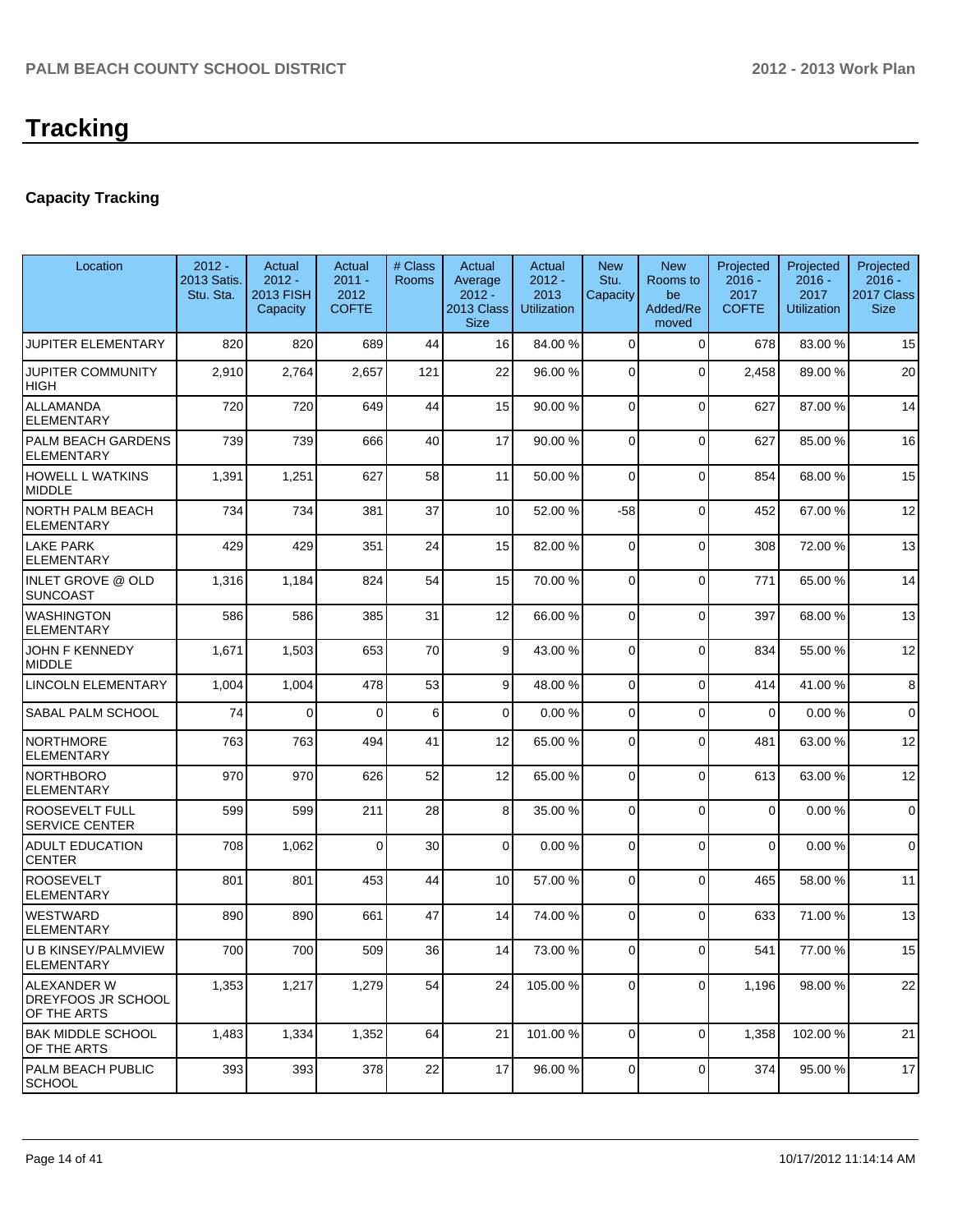| IWEST GATE<br><b>ELEMENTARY</b>                    | 1,058 | 1,058       | 785         | 58             | 14              | 74.00 % | $\overline{0}$ | $\Omega$       | 672         | 64.00%  | 12          |
|----------------------------------------------------|-------|-------------|-------------|----------------|-----------------|---------|----------------|----------------|-------------|---------|-------------|
| <b>BELVEDERE</b><br><b>ELEMENTARY</b>              | 658   | 658         | 560         | 35             | 16              | 85.00 % | $\Omega$       | $\Omega$       | 563         | 86.00 % | 16          |
| <b>CONNISTON</b><br><b>COMMUNITY MIDDLE</b>        | 1,307 | 1,176       | 1,106       | 55             | 20              | 94.00 % | $\overline{0}$ | $\mathbf 0$    | 1,157       | 98.00 % | 21          |
| <b>PALMETTO</b><br><b>ELEMENTARY</b>               | 882   | 882         | 608         | 48             | 13              | 69.00 % | $\overline{0}$ | 0              | 606         | 69.00 % | 13          |
| <b>SOUTH OLIVE</b><br><b>ELEMENTARY</b>            | 709   | 709         | 675         | 38             | 18              | 95.00 % | 0              | $\mathbf 0$    | 720         | 102.00% | 19          |
| <b>FOREST HILL</b><br><b>COMMUNITY HIGH</b>        | 1,934 | 1,837       | 1,783       | 80             | 22              | 97.00 % | $\Omega$       | $\mathbf 0$    | 1,832       | 100.00% | 23          |
| <b>MEADOW PARK</b><br><b>ELEMENTARY</b>            | 672   | 672         | 686         | 46             | 15              | 102.00% | $\Omega$       | $\overline{0}$ | 562         | 84.00%  | 12          |
| <b>BERKSHIRE</b><br><b>ELEMENTARY</b>              | 1,229 | 1,229       | 1,083       | 66             | 16              | 88.00 % | $\Omega$       | $\mathbf 0$    | 1,100       | 90.00%  | 17          |
| <b>PALM SPRINGS</b><br><b>COMMUNITY MIDDLE</b>     | 1,893 | 1,703       | 1,524       | 82             | 19              | 89.00 % | $\Omega$       | $\mathbf 0$    | 1,619       | 95.00%  | 20          |
| <b>FOREST HILL</b><br><b>ELEMENTARY</b>            | 1,222 | 1,222       | 787         | 64             | 12              | 64.00 % | $\Omega$       | $\mathbf 0$    | 907         | 74.00%  | 14          |
| <b>GREENACRES</b><br>ELEMENTARY                    | 822   | 822         | 643         | 45             | 14              | 78.00 % | $\Omega$       | 0              | 697         | 85.00 % | 15          |
| PALM SPRINGS<br><b>ELEMENTARY</b>                  | 1,012 | 1,012       | 870         | 57             | 15              | 86.00 % | $\Omega$       | 0              | 811         | 80.00%  | 14          |
| HIGHLAND<br><b>ELEMENTARY</b>                      | 1,072 | 1,072       | 829         | 60             | 14              | 77.00 % | $\Omega$       | $\mathbf 0$    | 934         | 87.00 % | 16          |
| <b>NORTH GRADE</b><br><b>ELEMENTARY</b>            | 892   | 892         | 771         | 49             | 16              | 86.00 % | $\Omega$       | 0              | 790         | 89.00 % | 16          |
| <b>LAKE WORTH</b><br><b>COMMUNITY HIGH</b>         | 2,986 | 2,836       | 2,028       | 124            | 16              | 71.00 % | $\Omega$       | 0              | 2,079       | 73.00 % | 17          |
| <b>SOUTH GRADE</b><br><b>ELEMENTARY</b>            | 803   | 803         | 550         | 43             | 13              | 68.00 % | $\overline{0}$ | $\mathbf{0}$   | 609         | 76.00 % | 14          |
| <b>BARTON ELEMENTARY</b>                           | 1,400 | 1,400       | 904         | 75             | 12              | 65.00 % | $\overline{0}$ | $\mathbf 0$    | 942         | 67.00%  | 13          |
| <b>LANTANA ELEMENTARY</b>                          | 599   | 599         | 446         | 35             | 13              | 74.00 % | $\overline{0}$ | $\Omega$       | 360         | 60.00 % | 10          |
| <b>LANTANA COMMUNITY</b><br><b>MIDDLE</b>          | 1,121 | 1,008       | 775         | 49             | 16              | 77.00 % | $\overline{0}$ | $\Omega$       | 777         | 77.00 % | 16          |
| <b>ROLLING GREEN</b><br><b>ELEMENTARY</b>          | 1,109 | 1,109       | 782         | 60             | 13              | 70.00 % | $\Omega$       | $\Omega$       | 839         | 76.00 % | 14          |
| POINCIANA<br><b>ELEMENTARY</b>                     | 685   | 685         | 529         | 35             | 15              | 77.00 % | $\overline{0}$ | 0              | 516         | 75.00 % | 15          |
| GALAXY ELEMENTARY                                  | 158   | $\mathbf 0$ | $\mathbf 0$ | $\overline{7}$ | $\overline{0}$  | 0.00%   | $\overline{0}$ | 0              | $\mathbf 0$ | 0.00%   | $\mathbf 0$ |
| <b>FOREST PARK</b><br><b>ELEMENTARY</b>            | 780   | 780         | 596         | 42             | 14              | 76.00 % | 0              | $\mathbf 0$    | 635         | 81.00%  | 15          |
| PLUMOSA<br><b>ELEMENTARY SCHOOL</b><br>OF THE ARTS | 733   | 733         | 567         | 38             | 15              | 77.00 % | $\overline{0}$ | 0              | 601         | 82.00 % | 16          |
| PLUMOSA<br><b>ELEMENTARY</b>                       | 621   | 621         | 376         | 32             | 12              | 61.00%  | 0              | $\overline{0}$ | 570         | 92.00 % | 18          |
| <b>S D SPADY</b><br><b>ELEMENTARY</b>              | 697   | 697         | 542         | 38             | 14              | 78.00 % | $\Omega$       | $\mathbf 0$    | 527         | 76.00 % | 14          |
| <b>IDELRAY FULL SERVICE</b><br><b>CENTER</b>       | 1,097 | $\mathbf 0$ | 0           | 50             | $\overline{0}$  | 0.00%   | $\overline{0}$ | 0              | $\mathbf 0$ | 0.00%   | $\mathbf 0$ |
| <b>PINE GROVE</b><br><b>ELEMENTARY</b>             | 852   | 852         | 461         | 45             | 10 <sup>1</sup> | 54.00 % | $\overline{0}$ | 0              | 474         | 56.00 % | 11          |
| <b>J C MITCHELL</b><br><b>ELEMENTARY</b>           | 1,032 | 1,032       | 766         | 60             | 13              | 74.00 % | 0              | 0              | 756         | 73.00 % | 13          |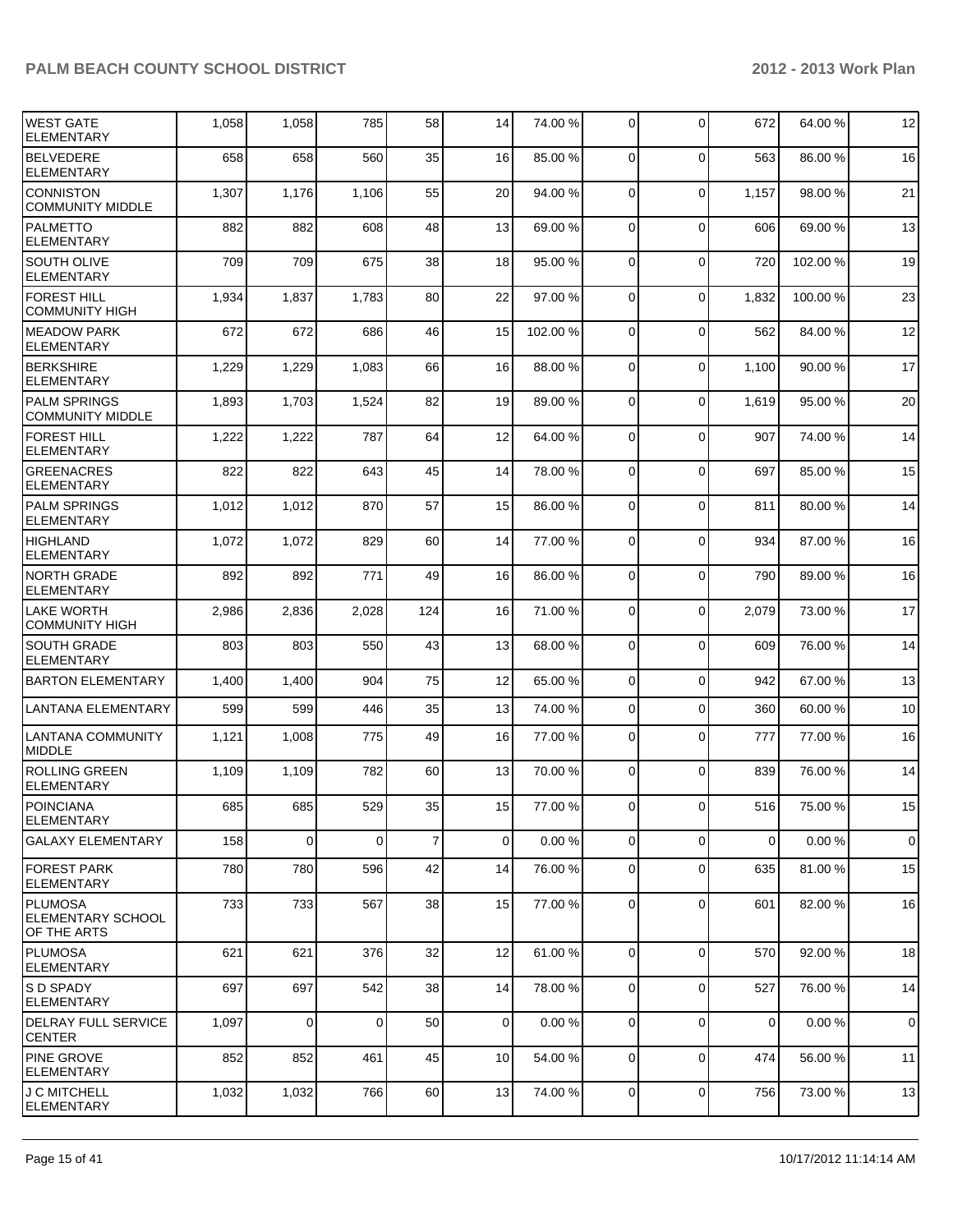| <b>BOCA RATON</b><br><b>ELEMENTARY</b>                                                   | 401         | 401      | 350      | 22          | 16              | 87.00 %  | $\overline{0}$ | $\Omega$    | 306         | 76.00 % | 14             |
|------------------------------------------------------------------------------------------|-------------|----------|----------|-------------|-----------------|----------|----------------|-------------|-------------|---------|----------------|
| <b>BOCA RATON</b><br><b>COMMUNITY HIGH</b>                                               | 2,945       | 2,797    | 2,870    | 126         | 23              | 103.00 % | 0              | $\mathbf 0$ | 2,680       | 96.00 % | 21             |
| <b>PAHOKEE</b><br>IELEMENTARY                                                            | 671         | 671      | 351      | 35          | 10 <sup>1</sup> | 52.00 %  | $\Omega$       | $\mathbf 0$ | 310         | 46.00%  | 9              |
| IWEST AREA SCHOOL<br><b>OF CHOICE</b>                                                    | $\mathbf 0$ | $\Omega$ | $\Omega$ | $\mathbf 0$ | $\Omega$        | 0.00%    | $\Omega$       | $\Omega$    | $\mathbf 0$ | 0.00%   | $\mathbf 0$    |
| <b>CROSS ROADS</b><br><b>ACADEMY (LAKE</b><br>SHORE ANNEX)                               | 747         | 747      | 145      | 31          | 5 <sup>1</sup>  | 19.00 %  | 0              | $\Omega$    | 147         | 20.00 % | $\,$ 5 $\,$    |
| BILL BAILEY (LAKE<br>SHORE OLD)                                                          | $\Omega$    | $\Omega$ | $\Omega$ | $\mathbf 0$ | $\Omega$        | 0.00%    | $\Omega$       | $\Omega$    | $\Omega$    | 0.00%   | $\mathbf 0$    |
| <b>GOVE ELEMENTARY</b>                                                                   | 1,379       | 1,379    | 902      | 71          | 13              | 65.00 %  | $-455$         | $\mathbf 0$ | 875         | 95.00 % | 12             |
| <b>GLADE VIEW</b><br><b>ELEMENTARY</b>                                                   | 598         | 598      | 372      | 31          | 12              | 62.00 %  | $-218$         | $-2$        | 310         | 82.00%  | 11             |
| <b>ROSENWALD</b><br><b>ELEMENTARY</b>                                                    | 561         | 561      | 223      | 30          | $\overline{7}$  | 40.00 %  | $-229$         | $\mathbf 0$ | 197         | 59.00 % | $\overline{7}$ |
| <b>JOHN I LEONARD</b><br><b>SENIOR HIGH</b>                                              | 3,056       | 2,903    | 2,425    | 127         | 19              | 84.00 %  | $\Omega$       | $\mathbf 0$ | 2,613       | 90.00%  | 21             |
| <b>PALM BEACH GARDENS</b><br><b>COMMUNITY HIGH</b>                                       | 3,002       | 2,851    | 2,461    | 126         | 20              | 86.00 %  | $\Omega$       | $\Omega$    | 2,347       | 82.00%  | 19             |
| <b>WYNNEBROOK</b><br><b>ELEMENTARY</b>                                                   | 963         | 963      | 792      | 51          | 16              | 82.00 %  | 0              | $\mathbf 0$ | 785         | 82.00%  | 15             |
| WEST RIVIERA<br><b>ELEMENTARY</b>                                                        | 729         | 729      | 500      | 38          | 13              | 69.00 %  | $\Omega$       | $\Omega$    | 434         | 60.00%  | 11             |
| <b>GROVE PARK</b><br>ELEMENTARY                                                          | 1,080       | 1,080    | 673      | 56          | 12              | 62.00 %  | $\overline{0}$ | $\Omega$    | 653         | 60.00 % | 12             |
| IMELALEUCA<br><b>ELEMENTARY</b>                                                          | 1,004       | 1,004    | 826      | 52          | 16              | 82.00 %  | $\overline{0}$ | $\Omega$    | 767         | 76.00 % | 15             |
| <b>ADDISON MIZNER</b><br>ELEMENTARY                                                      | 996         | 996      | 951      | 52          | 18              | 95.00 %  | 0              | $\Omega$    | 966         | 97.00 % | 19             |
| <b>RIVIERA BEACH</b><br><b>PREPARATORY &amp;</b><br><b>ACHIEVEMENT</b><br><b>ACADEMY</b> | 534         | 640      | 112      | 31          | 4               | 17.00 %  | 0              | $\Omega$    | 103         | 16.00%  | $\mathbf{3}$   |
| <b>BOCA RATON</b><br>COMMUNITY MIDDLE                                                    | 1,574       | 1,416    | 1,305    | 66          | 20              | 92.00 %  | $\Omega$       | $\mathbf 0$ | 1,395       | 99.00 % | 21             |
| <b>CLIFFORD O</b><br>TAYLOR/KIRKLANE<br> ELEMENTARY                                      | 1,439       | 1,439    | 1,137    | 80          | 14              | 79.00 %  | $\Omega$       | $\Omega$    | 1,144       | 79.00 % | 14             |
| <b>DWIGHT D</b><br><b>EISENHOWER</b><br><b>ELEMENTARY</b>                                | 1,522       | 1,522    | 562      | 60          | 9 <sub>l</sub>  | 37.00 %  | $\overline{0}$ | $\mathbf 0$ | 456         | 30.00 % | 8              |
| <b>SOUTH TECHNICAL</b><br><b>COMMUNITY HIGH</b>                                          | 1,268       | 1,521    | 1,090    | 61          | 18              | 72.00 %  | $\Omega$       | $\mathbf 0$ | 1,149       | 76.00 % | 19             |
| <b>CONGRESS MIDDLE</b>                                                                   | 1,591       | 1,431    | 1,018    | 67          | 15              | 71.00 %  | $\overline{0}$ | $\mathbf 0$ | 1,156       | 81.00 % | 17             |
| <b>SANTALUCES</b><br><b>COMMUNITY HIGH</b>                                               | 2,638       | 2,506    | 2,210    | 107         | 21              | 88.00 %  | $\overline{0}$ | 0           | 2,132       | 85.00 % | 20             |
| <b>GOLD COAST</b><br><b>COMMUNITY SCHOOL</b>                                             | 587         | 587      | 101      | 28          | $\vert 4 \vert$ | 17.00 %  | $\overline{0}$ | $\mathbf 0$ | 83          | 14.00 % | 3              |
| <b>JERRY THOMAS</b><br><b>ELEMENTARY</b>                                                 | 1,100       | 1,100    | 855      | 57          | 15              | 78.00 %  | 0              | $\mathbf 0$ | 767         | 70.00 % | 13             |
| <b>VERDE ELEMENTARY</b>                                                                  | 856         | 856      | 861      | 47          | 18              | 101.00 % | $\overline{0}$ | $\mathbf 0$ | 972         | 114.00% | 21             |
| <b>WELLINGTON</b><br>ELEMENTARY                                                          | 1,022       | 1,022    | 865      | 56          | 15              | 85.00 %  | $\overline{0}$ | $\mathbf 0$ | 733         | 72.00 % | 13             |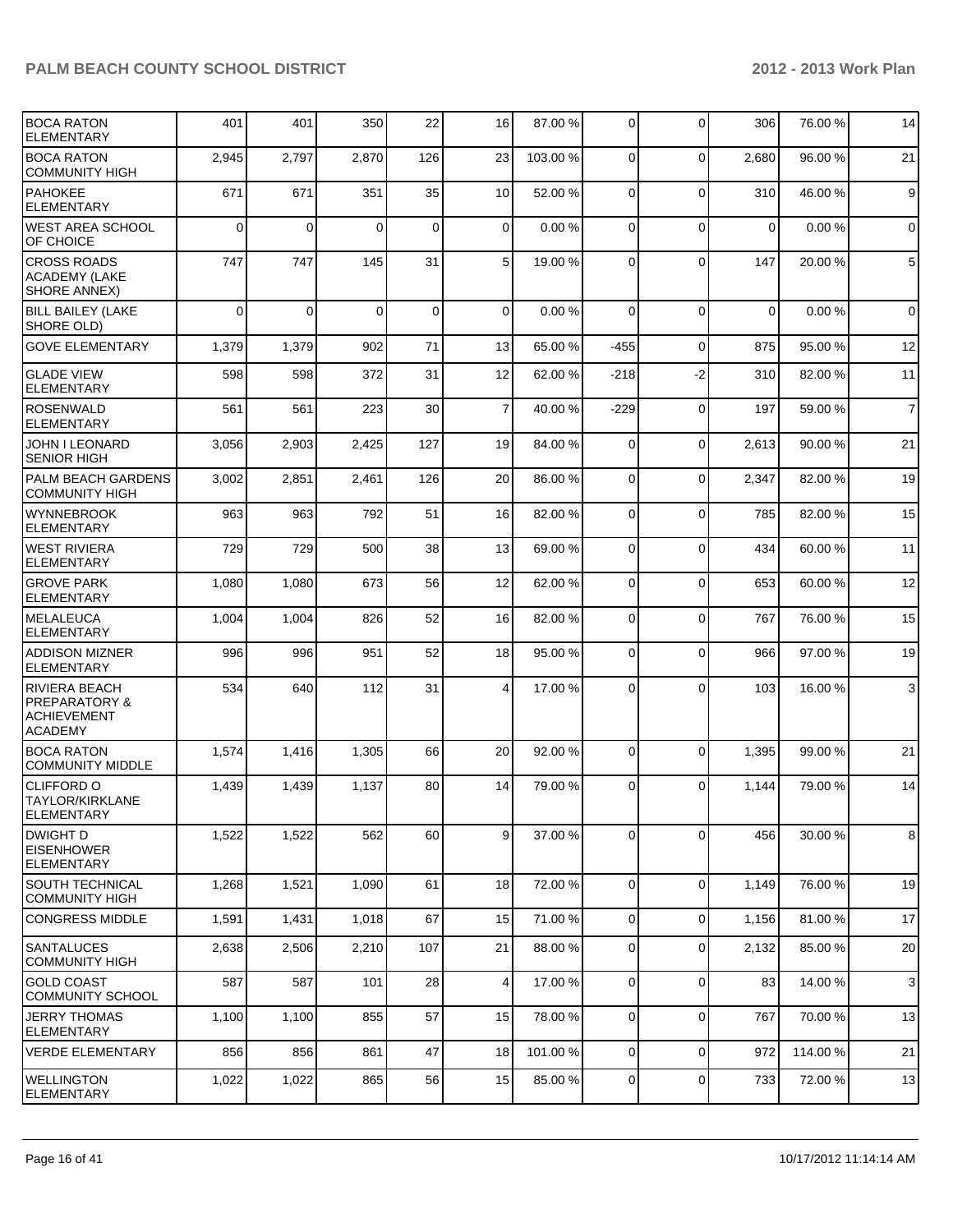| <b>SPANISH RIVER</b><br><b>COMMUNITY HIGH</b>    | 2,553 | 2,425 | 2,313 | 107 | 22 | 95.00 %  | 0              | $\mathbf 0$    | 2,004 | 83.00 %  | 19           |
|--------------------------------------------------|-------|-------|-------|-----|----|----------|----------------|----------------|-------|----------|--------------|
| <b>CRESTWOOD MIDDLE</b>                          | 1,837 | 1,653 | 1,165 | 77  | 15 | 70.00 %  | 0              | $\Omega$       | 1,110 | 67.00%   | 14           |
| <b>WELLINGTON</b><br><b>LANDINGS MIDDLE</b>      | 1,789 | 1,610 | 1,292 | 76  | 17 | 80.00 %  | $\Omega$       | $\Omega$       | 1,116 | 69.00 %  | 15           |
| <b>SEMINOLE TRAILS</b><br><b>ELEMENTARY</b>      | 1,066 | 1,066 | 1,016 | 62  | 16 | 95.00 %  | $\mathbf 0$    | $\Omega$       | 958   | 90.00%   | 15           |
| <b>JUPITER MIDDLE</b>                            | 1,916 | 1,724 | 1,311 | 82  | 16 | 76.00 %  | $\mathbf 0$    | $\Omega$       | 1,337 | 78.00 %  | 16           |
| <b>DEL PRADO</b><br><b>ELEMENTARY</b>            | 991   | 991   | 1,001 | 53  | 19 | 101.00 % | 0              | $\Omega$       | 791   | 80.00%   | 15           |
| <b>LOGGERS RUN MIDDLE</b>                        | 1,411 | 1,269 | 1,061 | 61  | 17 | 84.00 %  | 0              | $\Omega$       | 945   | 74.00 %  | 15           |
| <b>H L JOHNSON</b><br><b>ELEMENTARY</b>          | 1,000 | 1,000 | 896   | 51  | 18 | 90.00 %  | 0              | $\Omega$       | 829   | 83.00 %  | 16           |
| <b>PAHOKEE MIDDLE /</b><br><b>SENIOR HIGH</b>    | 2,170 | 1,953 | 935   | 87  | 11 | 48.00 %  | $\mathbf 0$    | $\Omega$       | 863   | 44.00%   | 10           |
| <b>WHISPERING PINES</b><br><b>ELEMENTARY</b>     | 1,004 | 1,004 | 552   | 54  | 10 | 55.00 %  | $\mathbf 0$    | $\Omega$       | 834   | 83.00 %  | 15           |
| <b>ROYAL PALM SCHOOL</b>                         | 623   | 623   | 370   | 59  | 6  | 59.00 %  | 0              | $\Omega$       | 187   | 30.00 %  | $\mathbf{3}$ |
| <b>CORAL SUNSET</b><br><b>ELEMENTARY</b>         | 990   | 990   | 679   | 51  | 13 | 69.00 %  | 0              | $\Omega$       | 552   | 56.00 %  | 11           |
| <b>CHRISTA MCAULIFFE</b><br><b>MIDDLE</b>        | 1,677 | 1,509 | 1,260 | 69  | 18 | 84.00 %  | 0              | $\Omega$       | 1,066 | 71.00 %  | 15           |
| KE<br>CUNNINGHAM/CANAL<br>POINT ELEMENTARY       | 707   | 707   | 314   | 37  | 8  | 44.00 %  | $\Omega$       | $\Omega$       | 281   | 40.00 %  | 8            |
| <b>PALM BEACH LAKES</b><br><b>COMMUNITY HIGH</b> | 2,945 | 2,797 | 1,652 | 128 | 13 | 59.00 %  | 0              | $\Omega$       | 1,682 | 60.00 %  | 13           |
| <b>INDIAN PINES</b><br><b>ELEMENTARY</b>         | 1,158 | 1,158 | 770   | 63  | 12 | 66.00 %  | 0              | $\Omega$       | 605   | 52.00 %  | 10           |
| <b>LIBERTY PARK</b><br><b>ELEMENTARY</b>         | 976   | 976   | 917   | 51  | 18 | 94.00 %  | 0              | $\mathbf 0$    | 872   | 89.00 %  | 17           |
| <b>BANYAN CREEK</b><br><b>ELEMENTARY</b>         | 1,200 | 1,200 | 1,015 | 60  | 17 | 85.00 %  | 0              | $\mathbf 0$    | 951   | 79.00 %  | 16           |
| <b>LOXAHATCHEE</b><br><b>GROVES ELEMENTARY</b>   | 860   | 860   | 601   | 46  | 13 | 70.00 %  | 0              | $\Omega$       | 520   | 60.00 %  | 11           |
| <b>CALUSA ELEMENTARY</b>                         | 872   | 872   | 831   | 47  | 18 | 95.00 %  | 0              | $\mathbf 0$    | 947   | 109.00 % | 20           |
| <b>LIGHTHOUSE</b><br> ELEMENTARY                 | 991   | 991   | 831   | 51  | 16 | 84.00 %  | $\overline{0}$ | $\overline{0}$ | 807   | 81.00%   | 16           |
| <b>CYPRESS TRAILS</b><br><b>ELEMENTARY</b>       | 875   | 875   | 533   | 47  | 11 | 61.00 %  | $\overline{0}$ | $\mathbf 0$    | 439   | 50.00 %  | 9            |
| <b>SANDPIPER SHORES</b><br>ELEMENTARY            | 1,064 | 1,064 | 801   | 58  | 14 | 75.00 %  | 0              | $\mathbf 0$    | 856   | 80.00%   | 15           |
| WATSON B DUNCAN<br><b>MIDDLE</b>                 | 1,575 | 1,417 | 1,380 | 64  | 22 | 97.00 %  | 0              | $\Omega$       | 1,443 | 102.00%  | 23           |
| <b>IBEAR LAKES MIDDLE</b>                        | 1,657 | 1,491 | 737   | 75  | 10 | 49.00 %  | $\mathbf 0$    | $\overline{0}$ | 855   | 57.00 %  | 11           |
| <b>OMNI MIDDLE</b>                               | 1,551 | 1,395 | 1,565 | 65  | 24 | 112.00 % | 0              | $\mathbf 0$    | 1,437 | 103.00%  | 22           |
| <b>TIMBER TRACE</b><br><b>ELEMENTARY</b>         | 1,001 | 1,001 | 870   | 54  | 16 | 87.00 %  | 0              | $\mathbf 0$    | 868   | 87.00 %  | 16           |
| <b>LIMESTONE CREEK</b><br><b>ELEMENTARY</b>      | 1,164 | 1,164 | 830   | 61  | 14 | 71.00 %  | $\mathbf 0$    | $\Omega$       | 884   | 76.00 %  | 14           |
| <b>NEW HORIZONS</b><br><b>ELEMENTARY</b>         | 857   | 857   | 592   | 46  | 13 | 69.00 %  | 0              | $\mathbf 0$    | 531   | 62.00 %  | 12           |
| <b>CITRUS COVE</b><br>ELEMENTARY                 | 1,227 | 1,227 | 976   | 64  | 15 | 80.00 %  | 0              | $\mathbf 0$    | 889   | 72.00 %  | 14           |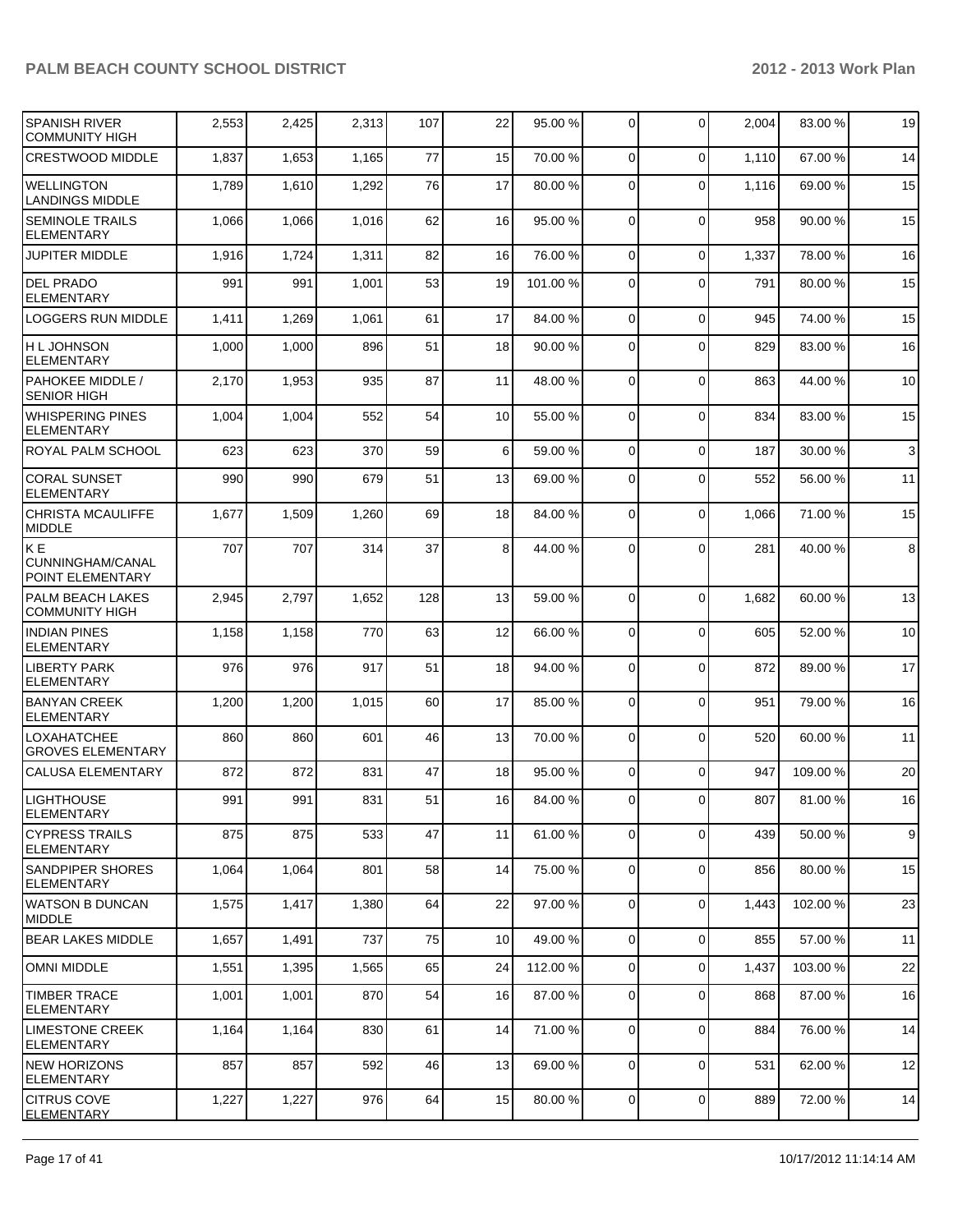| <b>HAMMOCK POINTE</b><br><b>ELEMENTARY</b>      | 980   | 980   | 849   | 51  | 17              | 87.00 % | $\overline{0}$ | $\Omega$    | 879   | 90.00%  | 17             |
|-------------------------------------------------|-------|-------|-------|-----|-----------------|---------|----------------|-------------|-------|---------|----------------|
| <b>JUPITER FARMS</b><br><b>ELEMENTARY</b>       | 713   | 713   | 603   | 38  | 16              | 85.00 % | $\Omega$       | $\Omega$    | 512   | 72.00 % | 13             |
| <b>CRYSTAL LAKES</b><br>ELEMENTARY              | 890   | 890   | 580   | 45  | 13              | 65.00 % | $\overline{0}$ | $\mathbf 0$ | 538   | 60.00%  | 12             |
| <b>LAKE WORTH MIDDLE</b>                        | 1,580 | 1,422 | 930   | 65  | 14              | 65.00 % | $\overline{0}$ | $\mathbf 0$ | 1,108 | 78.00 % | 17             |
| <b>ACREAGE PINES</b><br>ELEMENTARY              | 553   | 553   | 432   | 30  | 14              | 78.00 % | $\overline{0}$ | $\Omega$    | 332   | 60.00 % | 11             |
| <b>PANTHER RUN</b><br><b>ELEMENTARY</b>         | 978   | 978   | 784   | 50  | 16              | 80.00 % | 0              | $\mathbf 0$ | 673   | 69.00 % | 13             |
| <b>OLYMPIC HEIGHTS</b><br><b>COMMUNITY HIGH</b> | 2,390 | 2,270 | 1,983 | 100 | 20              | 87.00 % | $\Omega$       | $\mathbf 0$ | 1,939 | 85.00 % | 19             |
| <b>WELLINGTON</b><br><b>COMMUNITY HIGH</b>      | 2,893 | 2,748 | 2,275 | 120 | 19              | 83.00 % | $\Omega$       | $\mathbf 0$ | 2,151 | 78.00 % | 18             |
| WILLIAM T DWYER HIGH                            | 2,635 | 2,503 | 2,184 | 109 | 20              | 87.00 % | $\Omega$       | $\mathbf 0$ | 2,198 | 88.00 % | 20             |
| WOODLANDS MIDDLE                                | 1,788 | 1,609 | 1,225 | 75  | 16              | 76.00 % | $\Omega$       | $\mathbf 0$ | 1,140 | 71.00%  | 15             |
| MORIKAMI PARK<br>ELEMENTARY                     | 844   | 844   | 811   | 45  | 18              | 96.00 % | $\Omega$       | $\Omega$    | 794   | 94.00%  | 18             |
| <b>ICARVER COMMUNITY</b><br><b>MIDDLE</b>       | 1,704 | 1,533 | 922   | 71  | 13              | 60.00 % | $\Omega$       | $\mathbf 0$ | 1,150 | 75.00 % | 16             |
| <b>GLADES CENTRAL</b><br><b>COMMUNITY HIGH</b>  | 1,705 | 1,619 | 1,025 | 74  | 14              | 63.00 % | $\Omega$       | $\mathbf 0$ | 888   | 55.00 % | 12             |
| <b>STARLIGHT COVE</b><br>ELEMENTARY             | 1,086 | 1,086 | 747   | 59  | 13              | 69.00 % | $\Omega$       | $\mathbf 0$ | 948   | 87.00%  | 16             |
| <b>IMANATEE</b><br><b>ELEMENTARY</b>            | 1,747 | 1,747 | 1,050 | 92  | 11              | 60.00 % | $\Omega$       | $\Omega$    | 926   | 53.00 % | 10             |
| EGRET LAKE<br>ELEMENTARY                        | 727   | 727   | 614   | 39  | 16              | 84.00 % | $\Omega$       | $\mathbf 0$ | 666   | 92.00 % | 17             |
| <b>BOYNTON BEACH</b><br><b>COMMUNITY HIGH</b>   | 2,663 | 2,529 | 1,381 | 111 | 12              | 55.00 % | $\Omega$       | $\mathbf 0$ | 1,625 | 64.00%  | 15             |
| <b>ORCHARD VIEW</b><br>ELEMENTARY               | 854   | 854   | 579   | 46  | 13              | 68.00 % | $\overline{0}$ | $\mathbf 0$ | 528   | 62.00 % | 11             |
| INDIAN RIDGE SCHOOL                             | 269   | 269   | 96    | 26  | 4               | 36.00 % | $\Omega$       | $\Omega$    | 91    | 34.00 % | 4              |
| <b>PIONEER PARK</b><br><b>ELEMENTARY</b>        | 800   | 800   | 382   | 43  | $\vert 9 \vert$ | 48.00 % | $\Omega$       | $\Omega$    | 319   | 40.00%  | $\overline{7}$ |
| <b>BELLE GLADE</b><br><b>ELEMENTARY</b>         | 978   | 978   | 511   | 52  | 10 <sup>1</sup> | 52.00 % | $\overline{0}$ | $\Omega$    | 364   | 37.00 % | $\overline{7}$ |
| ROYAL PALM BEACH<br> COMMUNITY HIGH             | 2,809 | 2,668 | 1,985 | 117 | 17              | 74.00 % | $\Omega$       | $\mathbf 0$ | 1,978 | 74.00 % | 17             |
| <b>WATERS EDGE</b><br><b>ELEMENTARY</b>         | 926   | 926   | 843   | 50  | 17              | 91.00 % | $\overline{0}$ | $\mathbf 0$ | 741   | 80.00%  | 15             |
| ROOSEVELT<br><b>COMMUNITY MIDDLE</b>            | 1,719 | 1,547 | 1,219 | 72  | 17              | 79.00 % | $\overline{0}$ | $\mathbf 0$ | 1,277 | 83.00 % | 18             |
| OKEEHEELEE MIDDLE                               | 1,925 | 1,732 | 1,411 | 81  | 17              | 81.00 % | $\Omega$       | $\mathbf 0$ | 1,453 | 84.00%  | 18             |
| SOUTH AREA SCHOOL<br><b>OF CHOICE</b>           | 318   | 318   | 77    | 16  | 5 <sup>1</sup>  | 24.00 % | 0              | $\mathbf 0$ | 78    | 25.00 % | 5              |
| GOLDEN GROVE<br>ELEMENTARY                      | 749   | 749   | 563   | 40  | 14              | 75.00 % | $\overline{0}$ | $\mathbf 0$ | 422   | 56.00 % | 11             |
| WESTERN PINES<br>MIDDLE                         | 1,391 | 1,251 | 1,176 | 59  | 20 <sup>2</sup> | 94.00 % | $\overline{0}$ | $\mathbf 0$ | 1,217 | 97.00 % | 21             |
| <b>EAGLES LANDING</b><br>MIDDLE                 | 1,913 | 1,721 | 1,310 | 81  | 16              | 76.00 % | 0              | $\mathbf 0$ | 1,351 | 79.00 % | 17             |
| <b>CORAL REEF</b><br><b>ELEMENTARY</b>          | 1,198 | 1,198 | 990   | 62  | 16              | 83.00 % | $\overline{0}$ | $\mathbf 0$ | 883   | 74.00%  | 14             |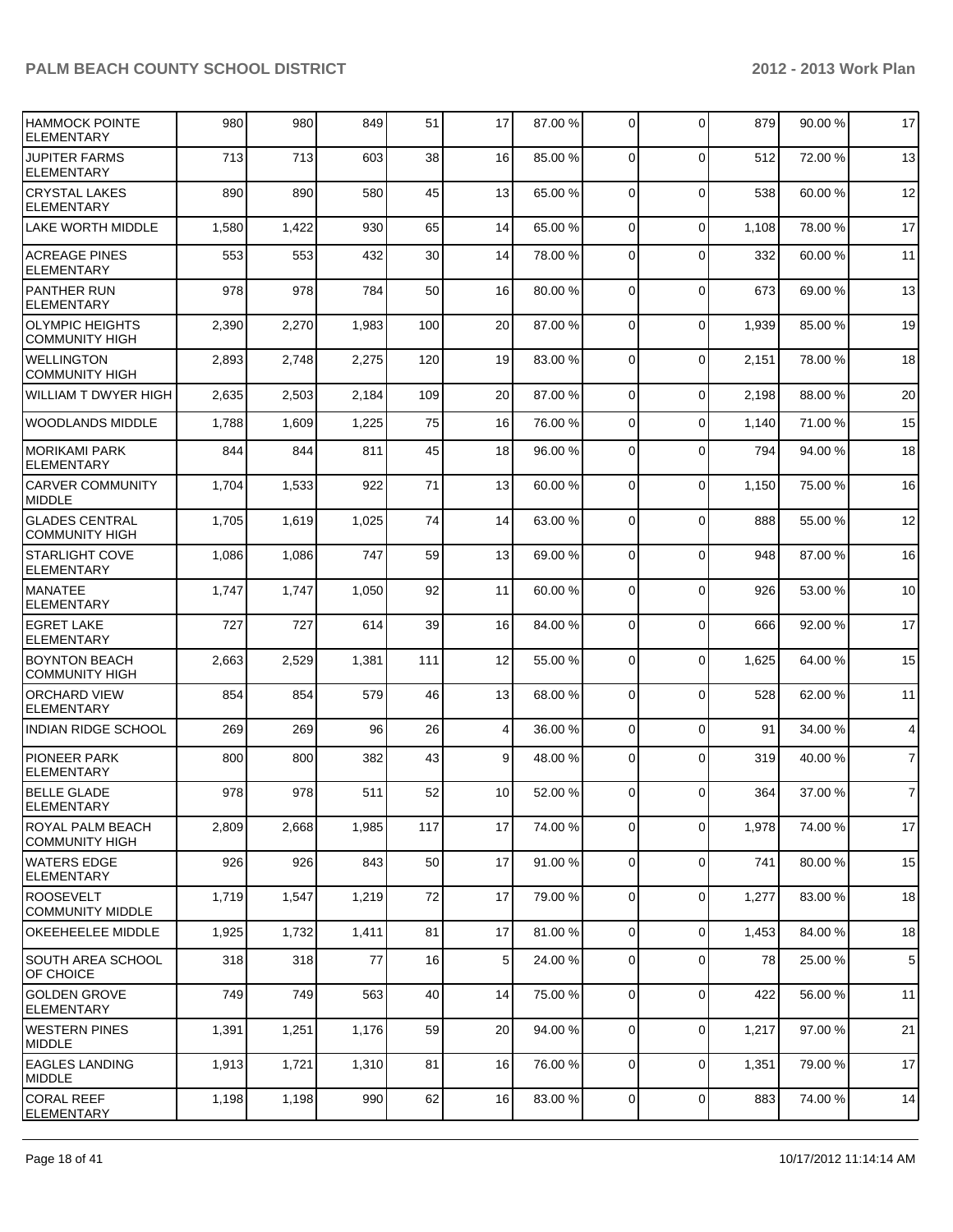| <b>IDR MARY MCLEOD</b><br>BETHUNE ELEMENTARY                             | 806   | 806   | 496   | 43  | 12 | 61.00 % | 0              | $\Omega$       | 528   | 66.00 %  | 12 |
|--------------------------------------------------------------------------|-------|-------|-------|-----|----|---------|----------------|----------------|-------|----------|----|
| <b>BINKS FOREST</b><br><b>ELEMENTARY</b>                                 | 1,206 | 1,206 | 1,067 | 66  | 16 | 88.00 % | $\Omega$       | $\Omega$       | 923   | 77.00 %  | 14 |
| POLO PARK MIDDLE                                                         | 1,612 | 1,450 | 1,089 | 67  | 16 | 75.00 % | 0              | $\mathbf 0$    | 940   | 65.00 %  | 14 |
| HERITAGE<br><b>ELEMENTARY</b>                                            | 1,080 | 1,080 | 923   | 59  | 16 | 85.00 % | 0              | $\Omega$       | 948   | 88.00 %  | 16 |
| <b>ODYSSEY MIDDLE</b>                                                    | 1,655 | 1,489 | 1,002 | 68  | 15 | 67.00 % | $\mathbf 0$    | $\mathbf 0$    | 1,200 | 81.00%   | 18 |
| VILLAGE ACADEMY                                                          | 1,203 | 1,082 | 751   | 58  | 13 | 69.00 % | 0              | $\Omega$       | 807   | 75.00 %  | 14 |
| <b>FRONTIER</b><br><b>ELEMENTARY</b>                                     | 900   | 900   | 672   | 49  | 14 | 75.00 % | 0              | $\Omega$       | 592   | 66.00 %  | 12 |
| <b>BEACON COVE</b><br><b>INTERMEDIATE BESSIE</b><br><b>DUBOIS CAMPUS</b> | 1,001 | 1,001 | 945   | 52  | 18 | 94.00 % | 0              | $\Omega$       | 939   | 94.00%   | 18 |
| <b>SUNRISE PARK</b><br><b>ELEMENTARY</b>                                 | 1,224 | 1,224 | 897   | 67  | 13 | 73.00 % | $\mathbf 0$    | $\Omega$       | 791   | 65.00 %  | 12 |
| <b>DISCOVERY KEY</b><br><b>ELEMENTARY</b>                                | 1,188 | 1,188 | 911   | 65  | 14 | 77.00 % | 0              | $\Omega$       | 852   | 72.00 %  | 13 |
| <b>FREEDOM SHORES</b><br><b>ELEMENTARY</b>                               | 1,166 | 1,166 | 924   | 63  | 15 | 79.00 % | $\Omega$       | $\Omega$       | 927   | 80.00%   | 15 |
| <b>INDEPENDENCE</b><br><b>MIDDLE</b>                                     | 1,670 | 1,503 | 1,298 | 69  | 19 | 86.00 % | 0              | $\Omega$       | 1,392 | 93.00 %  | 20 |
| <b>PALM BEACH CENTRAL</b><br><b>HIGH</b>                                 | 2,899 | 2,754 | 2,730 | 121 | 23 | 99.00 % | 0              | $\Omega$       | 2,567 | 93.00 %  | 21 |
| <b>CHOLEE LAKE</b><br><b>ELEMENTARY</b>                                  | 1,126 | 1,126 | 958   | 63  | 15 | 85.00 % | 0              | $\Omega$       | 1,078 | 96.00 %  | 17 |
| ROYAL PALM BEACH<br><b>ELEMENTARY</b>                                    | 846   | 846   | 724   | 46  | 16 | 86.00 % | 0              | $\Omega$       | 667   | 79.00 %  | 15 |
| <b>CROSSPOINTE</b><br><b>ELEMENTARY</b>                                  | 882   | 882   | 748   | 48  | 16 | 85.00 % | 0              | $\Omega$       | 718   | 81.00%   | 15 |
| <b>PLEASANT CITY</b><br><b>ELEMENTARY</b>                                | 386   | 386   | 243   | 21  | 12 | 63.00 % | 0              | $\mathbf 0$    | 168   | 44.00 %  | 8  |
| JEAGA MIDDLE                                                             | 1,383 | 1,244 | 1,176 | 58  | 20 | 95.00 % | 0              | $\mathbf 0$    | 1,278 | 103.00 % | 22 |
| <b>BENOIST FARMS</b><br><b>ELEMENTARY</b>                                | 856   | 856   | 660   | 48  | 14 | 77.00 % | 0              | $\Omega$       | 606   | 71.00 %  | 13 |
| <b>LAKE SHORE MIDDLE</b><br>(NEW)                                        | 1,598 | 1,438 | 683   | 68  | 10 | 48.00 % | 0              | $\Omega$       | 797   | 55.00 %  | 12 |
| DON ESTRIDGE HIGH<br><b>TECH MIDDLE</b>                                  | 1,393 | 1,253 | 1,225 | 59  | 21 | 98.00 % |                | $\overline{0}$ | 1,252 | 100.00%  | 21 |
| <b>WEST BOCA RATON</b><br><b>COMMUNITY HIGH</b>                          | 2,437 | 2,315 | 2,113 | 100 | 21 | 91.00 % | 0              | $\mathbf 0$    | 1,855 | 80.00%   | 19 |
| <b>TRADEWINDS MIDDLE</b>                                                 | 1,383 | 1,244 | 1,213 | 58  | 21 | 97.00 % | 0              | $\overline{0}$ | 1,281 | 103.00 % | 22 |
| EQUESTRIAN TRAILS<br><b>ELEMENTARY</b>                                   | 910   | 910   | 799   | 50  | 16 | 88.00 % | 0              | $\Omega$       | 911   | 100.00%  | 18 |
| <b>PARK VISTA</b><br><b>COMMUNITY HIGH</b>                               | 3,316 | 3,150 | 2,781 | 137 | 20 | 88.00 % | $\overline{0}$ | $\mathbf 0$    | 2,637 | 84.00%   | 19 |
| <b>DIAMOND VIEW</b><br><b>ELEMENTARY</b>                                 | 1,130 | 1,130 | 1,079 | 62  | 17 | 95.00 % | $\mathbf 0$    | $\Omega$       | 828   | 73.00 %  | 13 |
| <b>OSCEOLA CREEK</b><br>MIDDLE                                           | 1,194 | 1,074 | 829   | 52  | 16 | 77.00 % | 0              | $\mathbf 0$    | 551   | 51.00%   | 11 |
| <b>PIERCE HAMMOCK</b><br><b>ELEMENTARY</b>                               | 808   | 808   | 625   | 44  | 14 | 77.00 % | $\mathbf 0$    | $\mathbf 0$    | 517   | 64.00 %  | 12 |
| <b>GRASSY WATERS</b><br>ELEMENTARY                                       | 983   | 983   | 699   | 53  | 13 | 71.00 % | $\overline{0}$ | 0              | 774   | 79.00 %  | 15 |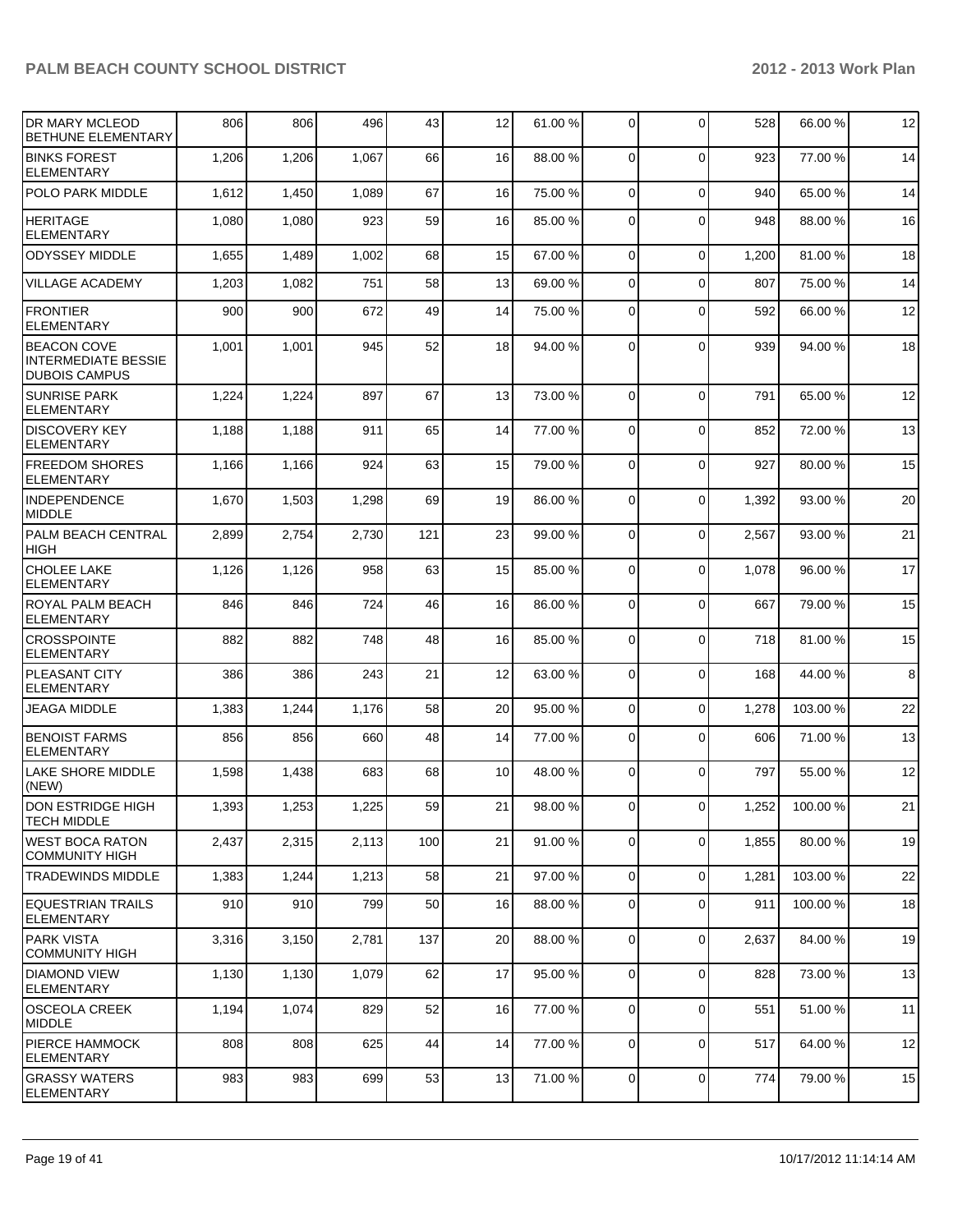|                                                            | 221,906  | 212,617  | 164,217  | 10,549   | 16              | 77.24 %  | $-960$   | $-2$     | 161,488  | 76.30 %  | 15       |
|------------------------------------------------------------|----------|----------|----------|----------|-----------------|----------|----------|----------|----------|----------|----------|
| <b>Seacrest Training Center</b>                            | $\Omega$ | $\Omega$ | $\Omega$ | $\Omega$ | $\Omega$        | 0.00 %   | $\Omega$ | $\Omega$ | $\Omega$ | 0.00%    | $\Omega$ |
| <b>LEVERGLADES</b><br><b>ELEMENTARY SCHOOL</b><br>$(03-W)$ | 942      | 942      | 742      | 50       | 15              | 79.00 %  | $\Omega$ | $\Omega$ | 828      | 88.00 %  | 17       |
| ISUNCOAST<br><b>COMMUNITY HIGH</b><br>SCHOOL (NEW)         | 1,824    | 1,732    | 1,454    | 74       | 20 <sup>1</sup> | 84.00 %  | $\Omega$ | $\Omega$ | 1,354    | 78.00 %  | 18       |
| <b>HOPE CENTENNIAL</b><br>ELEMENTARY (06-D)                | 952      | 952      | 644      | 52       | 12              | 68.00 %  | $\Omega$ | $\Omega$ | 735      | 77.00 %  | 14       |
| <b>PINE JOG ELEMENTARY</b><br>$(03-Y)$                     | 982      | 982      | 855      | 54       | 16 <sup>1</sup> | 87.00 %  | $\Omega$ | $\Omega$ | 982      | 100.00%  | 18       |
| <b>SUNSET PALMS</b><br>ELEMENTARY (03-Z)                   | 978      | 978      | 950      | 52       | 18              | 97.00 %  | 0        | $\Omega$ | 1,103    | 113.00 % | 21       |
| HAGEN ROAD<br>ELEMENTARY (NEW)                             | 849      | 849      | 875      | 50       | 17              | 103.00 % | $\Omega$ | $\Omega$ | 993      | 117.00%  | 20       |
| IMARSH POINTE<br>ELEMENTARY (03-X)                         | 1,022    | 1,022    | 805      | 52       | 15              | 79.00 %  | $\Omega$ | $\Omega$ | 851      | 83.00 %  | 16       |
| <b>ITURNING POINTS</b><br>IACADEMY                         | 820      | 820      | 106      | 36       | $\overline{3}$  | 13.00 %  | 0        | $\Omega$ | 119      | 15.00 %  | 3        |
| <b>ELBRIDGE GALE</b><br>IELEMENTARY                        | 1,038    | 1,038    | 997      | 54       | 18 <sup>1</sup> | 96.00 %  | $\Omega$ | $\Omega$ | 981      | 95.00 %  | 18       |
| <b>EMERALD COVE</b><br>MIDDLE (02-JJ)                      | 1,565    | 1,408    | 1,160    | 66       | 18              | 82.00 %  | $\Omega$ | $\Omega$ | 1,255    | 89.00 %  | 19       |
| HIDDEN OAKS<br><b>ELEMENTARY</b>                           | 1,122    | 1,122    | 891      | 60       | 15              | 79.00 %  | $\Omega$ | $\Omega$ | 917      | 82.00%   | 15       |
| L.C. SWAIN MIDDLE                                          | 1,621    | 1,458    | 1,068    | 68       | 16 <sup>1</sup> | 73.00 %  | $\Omega$ | $\Omega$ | 1,168    | 80.00%   | 17       |
| <b>SEMINOLE RIDGE</b><br><b>COMMUNITY HIGH</b>             | 2,593    | 2,463    | 2,406    | 109      | 22              | 98.00 %  | 0        | $\Omega$ | 2,040    | 83.00 %  | 19       |
| ATLANTIC COMMUNITY<br>HIGH (NEW)                           | 2,573    | 2,444    | 2,105    | 109      | 19              | 86.00 %  | $\Omega$ | $\Omega$ | 1,994    | 82.00%   | 18       |

The COFTE Projected Total (161,488) for 2016 - 2017 must match the Official Forecasted COFTE Total (161,487) for 2016 - 2017 before this section can be completed. In the event that the COFTE Projected Total does not match the Official forecasted COFTE, then the Balanced Projected COFTE Table should be used to balance COFTE.

| Projected COFTE for 2016 - 2017 |         | <b>Grade Leve</b> |
|---------------------------------|---------|-------------------|
| Elementary (PK-3)               | 49,225  |                   |
| Middle $(4-8)$                  | 64,497  |                   |
|                                 |         | Elementary (P)    |
| High (9-12)                     | 47,766  | Middle (4-8)      |
|                                 | 161,487 |                   |
|                                 |         | High (9-12)       |
|                                 |         |                   |

| <b>Grade Level Type</b> | <b>Balanced Projected</b><br>COFTE for 2016 - 2017 |
|-------------------------|----------------------------------------------------|
| Elementary (PK-3)       |                                                    |
| Middle $(4-8)$          |                                                    |
| High (9-12)             |                                                    |
|                         | 161,488                                            |

#### **Relocatable Replacement**

Number of relocatable classrooms clearly identified and scheduled for replacement in the school board adopted financially feasible 5-year district work program.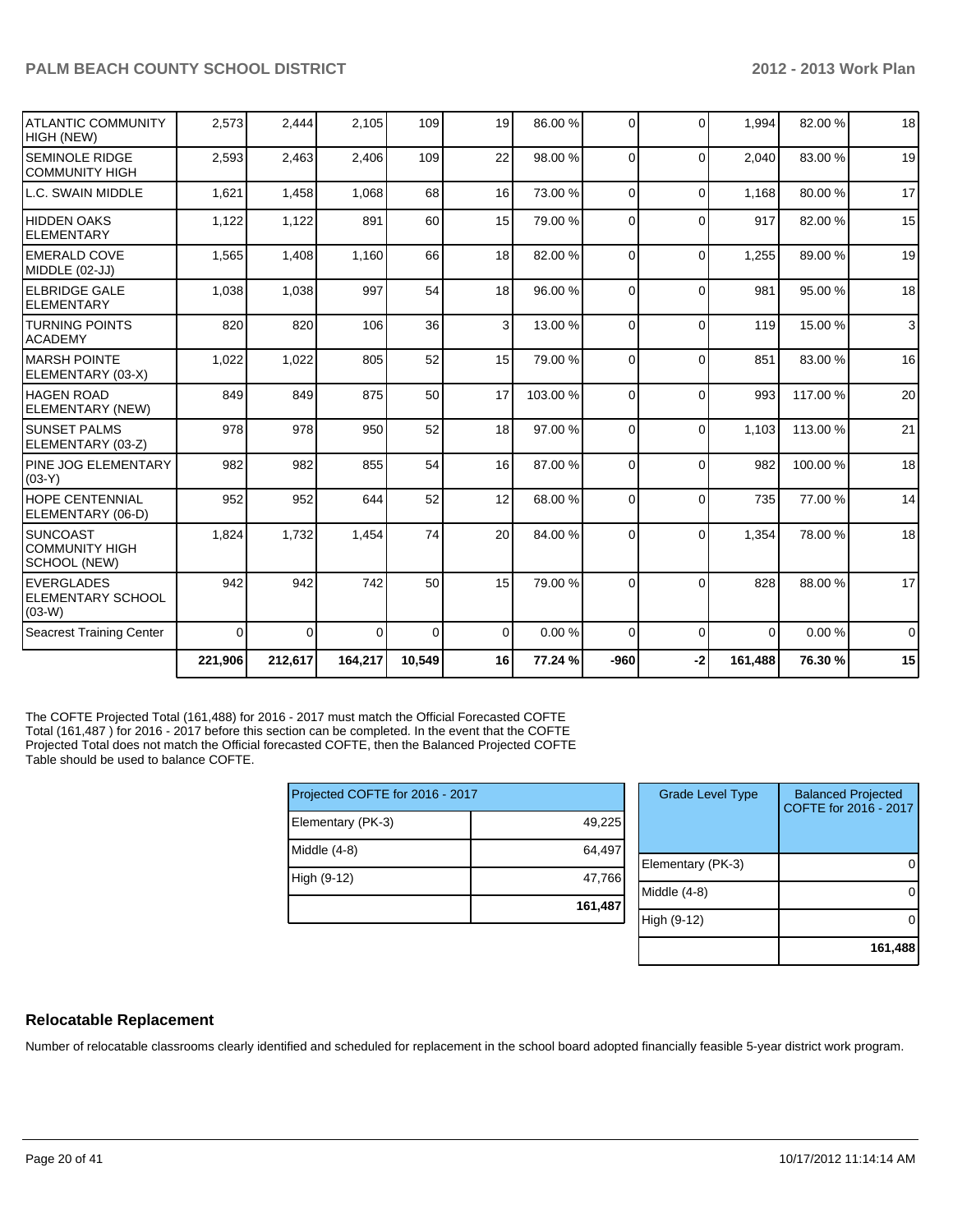| Location                               | $2012 - 2013$ | $2013 - 2014$ | 2014 - 2015 | $2015 - 2016$ | $2016 - 2017$ | <b>Year 5 Total</b> |
|----------------------------------------|---------------|---------------|-------------|---------------|---------------|---------------------|
| NORTH PALM BEACH ELEMENTARY            |               |               |             |               |               | 31                  |
| <b>SABAL PALM SCHOOL</b>               |               |               |             |               |               | 31                  |
| <b>GOVE ELEMENTARY</b>                 |               |               | 26          |               |               | 26                  |
| <b>l</b> GLADE VIEW ELEMENTARY         |               | 10            |             |               |               | 10 <sup>1</sup>     |
| IWESTERN PINES MIDDLE                  |               |               |             |               |               | 17 <sup>1</sup>     |
| <b>Total Relocatable Replacements:</b> | 23            | 10            | 26          |               |               | 59                  |

## **Charter Schools Tracking**

Information regarding the use of charter schools.

| Location-Type                                     | # Relocatable<br>units or<br>permanent<br>classrooms | Owner               | <b>Year Started or</b><br><b>Scheduled</b> | <b>Student</b><br><b>Stations</b> | <b>Students</b><br>Enrolled | Years in<br>Contract | <b>Total Charter</b><br><b>Students</b><br>projected for<br>2016 - 2017 |
|---------------------------------------------------|------------------------------------------------------|---------------------|--------------------------------------------|-----------------------------------|-----------------------------|----------------------|-------------------------------------------------------------------------|
| Academy for Positive Learning                     |                                                      | 17 LEASE RENT       | 2004                                       | 300                               | 119                         | 5                    | 124                                                                     |
| <b>Belivers Academy</b>                           |                                                      | 3 LEASE RENT        | 2006                                       | 82                                | 113                         | 5                    | 116                                                                     |
| Boca Raton Charter School                         | $\mathsf{z}$                                         | LEASE RENT          | 2006                                       | 158                               | 97                          | 5                    | 100                                                                     |
| <b>Bright Futures Academy</b>                     |                                                      | 20 LEASE RENT       | 2004                                       | 569                               | 619                         | 15                   | 644                                                                     |
| Charter School of Boynton Beach                   |                                                      | <b>8ILEASE RENT</b> | 2002                                       | 700                               | 696                         | 15                   | 723                                                                     |
| Day Star Academy of Excellence                    |                                                      | 19 LEASE RENT       | 2004                                       | 120                               | 114                         | 5                    | 119                                                                     |
| <b>Ed Venture Charter School</b>                  |                                                      | 8LEASE RENT         | 1998                                       | 150                               | 112                         | 10                   | 115                                                                     |
| Everglades Prepartatory Academy                   |                                                      | 14 LEASE RENT       | 2002                                       | 200                               | 111                         | 5                    | 114                                                                     |
| G-Star School of the Arts                         |                                                      | 44 LEASE RENT       | 2003                                       | 1,075                             | 1,089                       | 10                   | 1,122                                                                   |
| Glades Academy of Agricultural                    | 5 <sup>1</sup>                                       | <b>LEASE RENT</b>   | 2001                                       | 116                               | 100                         | 10                   | 104                                                                     |
| Gulfstream Goodwill Transition to<br>Life Academy |                                                      | 6LEASE RENT         | 2005                                       | 175                               | 92                          | 5                    | 95                                                                      |
| Hope Learning (Noah's Ark<br>International)       | 6                                                    | <b>LEASE RENT</b>   | 2001                                       | 60                                | 33                          | 5                    | 34                                                                      |
| Joseph Littles-Nguzo Saba                         |                                                      | 10 LEASE RENT       | 1999                                       | 450                               | 225                         | 10                   | 234                                                                     |
| <b>JFK Medical Center Charter</b><br>School       |                                                      | 30 LEASE RENT       | 2002                                       | 600                               | 515                         | 15                   | 536                                                                     |
| Lakeside Academy                                  |                                                      | 8 LEASE RENT        | 1999                                       | 125                               | 106                         | 5                    | 110                                                                     |
| Leadership Academy West                           |                                                      | 9LEASE RENT         | 2005                                       | 195                               | 136                         | 5                    | 140                                                                     |
| Montessori Academy of Early<br>Enrichment         | 7                                                    | LEASE RENT          | 2005                                       | 108                               | 101                         | 5                    | 105                                                                     |
| Palm Beach Maritime Academy                       |                                                      | 16 LEASE RENT       | 2000                                       | 800                               | 366                         | 10                   | 381                                                                     |
| <b>Potentials Charter School</b>                  |                                                      | 2 LEASE RENT        | 2003                                       | 30                                | 20                          | 15                   | 21                                                                      |
| Renaissance Learning Center                       |                                                      | 9LEASE RENT         | 1999                                       | 110                               | 74                          | 10                   | 77                                                                      |
| Riviera Beach Maritime Academy                    |                                                      | <b>7 LEASE RENT</b> | 2006                                       | 275                               | 165                         | 5                    | 170                                                                     |
| Seagull Academy (SAIL)                            |                                                      | 3 LEASE RENT        | 2002                                       | 175                               | 60                          | 5                    | 62                                                                      |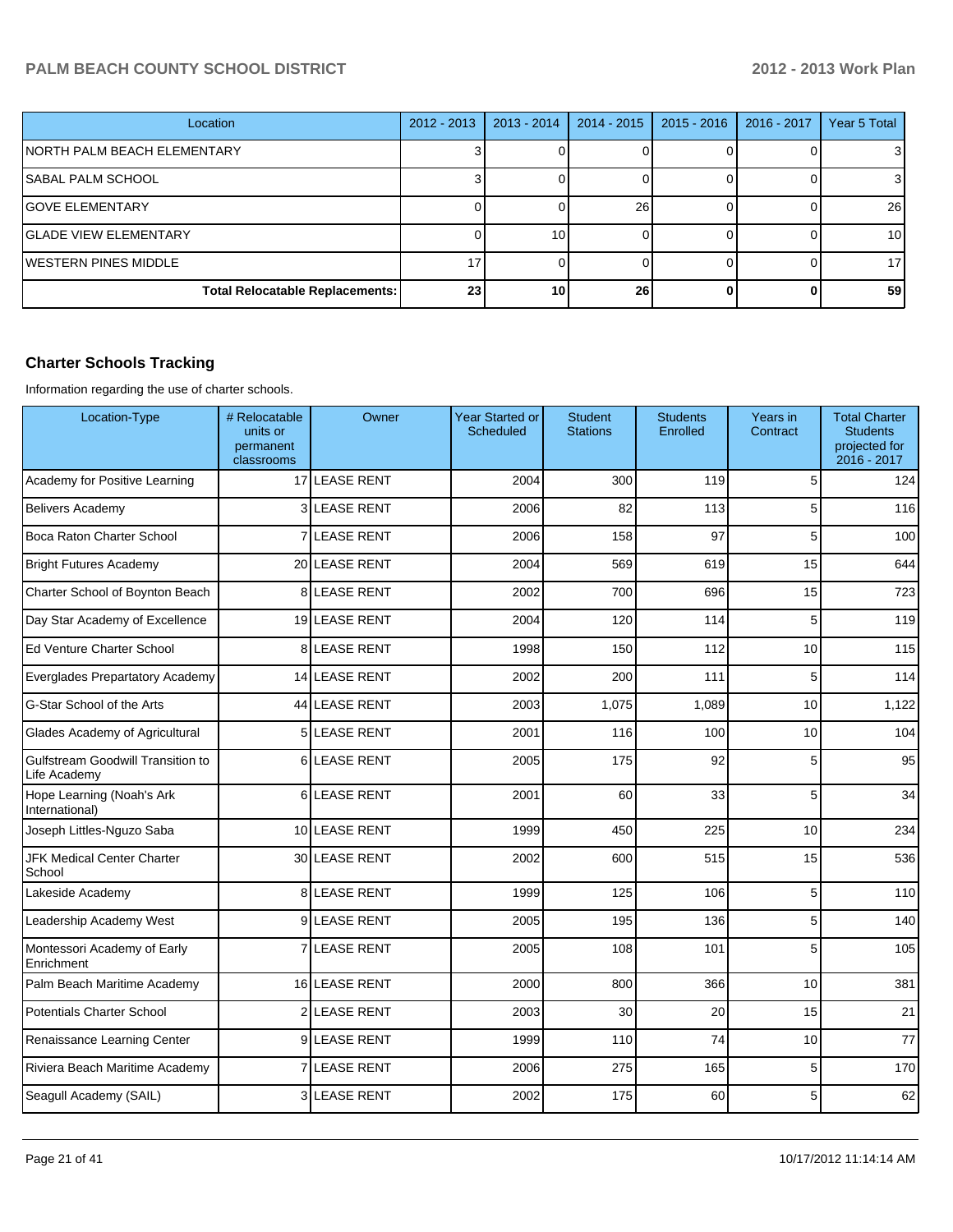| Toussaint L'Ouverture High<br>School                                        |     | <b>15 LEASE RENT</b> | 2001 | 225    | 172    | 5  | 177    |
|-----------------------------------------------------------------------------|-----|----------------------|------|--------|--------|----|--------|
| Western Academy                                                             |     | 20 LEASE RENT        | 2003 | 425    | 372    | 15 | 285    |
| Palm Beach School for Autism                                                |     | <b>3ILEASE RENT</b>  | 2003 | 218    | 107    | 10 | 111    |
| Renaissance Learning Academy                                                |     | 6 LEASE RENT         | 2009 | 110    | 59     | 10 | 61     |
| Ben Gamla                                                                   | 5   | <b>LEASE RENT</b>    | 2011 | 512    | 180    | 5  | 187    |
| Gardens School of Technology                                                |     | 9 LEASE RENT         | 2011 | 174    | 136    | 5  | 141    |
| Excel Leadership Academy /<br>formerly Life Skills center of Palm<br>Beach) |     | 9LEASE RENT          | 2005 | 400    | 202    | 5  | 208    |
| Imagine Schools - Chancellor                                                |     | 30 LEASE RENT        | 2001 | 1,000  | 1,003  | 10 | 1,043  |
| Maverick High at Palm Springs                                               |     | 26 LEASE RENT        | 2011 | 530    | 497    | 5  | 512    |
| My Choice Academy                                                           |     | 27 LEASE RENT        | 2012 | 418    | 126    | 5  | 164    |
| Quantum High School                                                         |     | 42 LEASE RENT        | 2012 | 500    | 144    | 5  | 192    |
| Renaissance Charter School at<br>West Palm Beach                            |     | 58 LEASE RENT        | 2012 | 1,415  | 143    | 5  | 188    |
| Renaissance Learning Academy                                                |     | <b>5 LEASE RENT</b>  | 2009 | 95     | 53     | 5  | 89     |
| <b>Tomorrow Promise Community</b><br>(formerly Delray Youth<br>Vocational)  |     | 7 LEASE RENT         | 2002 | 125    | 88     | 5  | 91     |
| Worthington High School                                                     |     | 10 LEASE RENT        | 2012 | 500    | 144    | 5  | 192    |
| Florida International Language<br>Academy (FILA)                            |     | 32 LEASE RENT        | 2012 | 728    | 146    | 5  | 191    |
| iGeneration Academy                                                         | 14  | LEASE RENT           | 2012 | 664    | 197    | 5  | 266    |
| Somerset Academy Boca                                                       |     | 33 LEASE RENT        | 2012 | 750    | 92     | 5  | 116    |
| South Tech Academy                                                          |     | 44 LEASE RENT        | 2004 | 1,300  | 1,285  | 10 | 1,293  |
| Western Academy                                                             |     | 28 LEASE RENT        | 2003 | 425    | 375    | 15 | 390    |
| Champs Charter School of RPB                                                |     | 12 LEASE RENT        | 2012 | 342    | 51     | 5  | 72     |
| Champs Charter School of<br>Wellington                                      |     | 12 LEASE RENT        | 2012 | 342    | 144    | 5  | 189    |
| Florida Virtual Academy at PBC                                              | 22  | LEASE RENT           | 2012 | 987    | 144    | 6  | 189    |
| Palm Beach Academy of Science<br>and Technology                             |     | 13 LEASE RENT        | 2012 | 384    | 92     | 6  | 116    |
|                                                                             | 740 |                      |      | 19,142 | 11,015 |    | 11,709 |

#### **Special Purpose Classrooms Tracking**

The number of classrooms that will be used for certain special purposes in the current year, by facility and type of classroom, that the district will, 1), not use for educational purposes, and 2), the co-teaching classrooms that are not open plan classrooms and will be used for educational purposes.

| School | School Type                            | # of Elementary  # of Middle 4-8  # of High 9-12<br><b>IK-3 Classrooms I</b> | <b>Classrooms</b> | <b>Classrooms</b> | # of $ESE$<br><b>Classrooms</b> | # of Combo<br><b>Classrooms</b> | Total<br><b>Classrooms</b> |
|--------|----------------------------------------|------------------------------------------------------------------------------|-------------------|-------------------|---------------------------------|---------------------------------|----------------------------|
|        | <b>Total Educational Classrooms: I</b> |                                                                              |                   | 0                 |                                 | 0                               | $\bf{0}$                   |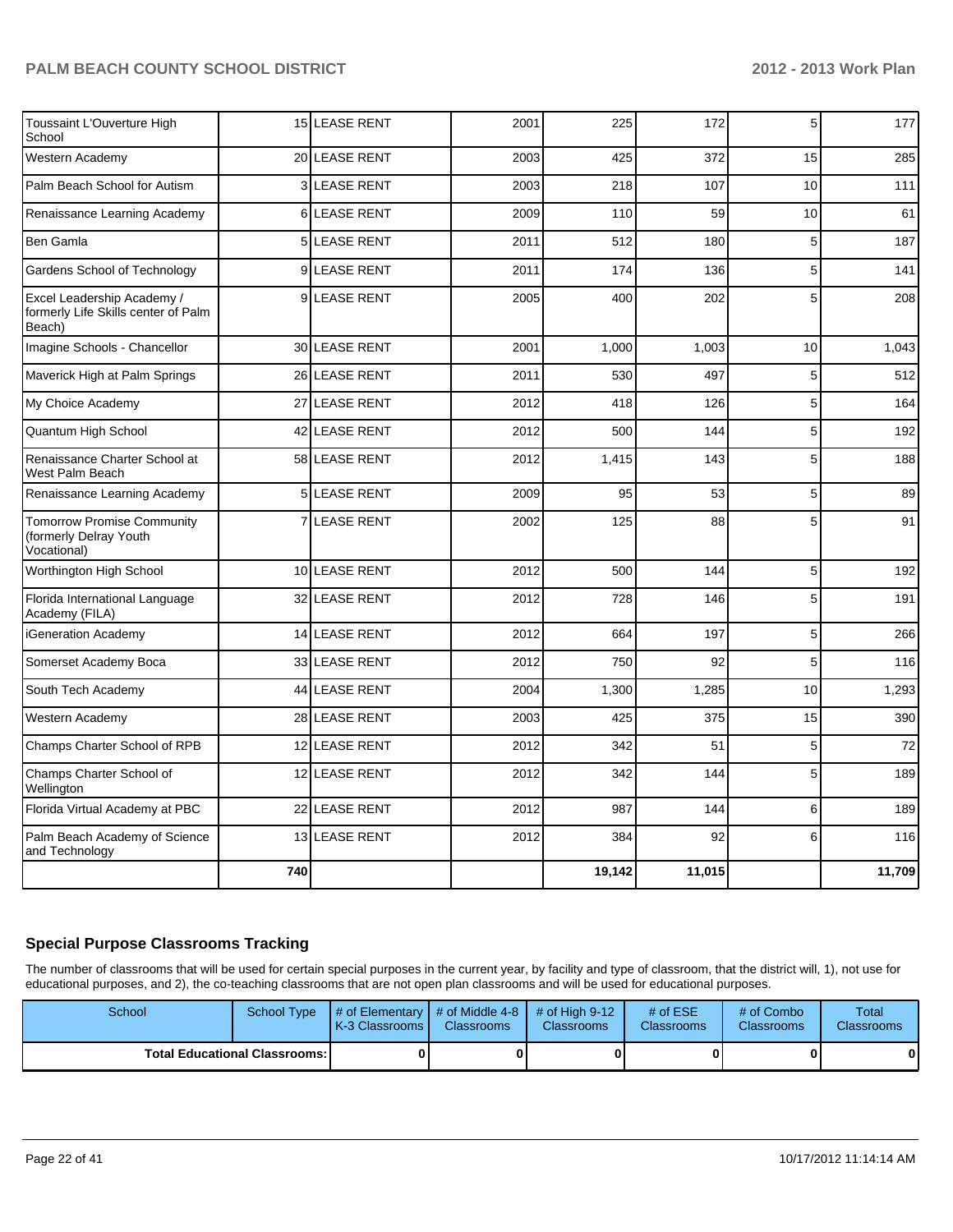| School | School Type                          | $\parallel$ # of Elementary $\parallel$ # of Middle 4-8 $\parallel$ # of High 9-12<br><b>IK-3 Classrooms I</b> | <b>Classrooms</b> | <b>Classrooms</b> | # of $ESE$<br><b>Classrooms</b> | # of Combo<br><b>Classrooms</b> | Total<br><b>Classrooms</b> |
|--------|--------------------------------------|----------------------------------------------------------------------------------------------------------------|-------------------|-------------------|---------------------------------|---------------------------------|----------------------------|
|        | <b>Total Co-Teaching Classrooms:</b> |                                                                                                                |                   |                   |                                 | 0                               | $\mathbf{0}$               |

#### **Infrastructure Tracking**

**Necessary offsite infrastructure requirements resulting from expansions or new schools. This section should include infrastructure information related to capacity project schedules and other project schedules (Section 4).**

Necessary offsite infrastructure for modernization of schools in the 5 year capital plan are:

North Palm Beach Elementary School: Water and sewer upgrade lines, possible turn lane into the school.

Gove Elementary School: Turn lane and water and sewer lines

Gladeview Elementary School: Still finalizing off-site improvements, but will include water and sewer and roadway improvements.

Rosenwald: Access road improvements, water and sewer and pedestrian access easement improvements.

**Proposed location of planned facilities, whether those locations are consistent with the comprehensive plans of all affected local governments, and recommendations for infrastructure and other improvements to land adjacent to existing facilities. Provisions of 1013.33(12), (13) and (14) and 1013.36 must be addressed for new facilities planned within the 1st three years of the plan (Section 5).**

The modernization of the schools and all capital projects contained in the Five Year Capital Plan in consistent with local governments' comprehensive plan and F.S. 1013 requirements. The School District recently applied and received a comprehensive plan amendment from the Village of North Palm Beach to increase the floor area ratio for the property for North Palm Beach Elementary so the school can be modernized with an enlarged square footage to ensure compliance with the Village's comprehensive plan

**Consistent with Comp Plan?** Yes

#### **Net New Classrooms**

The number of classrooms, by grade level and type of construction, that were added during the last fiscal year.

| List the net new classrooms added in the 2011 - 2012 fiscal year. |                                                                                                                                                         |                            |                              | LList the net new classrooms to be added in the 2012 - 2013 fiscal<br>vear. |                               |                            |                                |                        |
|-------------------------------------------------------------------|---------------------------------------------------------------------------------------------------------------------------------------------------------|----------------------------|------------------------------|-----------------------------------------------------------------------------|-------------------------------|----------------------------|--------------------------------|------------------------|
|                                                                   | "Classrooms" is defined as capacity carrying classrooms that are added to increase<br>capacity to enable the district to meet the Class Size Amendment. |                            |                              | Totals for fiscal year 2012 - 2013 should match totals in Section 15A.      |                               |                            |                                |                        |
| Location                                                          | $2011 - 2012$ #<br>Permanent                                                                                                                            | $2011 - 2012$ #<br>Modular | 2011 - 2012 #<br>Relocatable | $2011 - 2012$<br>Total                                                      | $2012 - 2013 \#$<br>Permanent | $2012 - 2013$ #<br>Modular | $2012 - 2013$ #<br>Relocatable | $2012 - 2013$<br>Total |
| Elementary (PK-3)                                                 | 28                                                                                                                                                      |                            |                              | 40                                                                          |                               |                            |                                | 20 <sub>l</sub>        |
| Middle (4-8)                                                      |                                                                                                                                                         | 28                         |                              | 28                                                                          |                               |                            |                                | 01                     |
| High (9-12)                                                       |                                                                                                                                                         |                            |                              |                                                                             |                               |                            |                                |                        |
|                                                                   | 28                                                                                                                                                      | 40                         |                              | 68                                                                          | 12                            |                            |                                | 20 <sub>l</sub>        |

#### **Relocatable Student Stations**

Number of students that will be educated in relocatable units, by school, in the current year, and the projected number of students for each of the years in the workplan.

| Site                          | 2012 - 2013 | 2014<br>$2013 -$ | 2014 - 2015 | $2015 - 2016$ | 2016 - 2017 | 5 Year Average |
|-------------------------------|-------------|------------------|-------------|---------------|-------------|----------------|
| SEMINOLE RIDGE COMMUNITY HIGH |             |                  |             |               |             |                |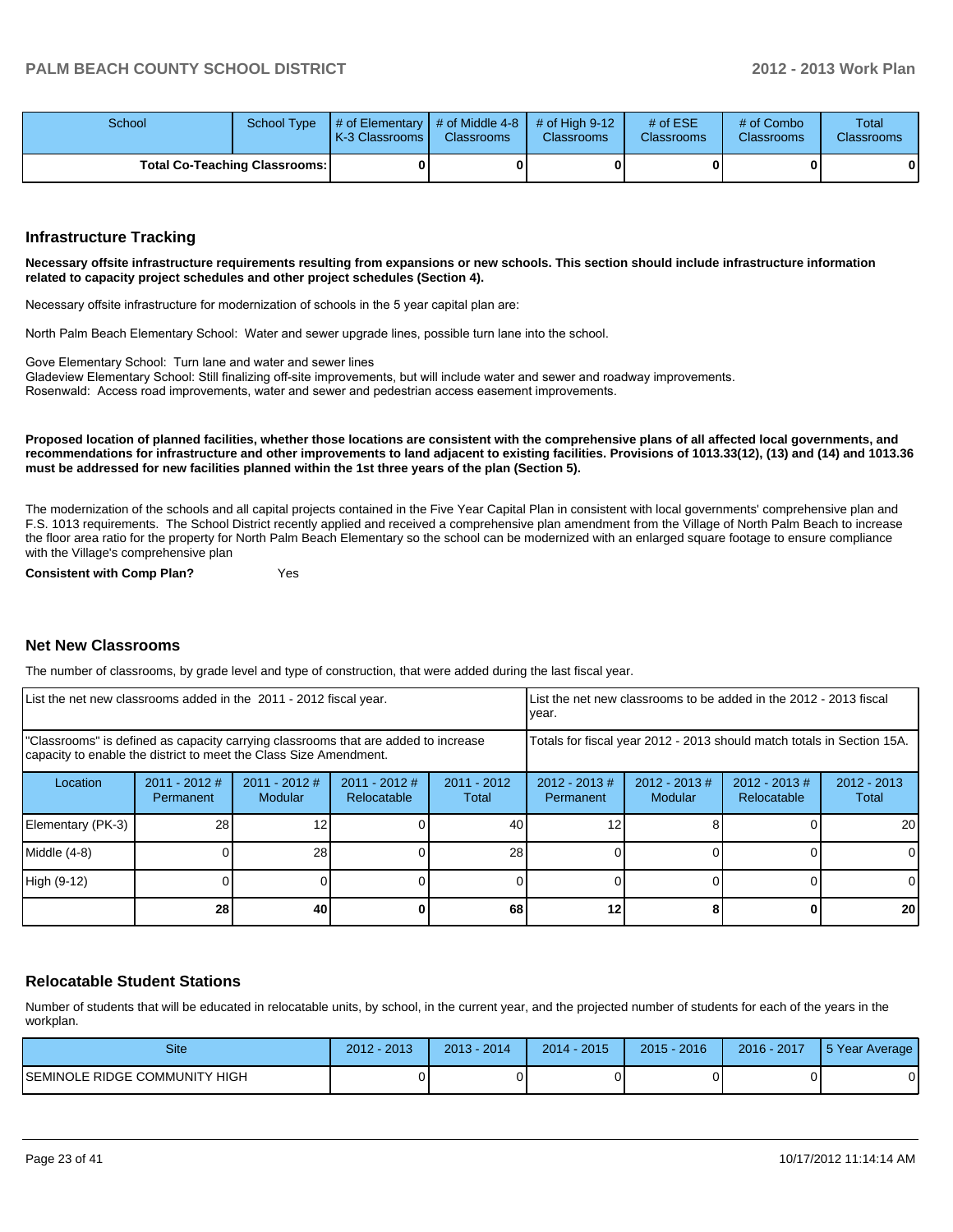| JUPITER ELEMENTARY                    | 0              | $\overline{0}$ | 0        | $\overline{0}$ | $\mathbf 0$ | $\overline{0}$ |
|---------------------------------------|----------------|----------------|----------|----------------|-------------|----------------|
| JUPITER COMMUNITY HIGH                | 0              | 0              | 0        | $\Omega$       | 0           | $\overline{0}$ |
| ALLAMANDA ELEMENTARY                  | 0              | $\mathbf 0$    | 0        | $\Omega$       | $\mathbf 0$ | $\overline{0}$ |
| PALM BEACH GARDENS ELEMENTARY         | 0              | $\mathbf 0$    | 0        | $\Omega$       | $\mathbf 0$ | $\overline{0}$ |
| HOWELL L WATKINS MIDDLE               | 0              | 0              | 0        | $\Omega$       | $\mathbf 0$ | $\overline{0}$ |
| PALM SPRINGS COMMUNITY MIDDLE         | 0              | $\mathbf 0$    | 0        | $\Omega$       | $\Omega$    | $\overline{0}$ |
| FOREST HILL ELEMENTARY                | 216            | 216            | 216      | 216            | 216         | 216            |
| <b>GREENACRES ELEMENTARY</b>          | 0              | 0              | 0        | $\Omega$       | 0           | $\overline{0}$ |
| <b>PALM SPRINGS ELEMENTARY</b>        | 0              | 0              | 0        | $\Omega$       | $\Omega$    | $\overline{0}$ |
| HIGHLAND ELEMENTARY                   | 0              | $\mathbf 0$    | 0        | $\Omega$       | $\Omega$    | $\overline{0}$ |
| NORTH GRADE ELEMENTARY                | 108            | 108            | 108      | 108            | 108         | 108            |
| LAKE WORTH COMMUNITY HIGH             | 0              | $\mathbf 0$    | 0        | $\Omega$       | $\Omega$    | $\overline{0}$ |
| <b>SOUTH GRADE ELEMENTARY</b>         | 88             | 72             | 72       | 72             | 72          | 75             |
| <b>BARTON ELEMENTARY</b>              | 0              | 0              | 0        | $\Omega$       | 0           | $\overline{0}$ |
| LANTANA ELEMENTARY                    | 0              | 0              | 0        | $\Omega$       | 0           | $\overline{0}$ |
| LANTANA COMMUNITY MIDDLE              | 0              | 0              | 0        | $\Omega$       | $\mathbf 0$ | $\overline{0}$ |
| ROLLING GREEN ELEMENTARY              | 0              | $\mathbf 0$    | $\Omega$ | $\Omega$       | $\mathbf 0$ | $\overline{0}$ |
| POINCIANA ELEMENTARY                  | 0              | 0              | 0        | $\Omega$       | 0           | $\overline{0}$ |
| <b>GALAXY ELEMENTARY</b>              | 0              | 0              | 0        | $\Omega$       | 0           | $\mathbf{O}$   |
| <b>FOREST PARK ELEMENTARY</b>         | 0              | $\mathbf 0$    | 0        | $\Omega$       | $\mathbf 0$ | $\overline{0}$ |
| PLUMOSA ELEMENTARY SCHOOL OF THE ARTS | 0              | $\mathbf 0$    | $\Omega$ | $\Omega$       | $\mathbf 0$ | $\overline{0}$ |
| <b>PLUMOSA ELEMENTARY</b>             | 40             | 40             | 40       | 0              | 0           | 24             |
| S D SPADY ELEMENTARY                  | 0              | 0              | 0        | $\Omega$       | $\Omega$    | $\overline{0}$ |
| <b>IDELRAY FULL SERVICE CENTER</b>    | 105            | $\Omega$       | $\Omega$ | $\Omega$       | $\Omega$    | 21             |
| PINE GROVE ELEMENTARY                 | 198            | 286            | 286      | 286            | 286         | 268            |
| J C MITCHELL ELEMENTARY               | 0              | $\mathbf 0$    | 0        | $\overline{0}$ | $\mathbf 0$ | $\overline{0}$ |
| BOCA RATON ELEMENTARY                 | 0              | $\mathbf 0$    | 0        | $\overline{0}$ | $\mathbf 0$ | $\overline{0}$ |
| <b>BOCA RATON COMMUNITY HIGH</b>      | 0              | $\mathbf 0$    | 0        | $\Omega$       | $\Omega$    | $\overline{0}$ |
| SANTALUCES COMMUNITY HIGH             | 300            | 400            | 400      | 400            | 400         | 380            |
| <b>GOLD COAST COMMUNITY SCHOOL</b>    | 0              | 0              | 0        | $\overline{0}$ | 0           | $\overline{0}$ |
| JERRY THOMAS ELEMENTARY               | 0              | $\mathbf 0$    | 0        | $\overline{0}$ | $\mathbf 0$ | $\overline{0}$ |
| <b>VERDE ELEMENTARY</b>               | 18             | 72             | 72       | 72             | 72          | 61             |
| <b>WELLINGTON ELEMENTARY</b>          | 0              | $\mathbf 0$    | 0        | 0              | $\Omega$    | $\overline{0}$ |
| <b>SPANISH RIVER COMMUNITY HIGH</b>   | 175            | 350            | 350      | 350            | 350         | 315            |
| <b>CRESTWOOD MIDDLE</b>               | 0              | 0              | 0        | $\overline{0}$ | 0           | $\overline{0}$ |
| <b>WELLINGTON LANDINGS MIDDLE</b>     | $\overline{0}$ | 0              | 0        | $\overline{0}$ | 0           | $\overline{0}$ |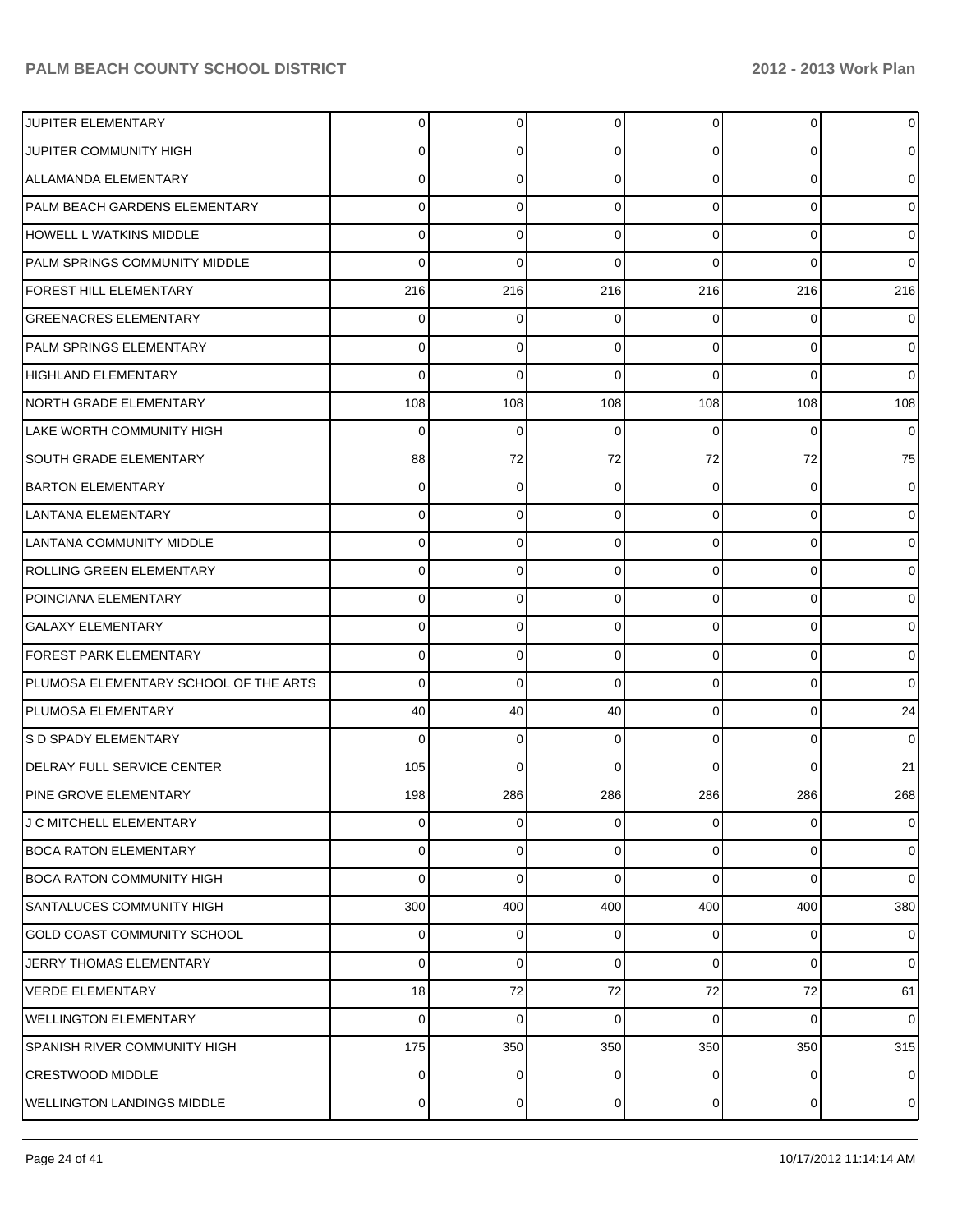| SEMINOLE TRAILS ELEMENTARY             | 0   | $\Omega$ | $\Omega$    | $\overline{0}$ | $\overline{0}$ | $\overline{0}$ |
|----------------------------------------|-----|----------|-------------|----------------|----------------|----------------|
| <b>JUPITER MIDDLE</b>                  | 0   | 0        | $\Omega$    | 0              | 0              | $\overline{0}$ |
| <b>DEL PRADO ELEMENTARY</b>            | 62  | 72       | 72          | 72             | 72             | 70             |
| <b>LOGGERS RUN MIDDLE</b>              | 250 | 250      | 250         | 250            | 250            | 250            |
| H L JOHNSON ELEMENTARY                 | 0   | 0        | $\Omega$    | 0              | 0              | $\overline{0}$ |
| PAHOKEE MIDDLE / SENIOR HIGH           | 0   | 0        | $\Omega$    | 0              | 0              | $\overline{0}$ |
| <b>WHISPERING PINES ELEMENTARY</b>     | 72  | 72       | 72          | 72             | 72             | 72             |
| <b>ROYAL PALM SCHOOL</b>               | 0   | 0        | $\Omega$    | 0              | 0              | $\overline{0}$ |
| <b>CORAL SUNSET ELEMENTARY</b>         | 0   | 0        | $\Omega$    | 0              | $\Omega$       | $\overline{0}$ |
| CHRISTA MCAULIFFE MIDDLE               | 220 | 220      | 220         | 220            | 220            | 220            |
| K E CUNNINGHAM/CANAL POINT ELEMENTARY  | 0   | 0        | $\Omega$    | $\Omega$       | 0              | $\overline{0}$ |
| <b>PALM BEACH LAKES COMMUNITY HIGH</b> | 50  | 50       | 50          | 50             | 50             | 50             |
| <b>INDIAN PINES ELEMENTARY</b>         | 0   | 22       | 22          | 22             | 0              | 13             |
| <b>LIBERTY PARK ELEMENTARY</b>         | 0   | 0        | $\Omega$    | 0              | 0              | $\overline{0}$ |
| WOODLANDS MIDDLE                       | 220 | 220      | 220         | 220            | 220            | 220            |
| <b>MORIKAMI PARK ELEMENTARY</b>        | 0   | 0        | $\Omega$    | 0              | 0              | $\overline{0}$ |
| <b>CARVER COMMUNITY MIDDLE</b>         | 0   | 0        | $\Omega$    | 0              | 0              | $\overline{0}$ |
| <b>GLADES CENTRAL COMMUNITY HIGH</b>   | 50  | 0        | $\Omega$    | 0              | $\overline{0}$ | 10             |
| <b>STARLIGHT COVE ELEMENTARY</b>       | 0   | 0        | $\Omega$    | 0              | 0              | $\overline{0}$ |
| <b>MANATEE ELEMENTARY</b>              | 0   | 0        | $\Omega$    | 0              | 0              | $\overline{0}$ |
| <b>EGRET LAKE ELEMENTARY</b>           | 0   | 0        | $\Omega$    | 0              | $\Omega$       | $\overline{0}$ |
| BOYNTON BEACH COMMUNITY HIGH           | 350 | 350      | 350         | 350            | 350            | 350            |
| <b>ORCHARD VIEW ELEMENTARY</b>         | 54  | 54       | 54          | 54             | 54             | 54             |
| <b>INDIAN RIDGE SCHOOL</b>             | 0   | 0        | $\Omega$    | 0              | 0              | $\overline{0}$ |
| <b>PIONEER PARK ELEMENTARY</b>         | 0   | 0        | $\Omega$    | 0              | 0              | $\overline{0}$ |
| <b>BELLE GLADE ELEMENTARY</b>          | 0   | 108      | 108         | 108            | 108            | 86             |
| ROYAL PALM BEACH COMMUNITY HIGH        | 500 | 500      | 500         | 500            | 500            | 500            |
| <b>WATERS EDGE ELEMENTARY</b>          | 108 | 108      | 108         | 108            | 108            | 108            |
| <b>ROOSEVELT COMMUNITY MIDDLE</b>      | 0   | 0        | $\mathbf 0$ | $\overline{0}$ | $\overline{0}$ | $\overline{0}$ |
| OKEEHEELEE MIDDLE                      | 132 | 154      | 154         | 154            | 154            | 150            |
| SOUTH AREA SCHOOL OF CHOICE            | 298 | 273      | 273         | 273            | 273            | 278            |
| PALM BEACH CENTRAL HIGH                | 0   | 0        | $\Omega$    | 0              | 0              | $\overline{0}$ |
| CHOLEE LAKE ELEMENTARY                 | 0   | 0        | 0           | $\overline{0}$ | $\overline{0}$ | $\overline{0}$ |
| ROYAL PALM BEACH ELEMENTARY            | 72  | 72       | 0           | 0              | $\overline{0}$ | 29             |
| <b>CROSSPOINTE ELEMENTARY</b>          | 0   | 0        | 0           | 0              | $\overline{0}$ | $\mathbf 0$    |
| PLEASANT CITY ELEMENTARY               | 0   | 0        | 0           | $\overline{0}$ | $\overline{0}$ | $\mathbf 0$    |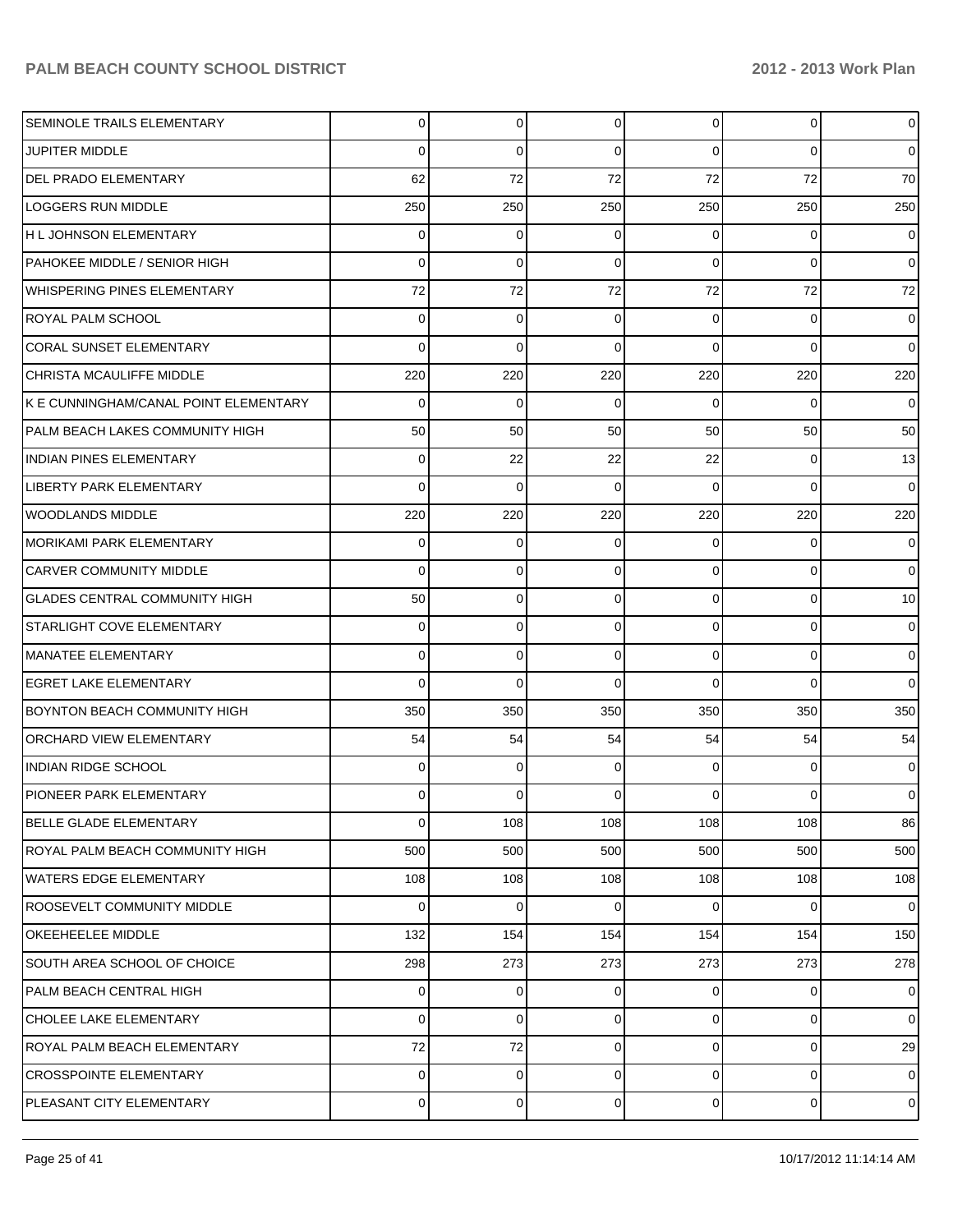| LAKE SHORE MIDDLE (NEW)                              | 0              | 0           | $\Omega$    | $\Omega$       | 0           | $\mathbf 0$    |
|------------------------------------------------------|----------------|-------------|-------------|----------------|-------------|----------------|
| DON ESTRIDGE HIGH TECH MIDDLE                        | 0              | 0           | 0           | 0              | $\Omega$    | 0              |
| PIERCE HAMMOCK ELEMENTARY                            | 0              | 0           | $\Omega$    | 0              | $\Omega$    | $\mathbf 0$    |
| <b>GRASSY WATERS ELEMENTARY</b>                      | 0              | 0           | $\Omega$    | 0              | 0           | $\mathbf 0$    |
| ATLANTIC COMMUNITY HIGH (NEW)                        | 0              | 0           | $\Omega$    | 0              | $\Omega$    | $\mathbf 0$    |
| L.C. SWAIN MIDDLE                                    | 0              | 0           | $\Omega$    | 0              | 0           | 0              |
| EMERALD COVE MIDDLE (02-JJ)                          | 0              | 0           | $\Omega$    | 0              | 0           | $\mathbf 0$    |
| <b>TURNING POINTS ACADEMY</b>                        | 0              | 0           | $\Omega$    | 0              | 0           | $\mathbf 0$    |
| ELBRIDGE GALE ELEMENTARY                             | 0              | 0           | $\Omega$    | 0              | 0           | $\mathbf 0$    |
| MARSH POINTE ELEMENTARY (03-X)                       | 0              | 0           | $\Omega$    | 0              | 0           | 0              |
| <b>JEAGA MIDDLE</b>                                  | 0              | 0           | $\Omega$    | 0              | 0           | $\mathbf 0$    |
| <b>BENOIST FARMS ELEMENTARY</b>                      | 0              | 0           | $\Omega$    | 0              | 0           | 0              |
| <b>WEST BOCA RATON COMMUNITY HIGH</b>                | 0              | 0           | 0           | 0              | 0           | $\mathbf 0$    |
| <b>TRADEWINDS MIDDLE</b>                             | 0              | 0           | 0           | $\Omega$       | 0           | $\mathbf 0$    |
| EQUESTRIAN TRAILS ELEMENTARY                         | 0              | 0           | $\Omega$    | 0              | 0           | $\mathbf 0$    |
| PARK VISTA COMMUNITY HIGH                            | 0              | 0           | $\Omega$    | 0              | 0           | 0              |
| <b>DIAMOND VIEW ELEMENTARY</b>                       | 0              | 0           | 0           | 0              | 0           | $\mathbf 0$    |
| <b>OSCEOLA CREEK MIDDLE</b>                          | 0              | 0           | $\Omega$    | $\Omega$       | 0           | 0              |
| HIDDEN OAKS ELEMENTARY                               | 0              | 0           | $\Omega$    | $\Omega$       | $\Omega$    | $\mathbf 0$    |
| NORTH PALM BEACH ELEMENTARY                          | 58             | $\mathbf 0$ | $\Omega$    | 0              | $\Omega$    | 12             |
| LAKE PARK ELEMENTARY                                 | 18             | 18          | 18          | 18             | 18          | 18             |
| INLET GROVE @ OLD SUNCOAST                           | 175            | 75          | 75          | 75             | 75          | 95             |
| <b>WASHINGTON ELEMENTARY</b>                         | 102            | 162         | 162         | 162            | 162         | 150            |
| JOHN F KENNEDY MIDDLE                                | 0              | $\Omega$    | 0           | $\Omega$       | $\Omega$    | $\mathbf 0$    |
| <b>LINCOLN ELEMENTARY</b>                            | 36             | 36          | 36          | 36             | 36          | 36             |
| <b>SABAL PALM SCHOOL</b>                             | 0              | $\mathbf 0$ | $\mathbf 0$ | $\overline{0}$ | $\Omega$    | $\overline{0}$ |
| <b>NORTHMORE ELEMENTARY</b>                          | 126            | 126         | 126         | 126            | 126         | 126            |
| NORTHBORO ELEMENTARY                                 | 0              | $\mathbf 0$ | 0           | $\Omega$       | 0           | $\overline{0}$ |
| ROOSEVELT FULL SERVICE CENTER                        | 15             | $\mathbf 0$ | 0           | $\Omega$       | $\Omega$    | 3              |
| <b>ADULT EDUCATION CENTER</b>                        | 202            | 202         | 202         | 202            | 202         | 202            |
| <b>ROOSEVELT ELEMENTARY</b>                          | 0              | 0           | 0           | $\overline{0}$ | 0           | $\overline{0}$ |
| WESTWARD ELEMENTARY                                  | 0              | 0           | 0           | $\Omega$       | 0           | $\overline{0}$ |
| U B KINSEY/PALMVIEW ELEMENTARY                       | 0              | 0           | $\Omega$    | $\Omega$       | $\mathbf 0$ | $\overline{0}$ |
| ALEXANDER W DREYFOOS JR SCHOOL OF THE<br><b>ARTS</b> | 0              | $\mathbf 0$ | $\Omega$    | $\Omega$       | 0           | $\overline{0}$ |
| BAK MIDDLE SCHOOL OF THE ARTS                        | $\overline{0}$ | $\pmb{0}$   | 0           | $\overline{0}$ | $\pmb{0}$   | $\overline{0}$ |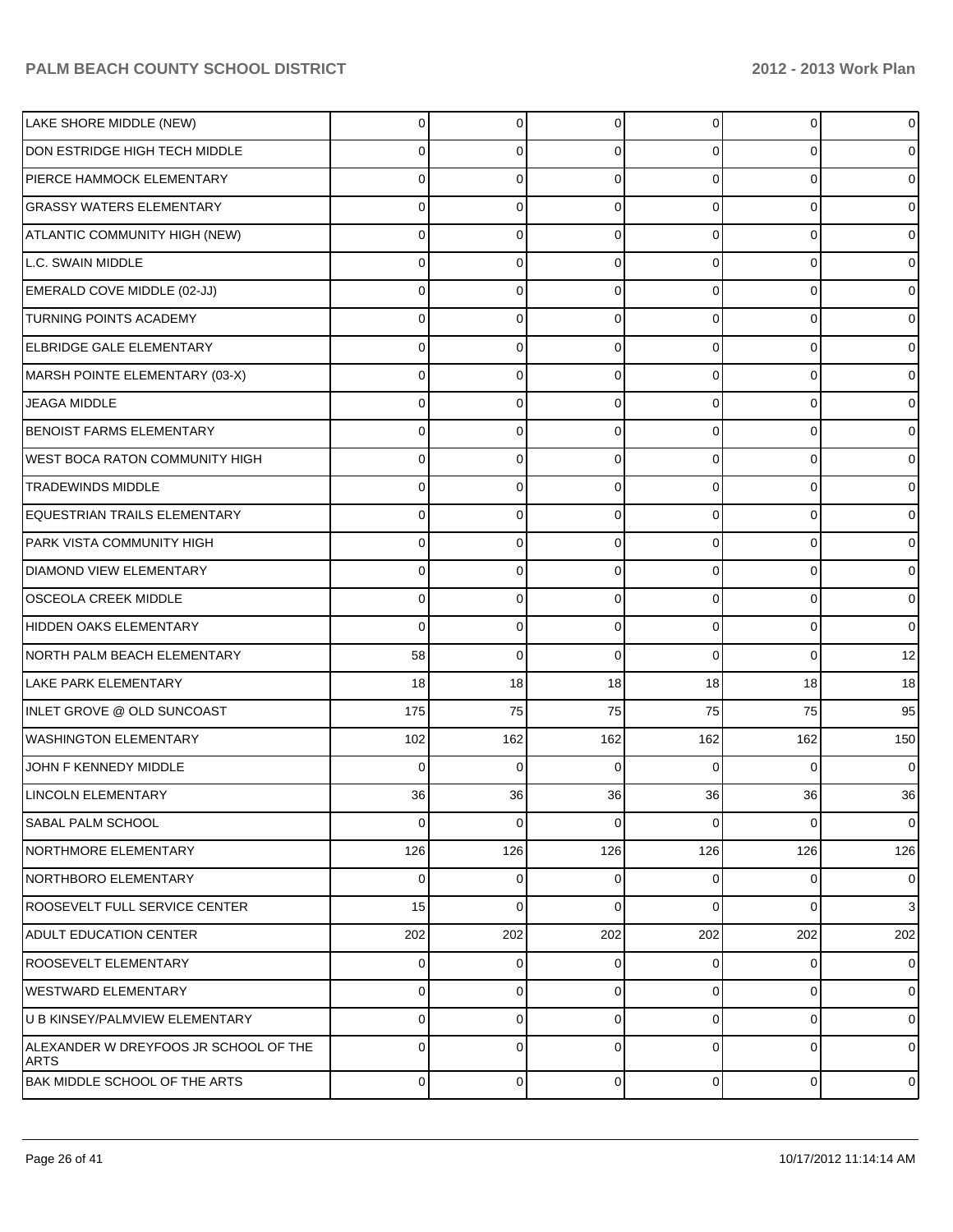| PALM BEACH PUBLIC SCHOOL                                  | 0        | $\mathbf 0$    | $\Omega$ | 0              | 0              | $\mathbf 0$ |
|-----------------------------------------------------------|----------|----------------|----------|----------------|----------------|-------------|
| <b>WEST GATE ELEMENTARY</b>                               | 324      | 324            | 324      | 324            | 0              | 259         |
| BELVEDERE ELEMENTARY                                      | 0        | 0              | $\Omega$ | 0              | 0              | 0           |
| CONNISTON COMMUNITY MIDDLE                                | 0        | 0              | $\Omega$ | 0              | 0              | 0           |
| <b>PALMETTO ELEMENTARY</b>                                | 0        | 0              | $\Omega$ | 0              | 0              | 0           |
| <b>SOUTH OLIVE ELEMENTARY</b>                             | 72       | 72             | 72       | 72             | 72             | 72          |
| FOREST HILL COMMUNITY HIGH                                | 0        | 0              | $\Omega$ | 0              | 0              | 0           |
| <b>MEADOW PARK ELEMENTARY</b>                             | 0        | 0              | $\Omega$ | 0              | 0              | 0           |
| <b>BERKSHIRE ELEMENTARY</b>                               | 0        | 0              | $\Omega$ | 0              | 0              | 0           |
| <b>PAHOKEE ELEMENTARY</b>                                 | 0        | 54             | 54       | 54             | 54             | 43          |
| <b>WEST AREA SCHOOL OF CHOICE</b>                         | 0        | 0              | $\Omega$ | 0              | 0              | 0           |
| CROSS ROADS ACADEMY (LAKE SHORE ANNEX)                    | 450      | 450            | 450      | 450            | 450            | 450         |
| BILL BAILEY (LAKE SHORE OLD)                              | 0        | 0              | $\Omega$ | 0              | 0              | 0           |
| <b>GOVE ELEMENTARY</b>                                    | 599      | 0              | $\Omega$ | 0              | 0              | 120         |
| <b>GLADE VIEW ELEMENTARY</b>                              | 18       | 0              | $\Omega$ | 0              | 0              | 4           |
| ROSENWALD ELEMENTARY                                      | 18       | 0              | $\Omega$ | 0              | 0              | 4           |
| JOHN I LEONARD SENIOR HIGH                                | 0        | 0              | $\Omega$ | 0              | 0              | 0           |
| PALM BEACH GARDENS COMMUNITY HIGH                         | 0        | 0              | $\Omega$ | 0              | 0              | 0           |
| <b>WYNNEBROOK ELEMENTARY</b>                              | 102      | 198            | 198      | 198            | 198            | 179         |
| <b>WEST RIVIERA ELEMENTARY</b>                            | 0        | 84             | 84       | 84             | 0              | 50          |
| <b>GROVE PARK ELEMENTARY</b>                              | 126      | 126            | 126      | 126            | 0              | 101         |
| <b>MELALEUCA ELEMENTARY</b>                               | 40       | 94             | 94       | 90             | 90             | 82          |
| <b>ADDISON MIZNER ELEMENTARY</b>                          | 0        |                | $\Omega$ | 0              | 0              | 0           |
| RIVIERA BEACH PREPARATORY & ACHIEVEMENT<br><b>ACADEMY</b> | 50       | 0              | $\Omega$ | 0              | 0              | 10          |
| BOCA RATON COMMUNITY MIDDLE                               | 0        | $\overline{0}$ | $\Omega$ | $\overline{0}$ | $\overline{0}$ | 0           |
| CLIFFORD O TAYLOR/KIRKLANE ELEMENTARY                     | 0        | $\Omega$       | $\Omega$ | 0              | $\overline{0}$ | $\mathbf 0$ |
| DWIGHT D EISENHOWER ELEMENTARY                            | $\Omega$ | 0              | $\Omega$ | 0              | $\overline{0}$ | $\mathbf 0$ |
| SOUTH TECHNICAL COMMUNITY HIGH                            | 491      | 491            | 491      | 491            | $\overline{0}$ | 393         |
| <b>CONGRESS MIDDLE</b>                                    | 0        | $\overline{0}$ | $\Omega$ | 0              | $\overline{0}$ | $\mathbf 0$ |
| BANYAN CREEK ELEMENTARY                                   | 0        | 72             | 72       | $72\,$         | 72             | 58          |
| LOXAHATCHEE GROVES ELEMENTARY                             | $\Omega$ | 0              | $\Omega$ | 0              | $\overline{0}$ | $\mathbf 0$ |
| <b>CALUSA ELEMENTARY</b>                                  | 144      | 144            | 144      | 144            | 144            | 144         |
| LIGHTHOUSE ELEMENTARY                                     | 150      | 126            | 126      | 126            | 126            | 131         |
| <b>CYPRESS TRAILS ELEMENTARY</b>                          | 72       | 144            | 144      | 144            | 144            | 130         |
| SANDPIPER SHORES ELEMENTARY                               | 0        | 0              | 0        | $\overline{0}$ | $\mathbf 0$    | $\mathbf 0$ |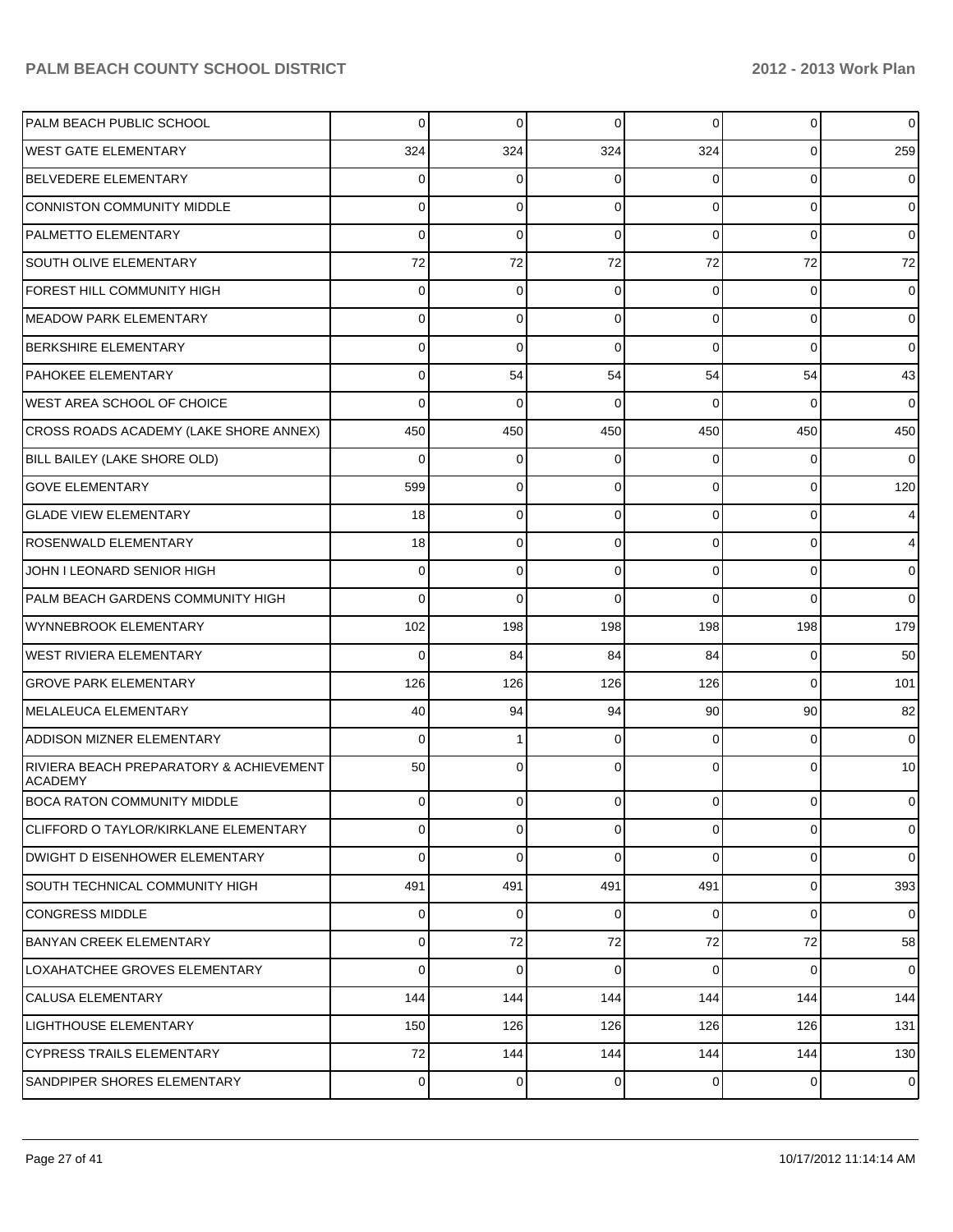| <b>WATSON B DUNCAN MIDDLE</b>                           | 44             | 44       | 44       | 44             | 44        | 44             |
|---------------------------------------------------------|----------------|----------|----------|----------------|-----------|----------------|
| <b>BEAR LAKES MIDDLE</b>                                | $\Omega$       | 0        | 0        | $\Omega$       | 0         | $\overline{0}$ |
| <b>OMNI MIDDLE</b>                                      | $\Omega$       | $\Omega$ | $\Omega$ | $\Omega$       | $\Omega$  | $\overline{0}$ |
| TIMBER TRACE ELEMENTARY                                 | $\Omega$       | $\Omega$ | $\Omega$ | $\Omega$       | $\Omega$  | $\overline{0}$ |
| LIMESTONE CREEK ELEMENTARY                              | 106            | 90       | 90       | 90             | 90        | 93             |
| <b>NEW HORIZONS ELEMENTARY</b>                          | 108            | 108      | 108      | 108            | 108       | 108            |
| <b>CITRUS COVE ELEMENTARY</b>                           | $\Omega$       | $\Omega$ | 0        | $\Omega$       | $\Omega$  | $\mathbf 0$    |
| <b>HAMMOCK POINTE ELEMENTARY</b>                        | $\Omega$       | $\Omega$ | $\Omega$ | $\Omega$       | $\Omega$  | $\overline{0}$ |
| JUPITER FARMS ELEMENTARY                                | 36             | 36       | 36       | 36             | 36        | 36             |
| <b>CRYSTAL LAKES ELEMENTARY</b>                         | $\Omega$       | 0        | $\Omega$ | $\Omega$       | $\Omega$  | $\overline{0}$ |
| <b>LAKE WORTH MIDDLE</b>                                | $\Omega$       | $\Omega$ | $\Omega$ | $\Omega$       | $\Omega$  | $\overline{0}$ |
| <b>ACREAGE PINES ELEMENTARY</b>                         | $\Omega$       | 0        | $\Omega$ | $\Omega$       | $\Omega$  | $\overline{0}$ |
| PANTHER RUN ELEMENTARY                                  | $\Omega$       | $\Omega$ | $\Omega$ | $\Omega$       | $\Omega$  | $\overline{0}$ |
| <b>OLYMPIC HEIGHTS COMMUNITY HIGH</b>                   | $\Omega$       | $\Omega$ | $\Omega$ | $\Omega$       | $\Omega$  | $\overline{0}$ |
| <b>WELLINGTON COMMUNITY HIGH</b>                        | 475            | 550      | 550      | 550            | 550       | 535            |
| <b>WILLIAM T DWYER HIGH</b>                             | 50             | 50       | 50       | 50             | 50        | 50             |
| <b>GOLDEN GROVE ELEMENTARY</b>                          | $\Omega$       | $\Omega$ | $\Omega$ | $\Omega$       | $\Omega$  | $\Omega$       |
| <b>WESTERN PINES MIDDLE</b>                             | 220            | 374      | 374      | 374            | 374       | 343            |
| <b>EAGLES LANDING MIDDLE</b>                            | 484            | 484      | 484      | 484            | 484       | 484            |
| <b>CORAL REEF ELEMENTARY</b>                            | 36             | 36       | 36       | 36             | 36        | 36             |
| DR MARY MCLEOD BETHUNE ELEMENTARY                       | $\Omega$       | 0        | 0        | $\Omega$       | $\Omega$  | $\overline{0}$ |
| <b>BINKS FOREST ELEMENTARY</b>                          | $\Omega$       | $\Omega$ | $\Omega$ | $\Omega$       | $\Omega$  | $\overline{0}$ |
| <b>POLO PARK MIDDLE</b>                                 | $\Omega$       | $\Omega$ | $\Omega$ | $\Omega$       | $\Omega$  | $\Omega$       |
| <b>HERITAGE ELEMENTARY</b>                              | 234            | 234      | 234      | 234            | 234       | 234            |
| <b>ODYSSEY MIDDLE</b>                                   | $\Omega$       | $\Omega$ | $\Omega$ | $\Omega$       | $\Omega$  | $\overline{0}$ |
| <b>VILLAGE ACADEMY</b>                                  | $\overline{0}$ | 36       | 36       | 36             | 36        | 29             |
| <b>FRONTIER ELEMENTARY</b>                              | $\Omega$       | 0        | 0        | $\Omega$       | 0         | $\overline{0}$ |
| BEACON COVE INTERMEDIATE BESSIE DUBOIS<br><b>CAMPUS</b> | $\Omega$       | 0        | $\Omega$ | $\Omega$       | $\Omega$  | $\overline{0}$ |
| SUNRISE PARK ELEMENTARY                                 | 252            | 252      | 252      | 252            | 252       | 252            |
| <b>DISCOVERY KEY ELEMENTARY</b>                         | $\overline{0}$ | 0        | 0        | $\overline{0}$ | 0         | $\overline{0}$ |
| <b>FREEDOM SHORES ELEMENTARY</b>                        | $\overline{0}$ | 0        | 0        | $\overline{0}$ | 0         | $\overline{0}$ |
| <b>INDEPENDENCE MIDDLE</b>                              | $\mathbf 0$    | 0        | 0        | $\overline{0}$ | 0         | $\overline{0}$ |
| HAGEN ROAD ELEMENTARY (NEW)                             | 0              | 0        | 0        | $\overline{0}$ | 0         | $\overline{0}$ |
| SUNSET PALMS ELEMENTARY (03-Z)                          | $\mathbf 0$    | 0        | 0        | $\overline{0}$ | 0         | $\overline{0}$ |
| PINE JOG ELEMENTARY (03-Y)                              | 0              | 0        | 0        | $\overline{0}$ | $\pmb{0}$ | $\overline{0}$ |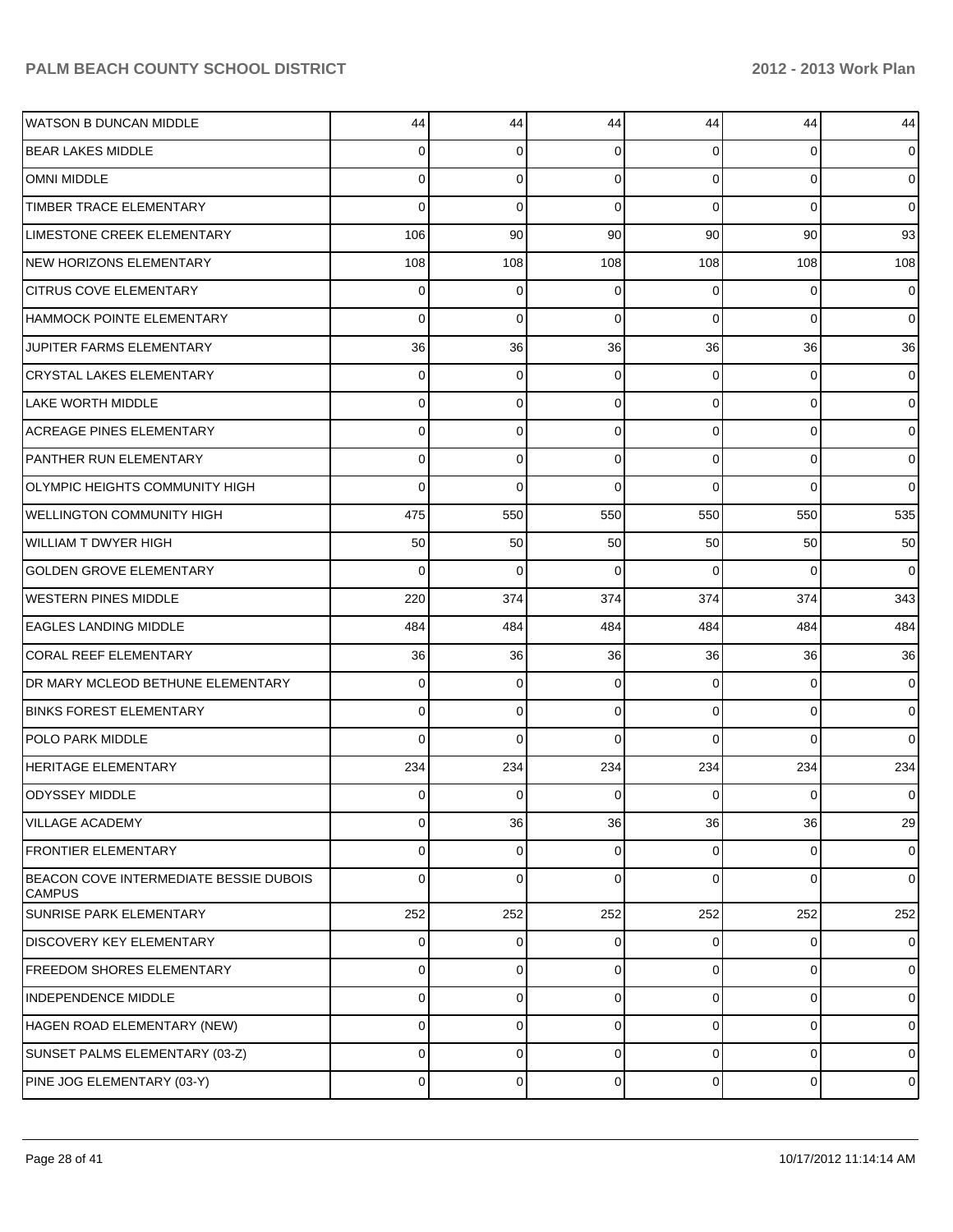### PALM BEACH COUNTY SCHOOL DISTRICT **1999 12012 - 2012 - 2013 Work Plan**

| HOPE CENTENNIAL ELEMENTARY (06-D)                 |         |         |         |         |         | ΟI      |
|---------------------------------------------------|---------|---------|---------|---------|---------|---------|
| SUNCOAST COMMUNITY HIGH SCHOOL (NEW)              |         |         |         |         |         | 0       |
| EVERGLADES ELEMENTARY SCHOOL (03-W)               |         |         |         |         |         |         |
| Seacrest Training Center                          |         |         |         |         |         | ΟI      |
|                                                   |         |         |         |         |         |         |
| Totals for PALM BEACH COUNTY SCHOOL DISTRICT      |         |         |         |         |         |         |
| Total students in relocatables by year.           | 9,119   | 9,362   | 9,289   | 9,245   | 8,198   | 9,043   |
|                                                   |         |         |         |         |         |         |
| Total number of COFTE students projected by year. | 164,731 | 164,524 | 163,594 | 162,511 | 161,487 | 163,369 |

#### **Leased Facilities Tracking**

Exising leased facilities and plans for the acquisition of leased facilities, including the number of classrooms and student stations, as reported in the educational plant survey, that are planned in that location at the end of the five year workplan.

| Location                             | # of Leased<br>Classrooms 2012 -<br>2013 | <b>FISH Student</b><br><b>Stations</b> | Owner   | # of Leased<br>Classrooms 2016 -<br>2017 | <b>FISH Student</b><br><b>Stations</b> |
|--------------------------------------|------------------------------------------|----------------------------------------|---------|------------------------------------------|----------------------------------------|
| <b>INDIAN PINES ELEMENTARY</b>       | U                                        | $\Omega$                               |         | $\Omega$                                 | $\overline{0}$                         |
| SOUTH AREA SCHOOL OF CHOICE          |                                          |                                        | $25$ GE |                                          | 18                                     |
| <b>WESTWARD ELEMENTARY</b>           |                                          | 0                                      |         | 0                                        | $\overline{0}$                         |
| LAKE WORTH MIDDLE                    |                                          | O                                      |         | 0                                        | ٥I                                     |
| PIERCE HAMMOCK ELEMENTARY            | 0                                        | $\Omega$                               |         | 0                                        | 01                                     |
| <b>GRASSY WATERS ELEMENTARY</b>      | 0                                        | 0                                      |         | 0                                        | 01                                     |
| ATLANTIC COMMUNITY HIGH (NEW)        | U                                        |                                        |         | 0                                        | 0                                      |
| <b>SEMINOLE RIDGE COMMUNITY HIGH</b> | 0                                        | 0                                      |         | $\Omega$                                 | 0                                      |
| L.C. SWAIN MIDDLE                    | U                                        | ∩                                      |         | $\Omega$                                 | 0                                      |
| HIDDEN OAKS ELEMENTARY               | U                                        | ∩                                      |         | $\Omega$                                 | 0                                      |
| EMERALD COVE MIDDLE (02-JJ)          | 0                                        | $\Omega$                               |         | 0                                        | 0                                      |
| <b>IELBRIDGE GALE ELEMENTARY</b>     | $\Omega$                                 | ∩                                      |         | 0                                        | 0l                                     |
| <b>TURNING POINTS ACADEMY</b>        | $\Omega$                                 | $\Omega$                               |         | $\Omega$                                 | 0                                      |
| MARSH POINTE ELEMENTARY (03-X)       | $\Omega$                                 | $\Omega$                               |         | 0                                        | $\overline{0}$                         |
| HAGEN ROAD ELEMENTARY (NEW)          | 0                                        | ∩                                      |         | 0                                        | ٥I                                     |
| SUNSET PALMS ELEMENTARY (03-Z)       | $\Omega$                                 | $\Omega$                               |         | 0                                        | 0                                      |
| PINE JOG ELEMENTARY (03-Y)           | $\Omega$                                 | $\Omega$                               |         | 0                                        | 0                                      |
| JUPITER ELEMENTARY                   | $\Omega$                                 | 0                                      |         | $\Omega$                                 | 0                                      |
| JUPITER COMMUNITY HIGH               | 0                                        | $\Omega$                               |         | 0                                        | 0                                      |
| <b>ALLAMANDA ELEMENTARY</b>          | $\Omega$                                 | 0                                      |         | 0                                        | 0                                      |
| <b>PALM BEACH GARDENS ELEMENTARY</b> | U                                        | ∩                                      |         | U                                        | 0                                      |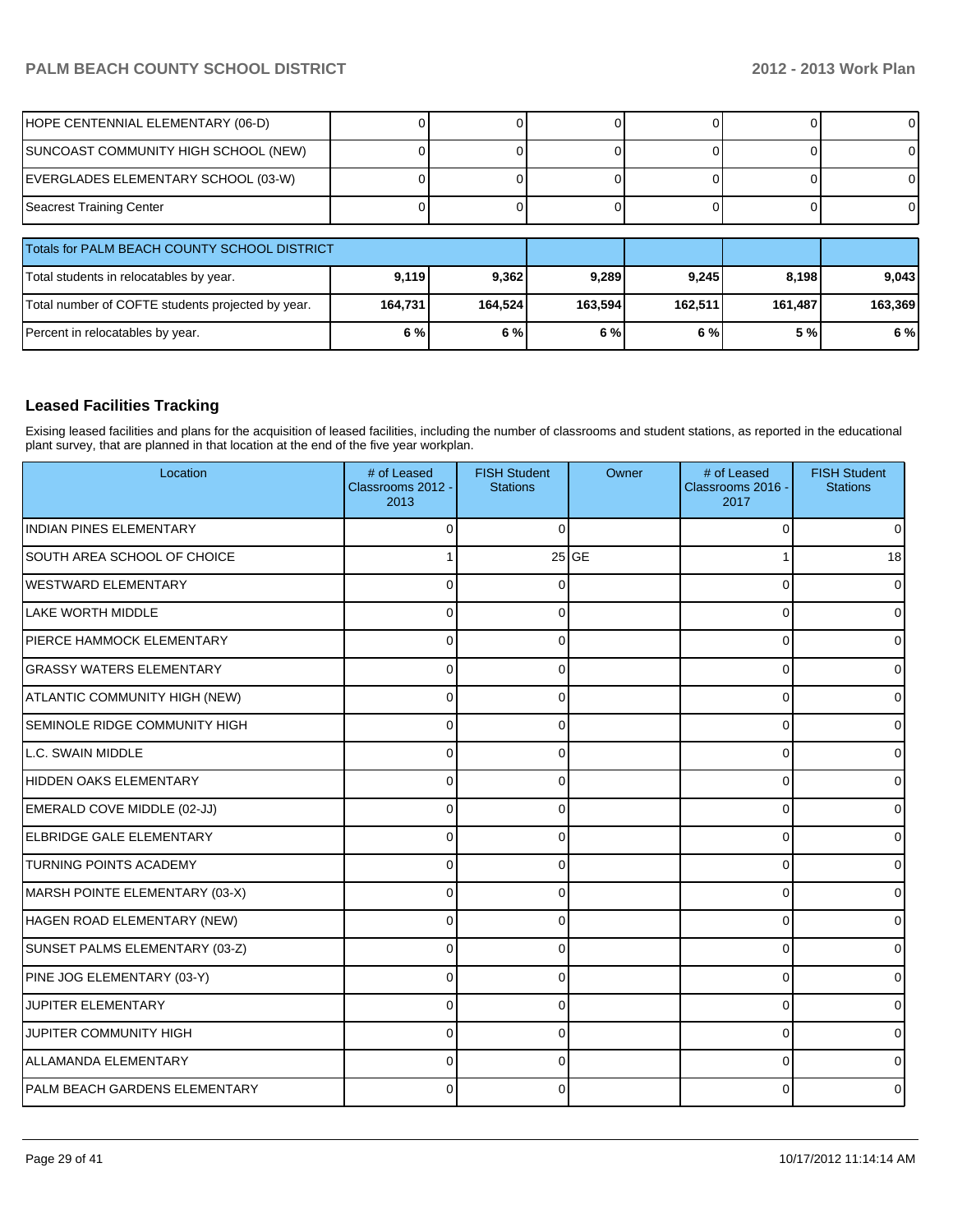| <b>HOWELL L WATKINS MIDDLE</b>                       | 0        | 0 | 0 |  |
|------------------------------------------------------|----------|---|---|--|
| NORTH PALM BEACH ELEMENTARY                          | O        | O | 0 |  |
| LAKE PARK ELEMENTARY                                 |          |   | 0 |  |
| <b>WASHINGTON ELEMENTARY</b>                         | 0        | O | 0 |  |
| JOHN F KENNEDY MIDDLE                                |          |   | 0 |  |
| LINCOLN ELEMENTARY                                   | 0        | C | 0 |  |
| SABAL PALM SCHOOL                                    |          | O | 0 |  |
| NORTHMORE ELEMENTARY                                 | 0        | 0 | 0 |  |
| NORTHBORO ELEMENTARY                                 |          |   | 0 |  |
| <b>ADULT EDUCATION CENTER</b>                        | 0        | 0 | 0 |  |
| <b>ROOSEVELT ELEMENTARY</b>                          | 0        | U | 0 |  |
| U B KINSEY/PALMVIEW ELEMENTARY                       | 0        | 0 | 0 |  |
| ALEXANDER W DREYFOOS JR SCHOOL OF THE<br><b>ARTS</b> |          | U | 0 |  |
| BAK MIDDLE SCHOOL OF THE ARTS                        | 0        | 0 | 0 |  |
| PALM BEACH PUBLIC SCHOOL                             | 0        | 0 | 0 |  |
| <b>WEST GATE ELEMENTARY</b>                          | 0        | 0 | 0 |  |
| BELVEDERE ELEMENTARY                                 | 0        | 0 | 0 |  |
| CONNISTON COMMUNITY MIDDLE                           | 0        | 0 | 0 |  |
| PALMETTO ELEMENTARY                                  | 0        | 0 | 0 |  |
| SOUTH OLIVE ELEMENTARY                               | 0        | 0 | 0 |  |
| FOREST HILL COMMUNITY HIGH                           | 0        | 0 | 0 |  |
| MEADOW PARK ELEMENTARY                               | $\Omega$ | 0 | 0 |  |
| <b>BERKSHIRE ELEMENTARY</b>                          | 0        | 0 | 0 |  |
| PALM SPRINGS COMMUNITY MIDDLE                        | 0        |   | 0 |  |
| FOREST HILL ELEMENTARY                               | $\Omega$ |   | 0 |  |
| <b>GREENACRES ELEMENTARY</b>                         | 0        | 0 | 0 |  |
| PALM SPRINGS ELEMENTARY                              | 0        | 0 | 0 |  |
| <b>HIGHLAND ELEMENTARY</b>                           | 0        | 0 | 0 |  |
| NORTH GRADE ELEMENTARY                               | 0        | 0 | 0 |  |
| LAKE WORTH COMMUNITY HIGH                            | 0        | 0 | 0 |  |
| <b>SOUTH GRADE ELEMENTARY</b>                        | 0        | 0 | 0 |  |
| <b>BARTON ELEMENTARY</b>                             | 0        | 0 | 0 |  |
| LANTANA ELEMENTARY                                   | 0        | 0 | 0 |  |
| LANTANA COMMUNITY MIDDLE                             | 0        | 0 | 0 |  |
| ROLLING GREEN ELEMENTARY                             | $\Omega$ | 0 | 0 |  |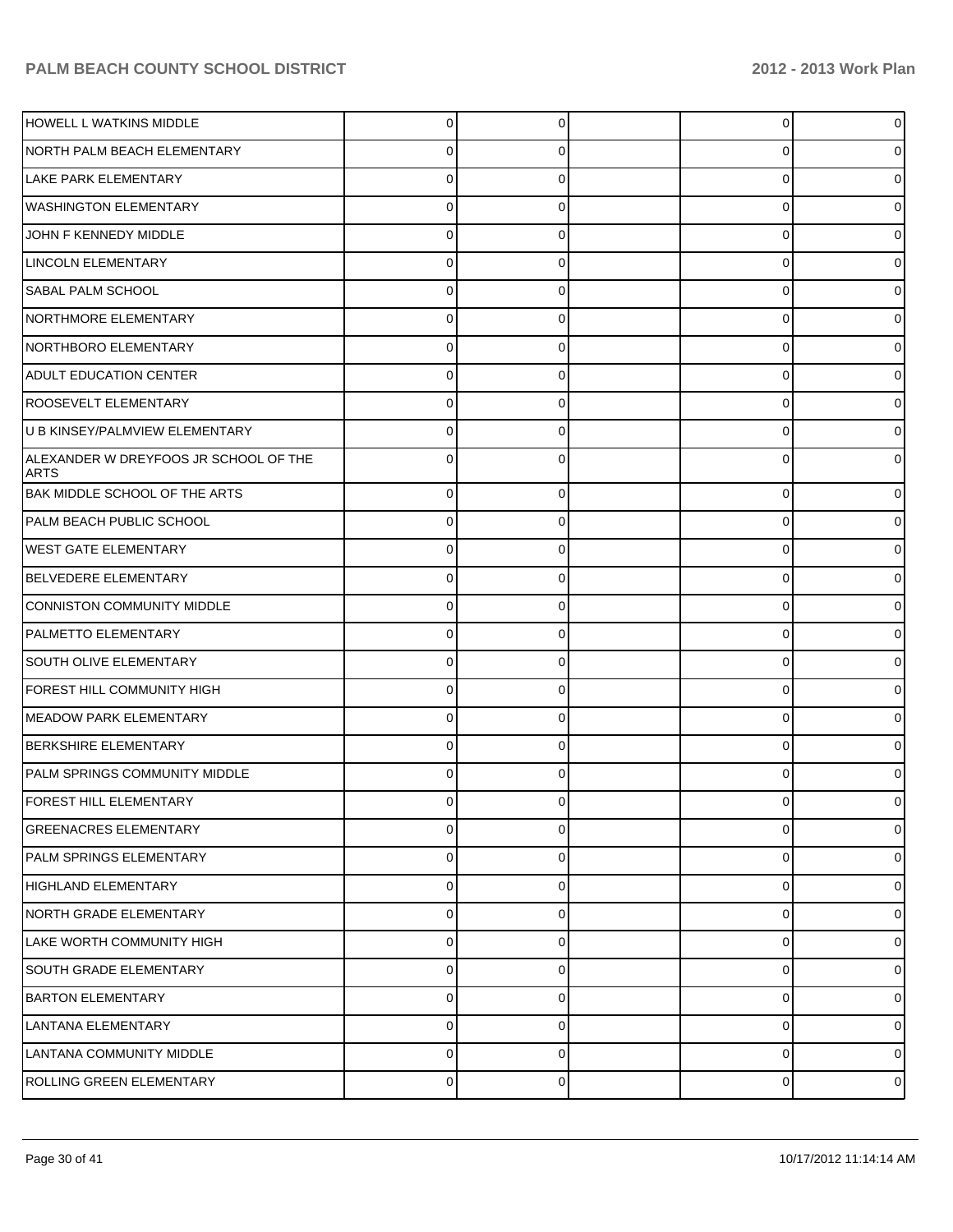| POINCIANA ELEMENTARY                                      | 0            | C        |           | 0           | $\overline{0}$ |
|-----------------------------------------------------------|--------------|----------|-----------|-------------|----------------|
| FOREST PARK ELEMENTARY                                    | 0            |          |           | 0           | 0              |
| PLUMOSA ELEMENTARY SCHOOL OF THE ARTS                     |              |          |           | 0           | 0              |
| PLUMOSA ELEMENTARY                                        | U            |          |           | 0           | 01             |
| S D SPADY ELEMENTARY                                      | U            |          |           | 0           | 0              |
| PINE GROVE ELEMENTARY                                     | 0            |          |           | 0           | 01             |
| J C MITCHELL ELEMENTARY                                   | U            |          |           | 0           | 0              |
| <b>BOCA RATON ELEMENTARY</b>                              | 0            |          |           | 0           | 01             |
| <b>BOCA RATON COMMUNITY HIGH</b>                          | U            |          |           | 0           | 0              |
| PAHOKEE ELEMENTARY                                        | 0            | ∩        |           | 0           | 0              |
| <b>WEST AREA SCHOOL OF CHOICE</b>                         | 0            | $\Omega$ |           | 0           | $\overline{0}$ |
| CROSS ROADS ACADEMY (LAKE SHORE ANNEX)                    | 0            | $\Omega$ | <b>GE</b> |             | 25             |
| BILL BAILEY (LAKE SHORE OLD)                              | U            |          |           | 0           | $\overline{0}$ |
| <b>GOVE ELEMENTARY</b>                                    | 0            | ∩        |           | 0           | 0              |
| <b>GLADE VIEW ELEMENTARY</b>                              | U            |          |           | 0           | 0              |
| ROSENWALD ELEMENTARY                                      | 0            |          |           | 0           | 01             |
| JOHN I LEONARD SENIOR HIGH                                | U            |          |           | 0           | 0              |
| PALM BEACH GARDENS COMMUNITY HIGH                         | 0            |          |           | 0           | 0              |
| WYNNEBROOK ELEMENTARY                                     | 0            |          |           | 0           | 0              |
| <b>WEST RIVIERA ELEMENTARY</b>                            | 0            |          |           | 0           | 01             |
| <b>GROVE PARK ELEMENTARY</b>                              | U            |          |           | 0           | 0              |
| MELALEUCA ELEMENTARY                                      | 0            |          |           | 0           | 0              |
| <b>ADDISON MIZNER ELEMENTARY</b>                          | 0            |          |           | 0           | 01             |
| RIVIERA BEACH PREPARATORY & ACHIEVEMENT<br><b>ACADEMY</b> | 0            |          |           | 0           | 0              |
| <b>BOCA RATON COMMUNITY MIDDLE</b>                        | $\Omega$     | $\Omega$ |           | 0           | $\overline{0}$ |
| CLIFFORD O TAYLOR/KIRKLANE ELEMENTARY                     | 0            | ∩        |           | 0           | 0              |
| DWIGHT D EISENHOWER ELEMENTARY                            | $\mathbf{0}$ | $\Omega$ |           | 0           | 0              |
| SOUTH TECHNICAL COMMUNITY HIGH                            | $\mathbf{0}$ | $\Omega$ |           | $\mathbf 0$ | 01             |
| <b>CONGRESS MIDDLE</b>                                    | $\mathbf{0}$ | $\Omega$ |           | $\mathbf 0$ | 0              |
| <b>SANTALUCES COMMUNITY HIGH</b>                          | $\mathbf{0}$ | $\Omega$ |           | 0           | 01             |
| <b>GOLD COAST COMMUNITY SCHOOL</b>                        | $\mathbf{0}$ | $\Omega$ |           | 0           | 0              |
| JERRY THOMAS ELEMENTARY                                   | $\mathbf{0}$ | $\Omega$ |           | $\mathbf 0$ | 01             |
| <b>VERDE ELEMENTARY</b>                                   | $\mathbf{0}$ | $\Omega$ |           | $\mathbf 0$ | 0              |
| <b>SPANISH RIVER COMMUNITY HIGH</b>                       | $\Omega$     | $\Omega$ |           | 0           | $\overline{0}$ |
| <b>CRESTWOOD MIDDLE</b>                                   | 0            | $\Omega$ |           | 0           | $\overline{0}$ |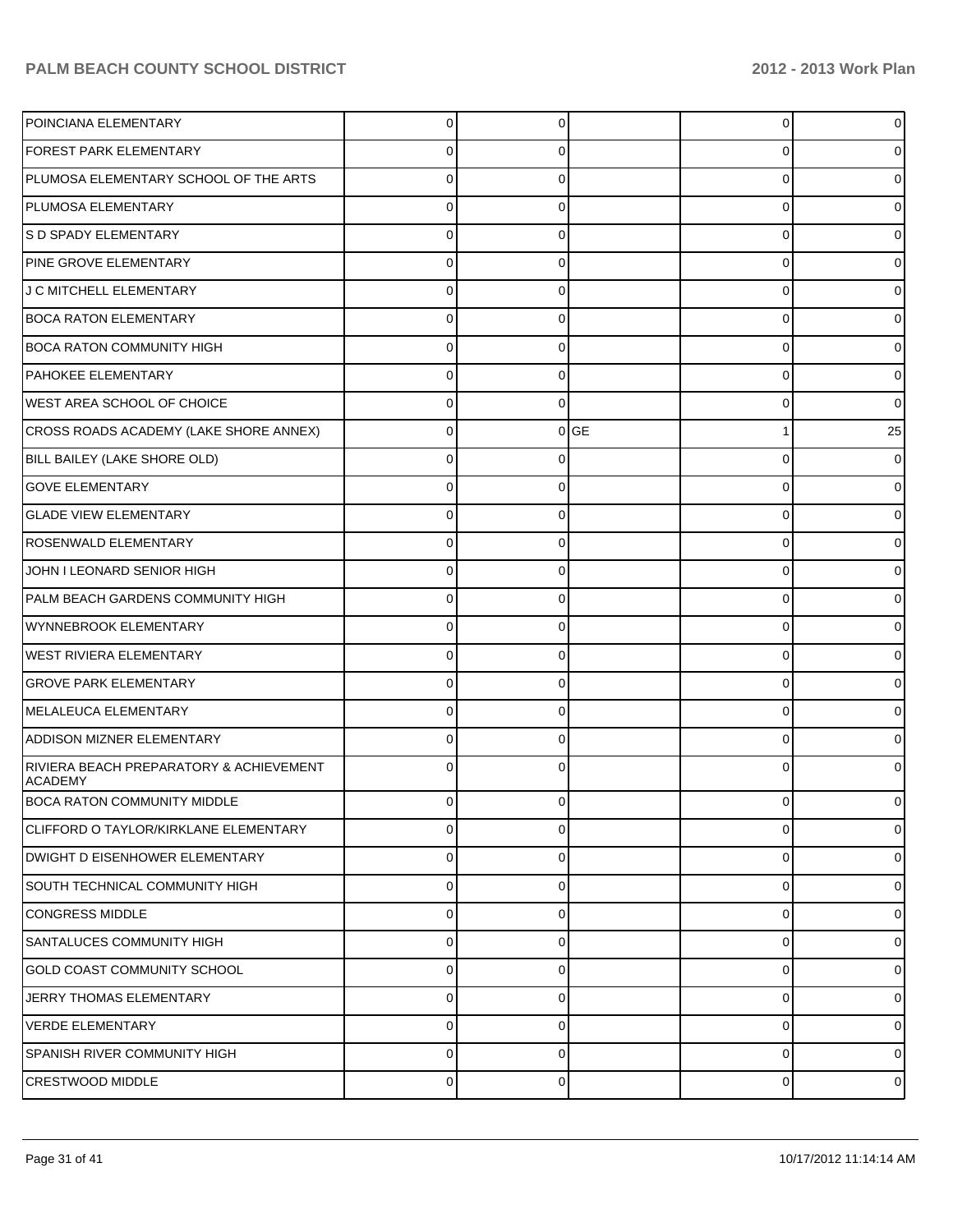| <b>SEMINOLE TRAILS ELEMENTARY</b>     | $\Omega$    | 0 | 0 |   |
|---------------------------------------|-------------|---|---|---|
| <b>JUPITER MIDDLE</b>                 | 0           |   | 0 |   |
| DEL PRADO ELEMENTARY                  |             |   | 0 |   |
| <b>LOGGERS RUN MIDDLE</b>             | 0           | O | 0 |   |
| H L JOHNSON ELEMENTARY                | U           |   | 0 |   |
| PAHOKEE MIDDLE / SENIOR HIGH          | 0           | 0 | 0 |   |
| <b>WHISPERING PINES ELEMENTARY</b>    | U           |   | 0 |   |
| ROYAL PALM SCHOOL                     | 0           | O | 0 |   |
| CORAL SUNSET ELEMENTARY               | $\Omega$    |   | 0 |   |
| CHRISTA MCAULIFFE MIDDLE              | 0           | 0 | 0 |   |
| K E CUNNINGHAM/CANAL POINT ELEMENTARY |             |   | 0 |   |
| PALM BEACH LAKES COMMUNITY HIGH       | 0           | 0 | 0 |   |
| LIBERTY PARK ELEMENTARY               | $\Omega$    |   | 0 |   |
| LOXAHATCHEE GROVES ELEMENTARY         | 0           | 0 | 0 |   |
| <b>CALUSA ELEMENTARY</b>              |             |   | 0 |   |
| <b>LIGHTHOUSE ELEMENTARY</b>          | 0           | 0 | 0 |   |
| <b>CYPRESS TRAILS ELEMENTARY</b>      | U           |   | 0 |   |
| SANDPIPER SHORES ELEMENTARY           | 0           | ŋ | 0 |   |
| <b>WATSON B DUNCAN MIDDLE</b>         | U           |   | 0 |   |
| <b>BEAR LAKES MIDDLE</b>              | $\Omega$    | 0 | 0 |   |
| OMNI MIDDLE                           |             |   | 0 |   |
| <b>TIMBER TRACE ELEMENTARY</b>        | $\Omega$    | U | 0 |   |
| LIMESTONE CREEK ELEMENTARY            | $\Omega$    |   | 0 |   |
| NEW HORIZONS ELEMENTARY               | 0           | n | 0 |   |
| <b>CITRUS COVE ELEMENTARY</b>         |             |   | 0 |   |
| HAMMOCK POINTE ELEMENTARY             | $\mathbf 0$ | 0 | 0 |   |
| JUPITER FARMS ELEMENTARY              | $\mathbf 0$ | 0 | 0 | 0 |
| <b>CRYSTAL LAKES ELEMENTARY</b>       | $\mathbf 0$ | 0 | 0 | 0 |
| <b>ACREAGE PINES ELEMENTARY</b>       | $\mathbf 0$ | 0 | 0 | O |
| PANTHER RUN ELEMENTARY                | $\mathbf 0$ | 0 | 0 | O |
| OLYMPIC HEIGHTS COMMUNITY HIGH        | $\mathbf 0$ | 0 | 0 | 0 |
| <b>WELLINGTON COMMUNITY HIGH</b>      | $\mathbf 0$ | 0 | 0 | O |
| <b>WILLIAM T DWYER HIGH</b>           | $\mathbf 0$ | 0 | 0 | O |
| MORIKAMI PARK ELEMENTARY              | $\mathbf 0$ | 0 | 0 | 0 |
| CARVER COMMUNITY MIDDLE               | $\mathbf 0$ | 0 | 0 | 0 |
| <b>GLADES CENTRAL COMMUNITY HIGH</b>  | $\pmb{0}$   | 0 | 0 | 0 |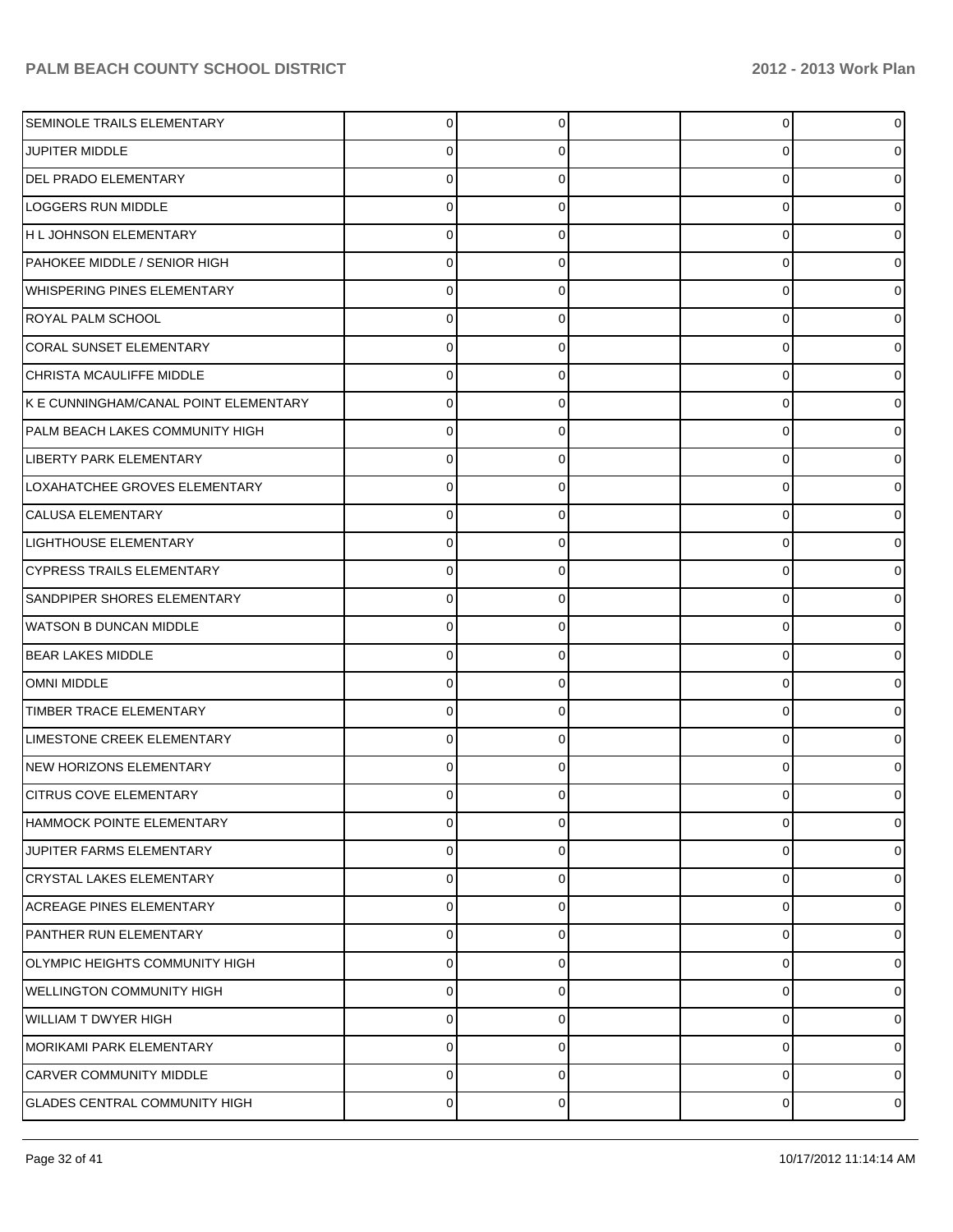| <b>STARLIGHT COVE ELEMENTARY</b>                        | $\Omega$ | $\Omega$ | $\overline{0}$ | $\mathbf 0$ |
|---------------------------------------------------------|----------|----------|----------------|-------------|
|                                                         |          |          |                |             |
| MANATEE ELEMENTARY                                      | 0        | 0        | 0              | 0           |
| <b>EGRET LAKE ELEMENTARY</b>                            | 0        | 0        | 0              | 0           |
| <b>BOYNTON BEACH COMMUNITY HIGH</b>                     | 0        | 0        | 0              | o           |
| ORCHARD VIEW ELEMENTARY                                 | 0        | 0        | 0              | o           |
| <b>INDIAN RIDGE SCHOOL</b>                              | 0        | 0        | 0              | o           |
| PIONEER PARK ELEMENTARY                                 | 0        | 0        | 0              | 0           |
| BELLE GLADE ELEMENTARY                                  | 0        | 0        | 0              | o           |
| ROYAL PALM BEACH COMMUNITY HIGH                         | 0        | 0        | 0              | o           |
| ROOSEVELT COMMUNITY MIDDLE                              | 0        | 0        | 0              | o           |
| OKEEHEELEE MIDDLE                                       | 0        | 0        | 0              | 0           |
| <b>GOLDEN GROVE ELEMENTARY</b>                          | 0        | 0        | 0              | o           |
| <b>WESTERN PINES MIDDLE</b>                             | 0        | 0        | 0              | o           |
| <b>EAGLES LANDING MIDDLE</b>                            | 0        | 0        | 0              |             |
| <b>CORAL REEF ELEMENTARY</b>                            | 0        | ŋ        | 0              | o           |
| DR MARY MCLEOD BETHUNE ELEMENTARY                       | 0        | 0        | 0              | 0           |
| <b>BINKS FOREST ELEMENTARY</b>                          | 0        | 0        | 0              | 0           |
| POLO PARK MIDDLE                                        | 0        | 0        | 0              |             |
| HERITAGE ELEMENTARY                                     | $\Omega$ | 0        | 0              | o           |
| <b>ODYSSEY MIDDLE</b>                                   | 0        | 0        | 0              | o           |
| <b>VILLAGE ACADEMY</b>                                  | $\Omega$ | 0        | 0              | 0           |
| <b>FRONTIER ELEMENTARY</b>                              | 0        | 0        | 0              | 0           |
| BEACON COVE INTERMEDIATE BESSIE DUBOIS<br><b>CAMPUS</b> | $\Omega$ | O        | 0              |             |
| SUNRISE PARK ELEMENTARY                                 | $\Omega$ |          | 0              |             |
| DISCOVERY KEY ELEMENTARY                                | $\Omega$ | 0        | 0              |             |
| <b>INDEPENDENCE MIDDLE</b>                              | 0        | 0        | 0              | 0           |
| PALM BEACH CENTRAL HIGH                                 | 0        | 0        | 0              | 0           |
| CHOLEE LAKE ELEMENTARY                                  | 0        | 0        | 0              | 0           |
| ROYAL PALM BEACH ELEMENTARY                             | 0        | 0        | 0              | 0           |
| <b>CROSSPOINTE ELEMENTARY</b>                           | 0        | 0        | 0              | 0           |
| PLEASANT CITY ELEMENTARY                                | 0        | 0        | 0              | 0           |
| <b>JEAGA MIDDLE</b>                                     | 0        | 0        | 0              | 0           |
| BENOIST FARMS ELEMENTARY                                | 0        | 0        | 0              | 0           |
| LAKE SHORE MIDDLE (NEW)                                 | 0        | 0        | 0              | 0           |
| DON ESTRIDGE HIGH TECH MIDDLE                           | 0        | 0        | 0              | 0           |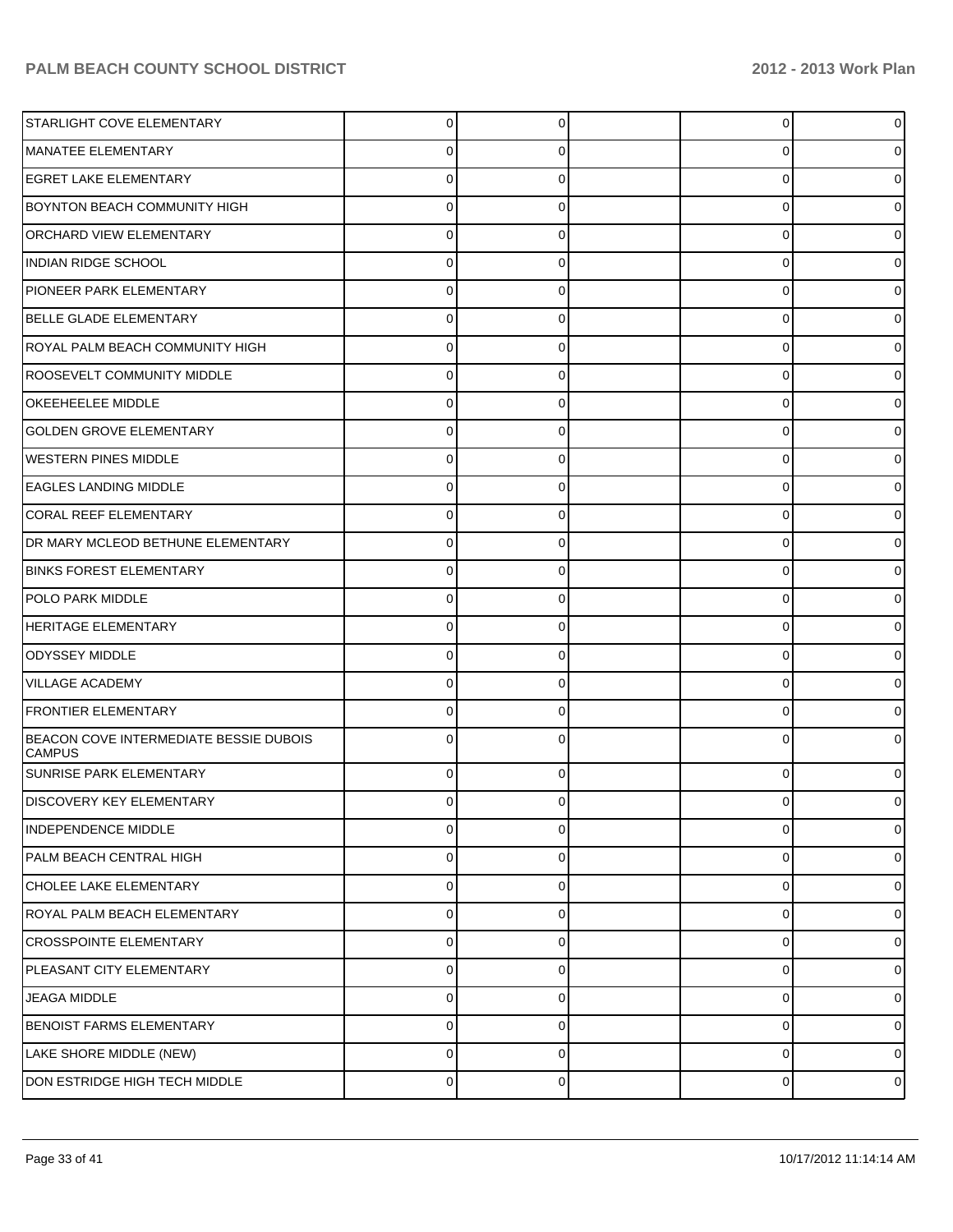| <b>WEST BOCA RATON COMMUNITY HIGH</b> | $\Omega$ | ∩        |                                                 | 0        | $\overline{0}$ |
|---------------------------------------|----------|----------|-------------------------------------------------|----------|----------------|
| <b>TRADEWINDS MIDDLE</b>              | $\Omega$ | 0        |                                                 | 0        | 0l             |
| EQUESTRIAN TRAILS ELEMENTARY          | $\Omega$ | $\Omega$ |                                                 | $\Omega$ | 0              |
| PARK VISTA COMMUNITY HIGH             | $\Omega$ | $\Omega$ |                                                 | $\Omega$ | $\Omega$       |
| <b>DIAMOND VIEW ELEMENTARY</b>        | 0        | 0        |                                                 | 0        | 0              |
| <b>OSCEOLA CREEK MIDDLE</b>           | $\Omega$ | $\Omega$ |                                                 | $\Omega$ | $\overline{0}$ |
| HOPE CENTENNIAL ELEMENTARY (06-D)     | $\Omega$ | $\Omega$ |                                                 | 0        | $\overline{0}$ |
| SUNCOAST COMMUNITY HIGH SCHOOL (NEW)  | $\Omega$ | 0        |                                                 | 0        | 0              |
| EVERGLADES ELEMENTARY SCHOOL (03-W)   | $\Omega$ | 0        |                                                 | $\Omega$ | 0              |
| <b>BANYAN CREEK ELEMENTARY</b>        | $\Omega$ | $\Omega$ |                                                 | $\Omega$ | 0              |
| Seacrest Training Center              | $\Omega$ | 0        |                                                 | $\Omega$ | 0              |
| <b>WELLINGTON ELEMENTARY</b>          | $\Omega$ | ∩        |                                                 | 0        | 0              |
| <b>WELLINGTON LANDINGS MIDDLE</b>     | $\Omega$ | $\Omega$ |                                                 | 0        | 0              |
| <b>GALAXY ELEMENTARY</b>              | $\Omega$ | $\Omega$ |                                                 | $\Omega$ | 0              |
| INLET GROVE @ OLD SUNCOAST            | $\Omega$ | 0        |                                                 | 0        | 01             |
| <b>ROOSEVELT FULL SERVICE CENTER</b>  | $\Omega$ | $\Omega$ |                                                 | 0        | 01             |
| DELRAY FULL SERVICE CENTER            | $\Omega$ | $\Omega$ |                                                 | $\Omega$ | $\overline{0}$ |
| WOODLANDS MIDDLE                      | $\Omega$ | $\Omega$ |                                                 | $\Omega$ | $\overline{0}$ |
| <b>WATERS EDGE ELEMENTARY</b>         | $\Omega$ | $\Omega$ |                                                 | 0        | $\overline{0}$ |
| <b>FREEDOM SHORES ELEMENTARY</b>      | $\Omega$ | $\Omega$ |                                                 | $\Omega$ | $\overline{0}$ |
| Adult Education (ESOL) Program        |          |          | <b>First Baptist</b><br>Church of Boca<br>Raton | 8        | 174            |
|                                       |          | 25       |                                                 | 10       | 217            |

#### **Failed Standard Relocatable Tracking**

Relocatable units currently reported by school, from FISH, and the number of relocatable units identified as 'Failed Standards'.

Nothing reported for this section.

# **Planning**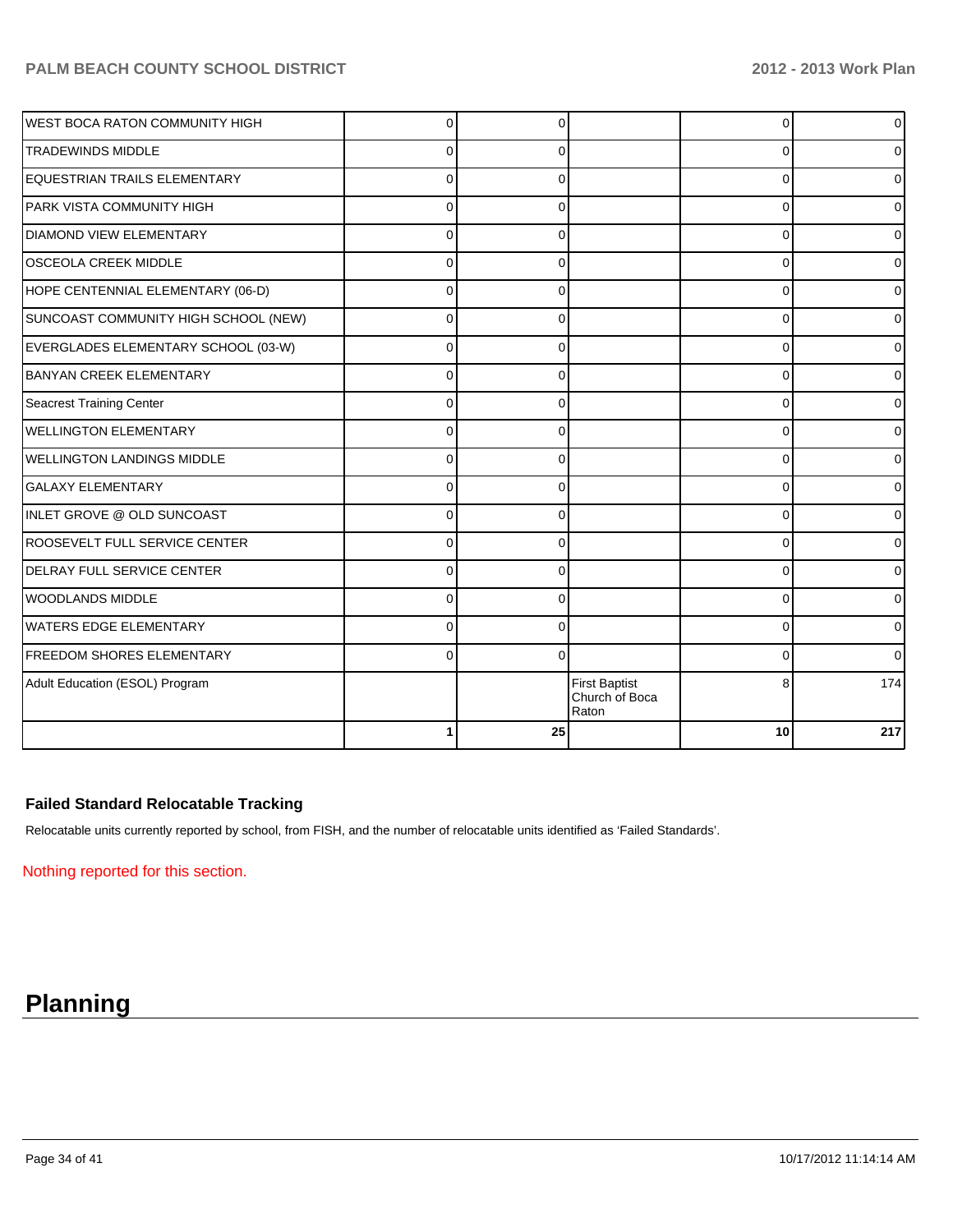#### **Class Size Reduction Planning**

**Plans approved by the school board that reduce the need for permanent student stations such as acceptable school capacity levels, redistricting, busing, year-round schools, charter schools, magnet schools, public-private partnerships, multitrack scheduling, grade level organization, block scheduling, or other alternatives.**

The School Board is committed to full compliance with State Class Size Requirements (CSR) for the 2012-2013 school year. The law requires that all classes in core subject areas, as defined by statute and the Florida Department of Education, not exceed the following maximums:

The maximum number of students who are assigned to each teacher for pre-k through grade 3 is 18; grades 4 through 8 is 22; and grades 9 through 12 is 25. On February 13, 2011, the School Board approved a plan to comply with these class size requirements. In order to meet class size requirements schools have and will continue to use select class size reduction strategies as provided in Florida State 1003.03(3) and (5). The major components of the district's plan include the allocation of additional teachers in kindergarten through grade 3 and extra period supplements for select teachers at the middle and high school level. Declining revenues require the school district to meet CSR requirements in an economical and efficient manner. The CSR Compliance Plan and Florida Statute authorize schools to utilize strategies from the following list:

Combine classes of the multiple grade levels: combine classes of gifted and high performing students, cap course offerings based on class size maximum. encourage students to take courses from virtual instruction programs, encourage qualified students to take dual enrollment courses, reduce non-core course offerings, assign school instructional support employees with professional certification to classroom, change required teaching loads and scheduling of planning periods to maximize use of instructional staff, adopt alternative methods of class scheduling, utilize part time certified highly qualified staff to teach singleton classes or team teach along with a full-time teacher, team teaching in select rooms large enough to accommodate students, use other rooms such as media center or laboratories as classroom space, cap school enrollment and direct students over the cap to neighboring schools.

#### **School Closure Planning**

**Plans for the closure of any school, including plans for disposition of the facility or usage of facility space, and anticipated revenues.**

There are no plans to close any school in the District.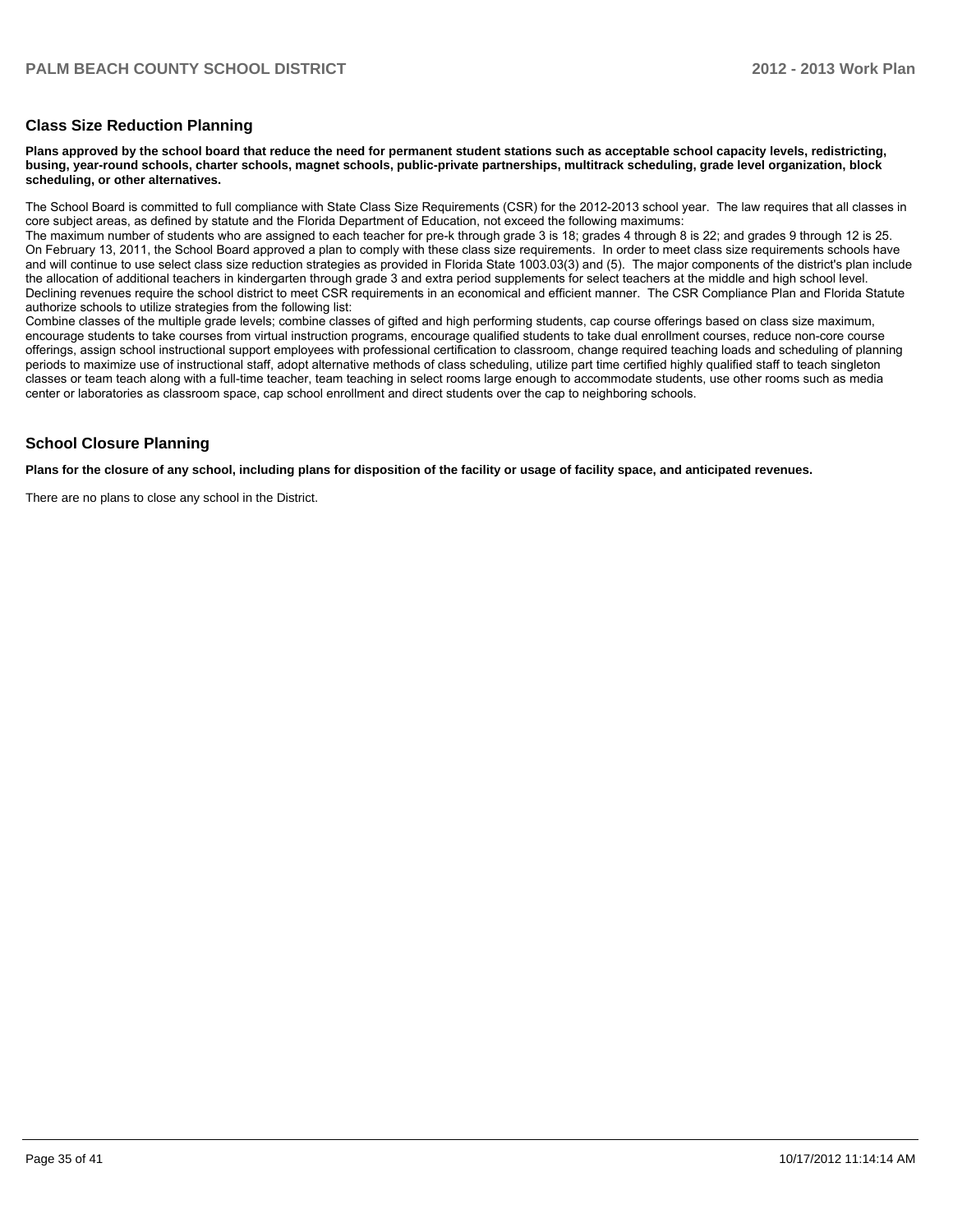## Five Year Survey - Ten Year Capacity **10/17/2012** PALM BEACH COUNTY SCHOOL DISTRICT

**Schedule of capital outlay projects projected to ensure the availability of satisfactory student stations for the projected student enrollment in K - 12 programs for the future 5 years beyond the 5-year district facilities work program.**

| Project                            | Location, Community, Quadrant or other general<br>location |               |
|------------------------------------|------------------------------------------------------------|---------------|
| Greater WPB/LW Area HS (03-OOO)    | West Palm Beach/Lake Worth                                 | \$145,000,000 |
| North/Gardens Area ES (04-A)       | North Area                                                 | \$46,000,000  |
| WPB Area MS (04-OO)                | West Palm Beach                                            | \$69,000,000  |
| Western Communities ES (05-B)      | West Area                                                  | \$46,000,000  |
| Gold Coast Modernization Alt Ed    | West Palm Beach                                            | \$49,000,000  |
| Roosevelt Full Service Alt Ed      | West Palm Beach                                            | \$56,000,000  |
| Wynnebrook ES Modernization        | North Area                                                 | \$30,200,000  |
| Sabal Palm School Addition Alt Ed  | West Palm Beach                                            | \$2,008,248   |
| Jupiter Farms Area MS (03-NN)      | North Area                                                 | \$69,000,000  |
| Washington ES Modernization        | North Area                                                 | \$46,000,000  |
| <b>Grove Park ES Modernization</b> | North Area                                                 | \$46,000,000  |
| West Riviera ES Modernization      | North Area                                                 | \$46,000,000  |
| <b>Pine Grove ES Modernization</b> | South Area                                                 | \$46,000,000  |
| Melaleuca ES Modernization         | West Area                                                  | \$46,000,000  |
| Rosenwald ES Modernization         | West Area                                                  | \$46,000,000  |
| Addison Mizner ES Modernization    | South Area                                                 | \$46,000,000  |
| Delray Full Service Alt Ed         | Delray Beach                                               | \$69,000,000  |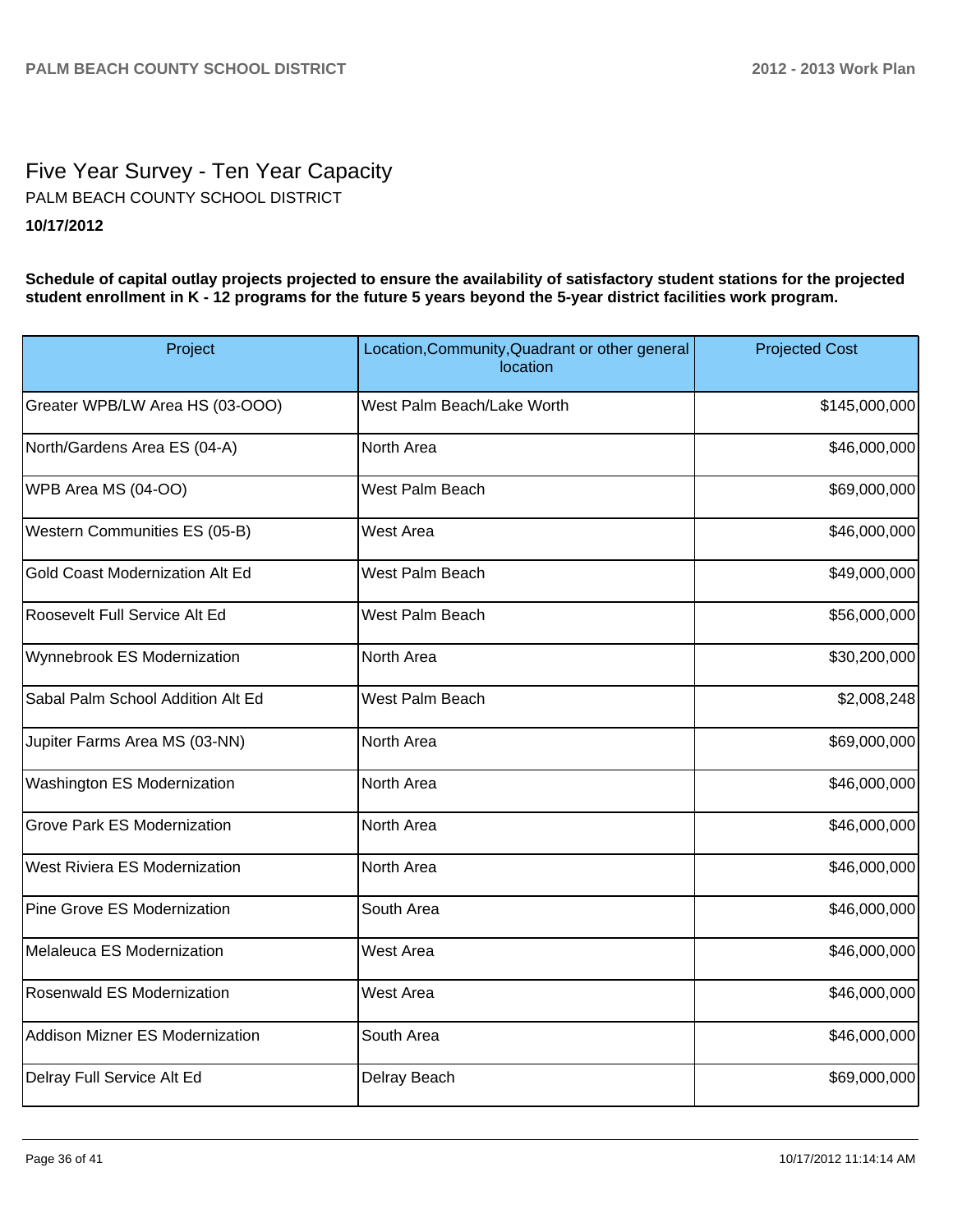| Southwest Area ES (05-C)          | South Area               | \$46,000,000<br>\$1,257,482,387 |
|-----------------------------------|--------------------------|---------------------------------|
| Riviera Beach HS (02-MMM)         | North Area               | \$83,754,341                    |
|                                   |                          |                                 |
| <b>Transportation Compound</b>    | <b>West Central Area</b> | \$26,993,789                    |
| <b>Transportation Compound</b>    | South Area               | \$12,929,936                    |
| Maintenance Compound              | West Area                | \$1,000,000                     |
| Maintenance Compound              | <b>West Central</b>      | \$1,596,557                     |
| Maintenance Compound              | South Area               | \$5,990,560                     |
| North Palm Beach ES Modernization | North Area               | \$31,008,956                    |
| Plumosa MSOA (prev 02-LL)         | South Area               | \$76,000,000                    |
| South Areas MS of Choice Alt Ed   | South Area               | \$69,000,000                    |

Five Year Survey - Ten Year Infrastructure

PALM BEACH COUNTY SCHOOL DISTRICT

**10/17/2012**

**Proposed Location of Planned New, Remodeled, or New Additions to Facilities in 6 thru 10 out years (Section 28).**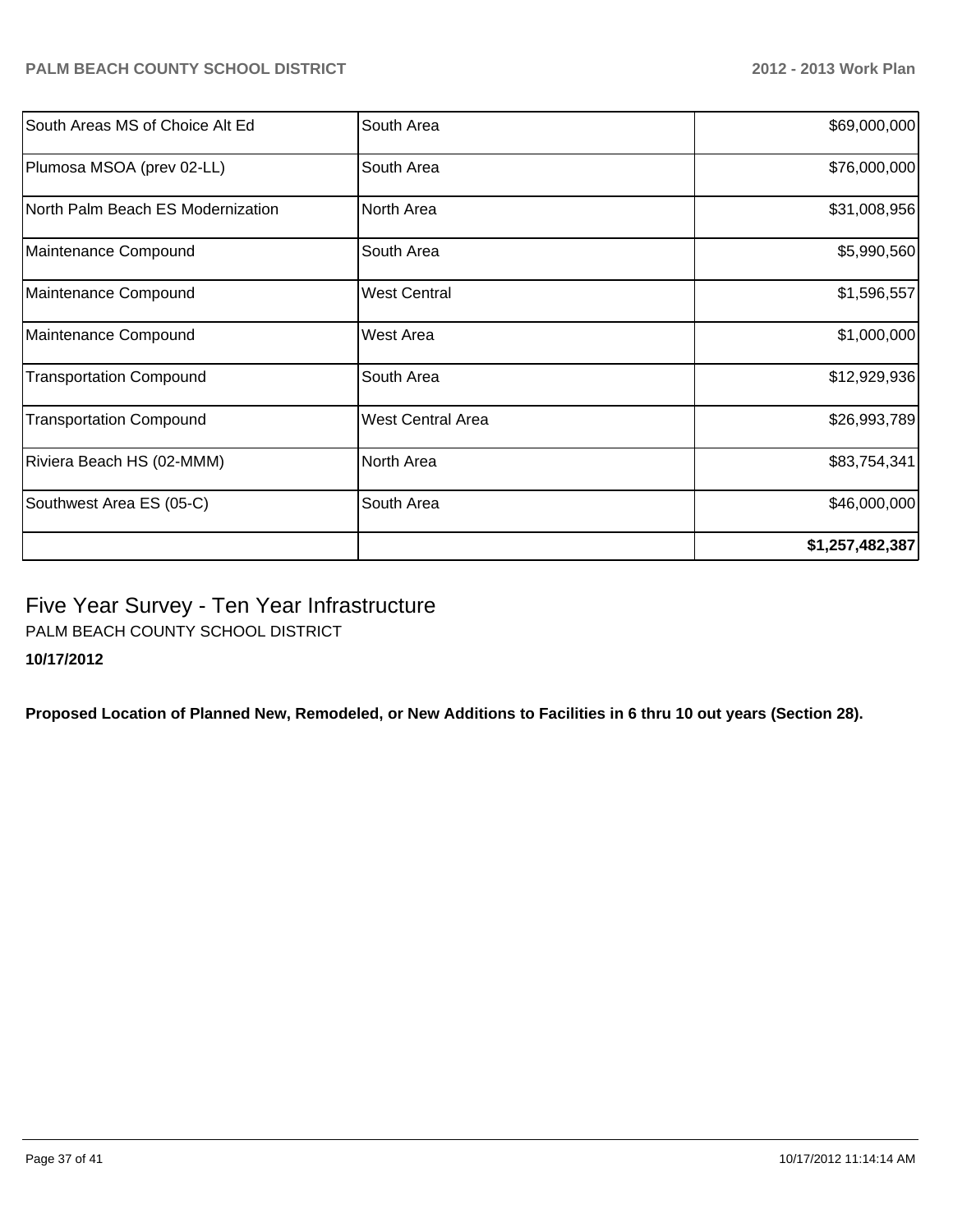Greater WPB/LW Area HS (03-OOO), West Palm Beach/Lake Worth North/Gardens Area ES (04-A). North Area WPB Area MS (04-OO). West Palm Beach Western Communities ES (05-B), West Area Gold Coast Modernization Alt Ed. West Palm Beach Roosevelt Full Services Alt Ed. West Palm Beach Wynnebrook ES Modernization, North Area Sabal Palm School Addition Alt Ed, West Palm Beach Jupiter Farms Area MS (03-NN), North Area Washington ES Modernization, North Area Grove Park ES Modernization. North Area West Riviera FS Modernization North Area Pine Grove ES Modernization, South Area Melaleuca ES Modernization, West Area Rosenwald ES Modernization, West Area Addison Mizner ES Modernization. South Area Delray Full Service Center Alt Ed. Delray Beach South Area MS of choice Alt Ed. South Area Plumosa MSOA (prev 02-LL), South Area North Palm Beach ES. North Area Maintenance Compound, South Area Maintenance Compound, West Central Area Maintenance Compound. West Area Transportation Compound, South Area Transportation Compound, West Central Area Riviera Beach HS (02-MMM), North Area Southwest Area ES (05-C), South Area

#### **Plans for closure of any school, including plans for disposition of the facility or usage of facility space, and anticipated revenues in the 6 thru 10 out years (Section 29).**

No school closures, dispositions or revenues are planned at this time.

Five Year Survey - Ten Year Maintenance PALM BEACH COUNTY SCHOOL DISTRICT

#### **10/17/2012**

**District projects and locations regarding the projected need for major renovation, repair, and maintenance projects within the district in years 6 - 10 beyond the projects plans detailed in the five years covered by the work plan.**

No items match the criteria.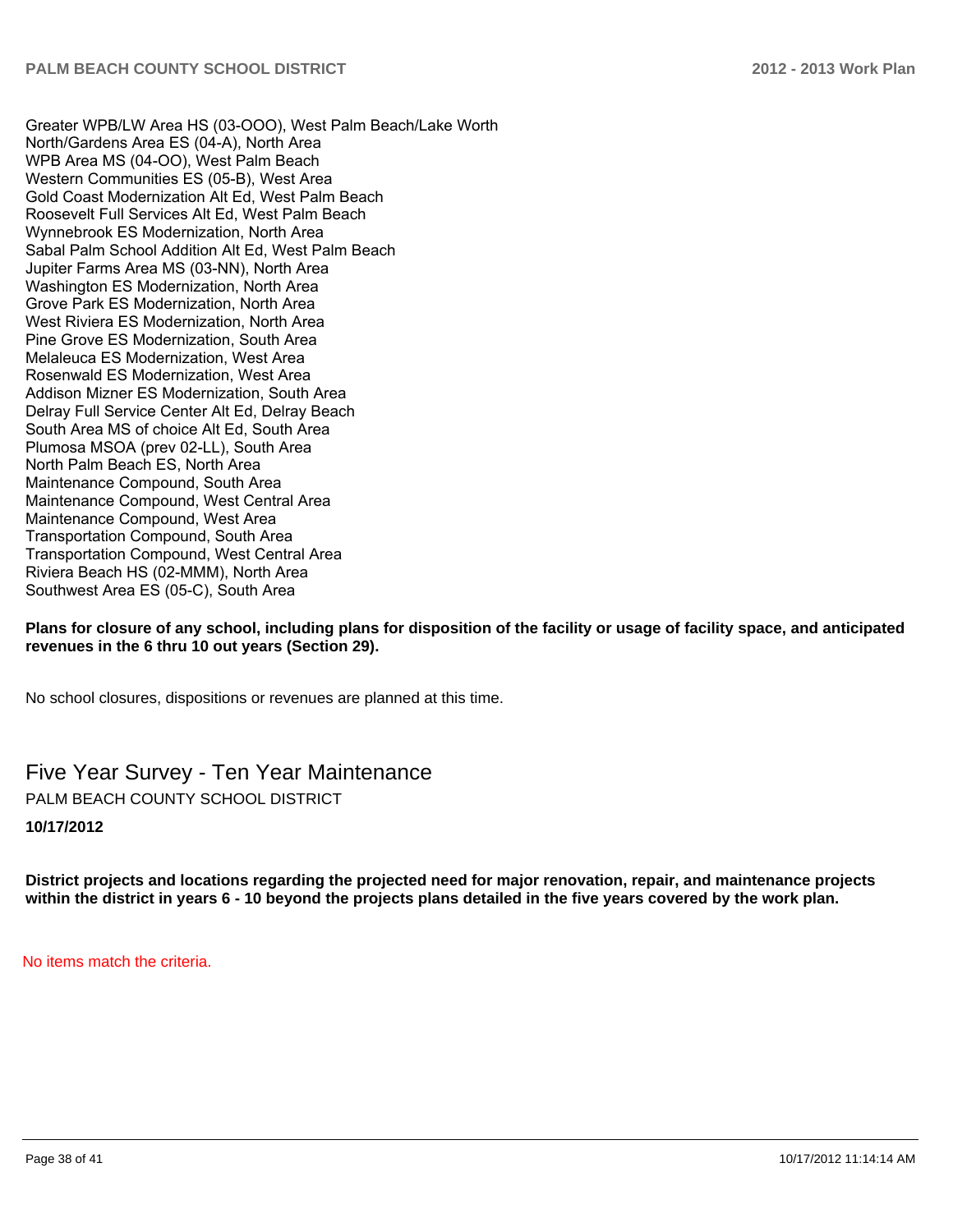## Five Year Survey - Ten Year Utilization **10/17/2012** PALM BEACH COUNTY SCHOOL DISTRICT

**Schedule of planned capital outlay projects identifying the standard grade groupings, capacities, and planned utilization rates of future educational facilities of the district for both permanent and relocatable facilities.**

| <b>Grade Level</b><br>Projections | <b>FISH Student</b><br><b>Stations</b> | <b>Actual FISH</b><br>Capacity | Actual<br><b>COFTE</b> | Actual<br><b>Utilization</b> | <b>Actual new</b><br>Student<br>Capacity to be<br>added/remove | Projected<br><b>COFTE</b> | Projected<br><b>Utilization</b> |
|-----------------------------------|----------------------------------------|--------------------------------|------------------------|------------------------------|----------------------------------------------------------------|---------------------------|---------------------------------|
| Elementary -<br>District Totals   | 107,002                                | 107,002                        | 74,671.07              | 69.78 %                      | $-1,230$                                                       | 82,458                    | 77.96 %                         |
| IMiddle - District<br>Totals      | 55,412                                 | 49,872                         | 36,939.26              | 74.07 %                      | 2,001                                                          | 40,151                    | 77.40 %                         |
| High - District<br>Totals         | 64,835                                 | 61,382                         | 46,550.30              | 75.84 %                      | 5,403                                                          | 48,936                    | 73.27 %                         |
| Other - ESE, etc                  | 13,697                                 | 8,265                          | 3,048.80               | 36.89 %                      |                                                                |                           | 0.01%                           |
|                                   | 240,946                                | 226,521                        | 161,209.43             | 71.17 %                      | 6,175                                                          | 171,546                   | 73.72%                          |

**Combination schools are included with the middle schools for student stations, capacity, COFTE and utilization purposes because these facilities all have a 90% utilization factor. Use this space to explain or define the grade groupings for combination schools.**

No comments to report.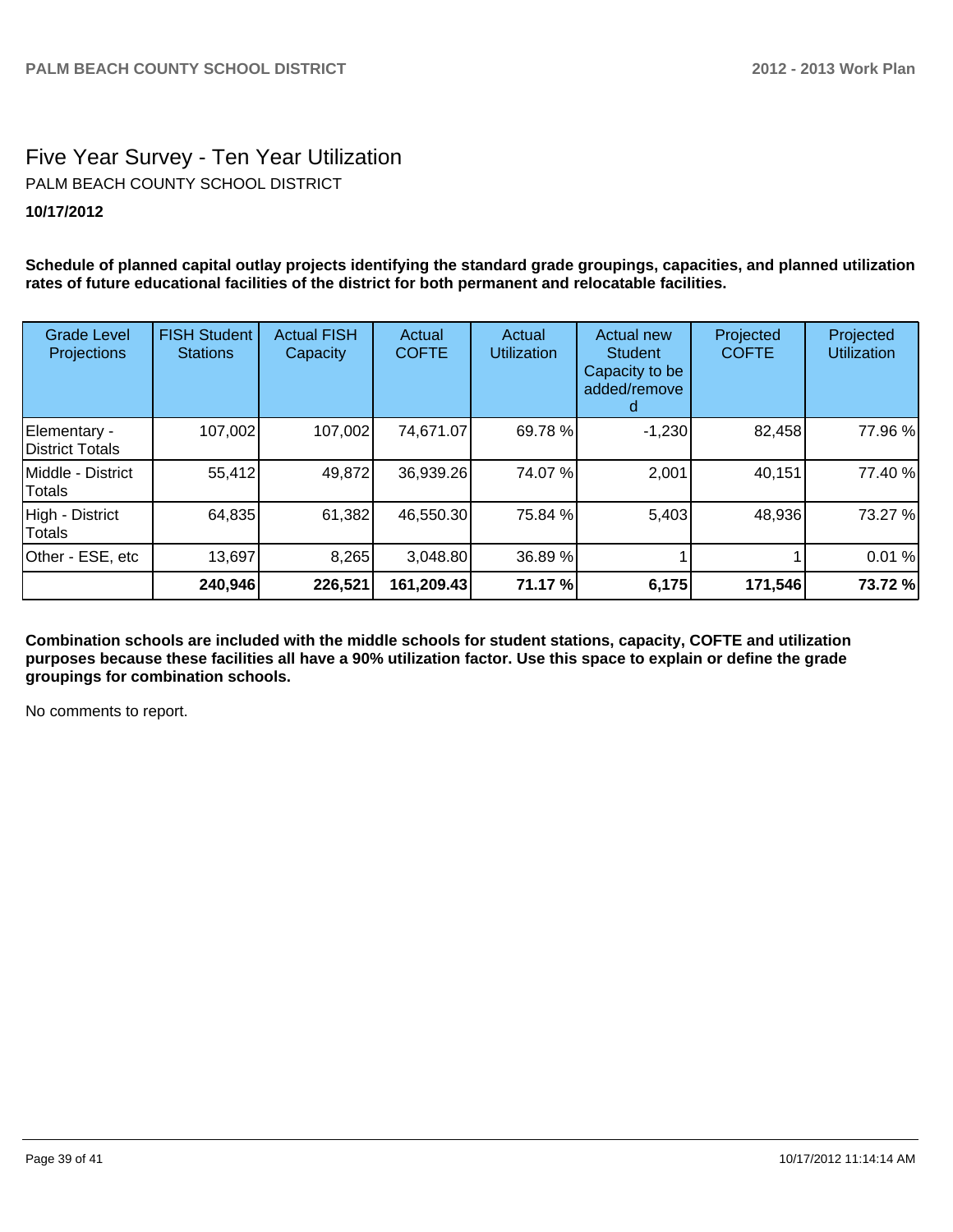## Five Year Survey - Twenty Year Capacity **10/17/2012** PALM BEACH COUNTY SCHOOL DISTRICT

**Schedule of capital outlay projects projected to ensure the availability of satisfactory student stations for the projected student enrollment in K - 12 programs for the future 11 - 20 years beyond the 5-year district facilities work program.**

| Project                       | Location, Community, Quadrant or other<br>general location | <b>Projected Cost</b> |
|-------------------------------|------------------------------------------------------------|-----------------------|
| 5,573 elementary seats needed | TBD                                                        | \$139,325,000         |
| 15754 middle seats needed     | TBD                                                        | \$201,390,000         |
| 7828 high seats needed        | <b>TBD</b>                                                 | \$352,260,000         |
|                               |                                                            | \$692,975,000         |

## Five Year Survey - Twenty Year Infrastructure

PALM BEACH COUNTY SCHOOL DISTRICT

## **10/17/2012**

**Proposed Location of Planned New, Remodeled, or New Additions to Facilities in the 11 through 20 out years (Section 28).**

5,573 Elementary School Seats needed

5,754 Middle School Seats needed

7,828 High school Seats needed

**Plans for closure of any school, including plans for disposition of the facility or usage of facility space, and anticipated revenues in the 11 through 20 out years (Section 29).**

No school closures, dispositions or revenues are planned at this time.